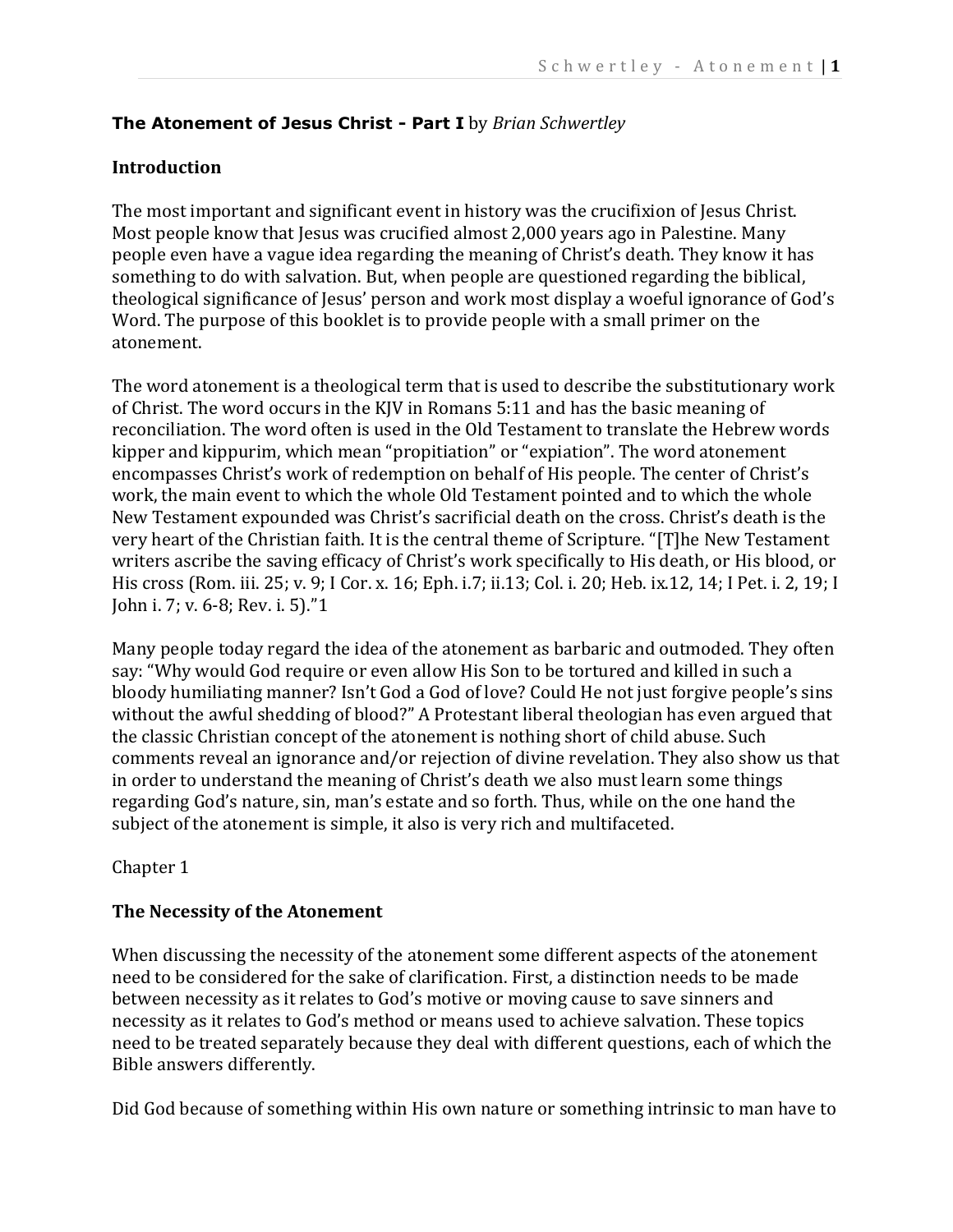save sinners? Did God's attributes of love, mercy and compassion force Him to act? Could God have left the whole human race to perish in their sins if He so desired? The biblical answer is that God's decision to save a people for Himself was a free choice that was not determined by any internal or external necessity. Paul says that God's predestination of the elect to salvation in Christ was "according to the good pleasure of His will" (Eph. 1:5). To the Galatians Paul wrote, "Jesus Christ…gave Himself for our sins, that He might deliver us from this present evil age, according to the will of our God and Father" (1:4). In Colossians, we read that "it pleased the Father…to reconcile all things to Himself by Him" (1:19). All these passages clearly indicate that God's decision to save sinners was a free sovereign choice.

Note also that the Bible repeatedly speaks of salvation as a "free gift" given by God. This does not mean that achieving redemption was without cost for the Bible says that Christians were "bought at a price" (1 Cor. 6:20; 7:23); that Christ redeemed the church with His own precious blood (1 Pet. 1:19). The free gift passages refer to the fact that God bestows salvation upon the elect freely or voluntarily. God was not obligated to save anyone but out of His own good pleasure He gave "freely". Paul says that believers are "justified freely by His grace" (Rom. 3:24); that God will "freely give us all things" (Rom. 8:32); that the Holy Spirit enables us to "know the things that have been freely given to us by God" (1 Cor. 2:12). God's freeness in giving salvation to the elect is intimately connected with the biblical concept of grace. Grace means that God gives His favor and salvation to those who deserve wrath and hell-fire to those who hate God and are His enemies. Salvation is never presented in the Scriptures as bestowed because of obligation or debt. Neither a foreseen faith, nor good works, or bloodline, or nationality has anything to do with God's free choice. "Therefore He has mercy on whom He wills, and whom He wills He hardens" (Rom. 9:18; cf. 4:1-5).

Although the Bible teaches that the moving cause of the atonement was God's sovereign good pleasure, this fact does not mean that God's decision was purely arbitrary. Yes, it was a free act but it was an act rooted in God's nature. The Bible speaks of the atonement as the provision of God's love. "For God so loved the world that He gave His only begotten Son" (Jn. 3:16). "In this the love of God was manifested toward us, that God has sent His only begotten Son into the world, that we might live through Him. In this is love, not that we loved God, but that He loved us and sent His Son to be the propitiation for our sins. Beloved, if God so loved us, we also ought to love one another" (1 Jn. 4:9-11). The love of God is the spring from which the atonement flows. Jesus' death was the supreme demonstration of God's love. "But God demonstrated His own love toward us, in that while we were still sinners, Christ died for us" (Rom. 5:8). Paul informs us in Romans 8:29 that God's love preceded election. "For whom He foreknew, He also predestined to be conformed to the image of His Son". (The word foreknew in this passage is used in the Hebraistic sense of "to love beforehand"). The fact that God the Father sent His only begotten Son to die for sinners because He loved them beforehand should spur every Christian not only to wonder and amazement but also to profound adoration, love and praise toward God. The Father didn't have to send the Son and the Son didn't have to humble Himself, but because of their love and mercy toward the elect Jesus came and died. "Enter into His gates with thanksgiving, and into His courts with praise. Be thankful to Him, and bless His name. For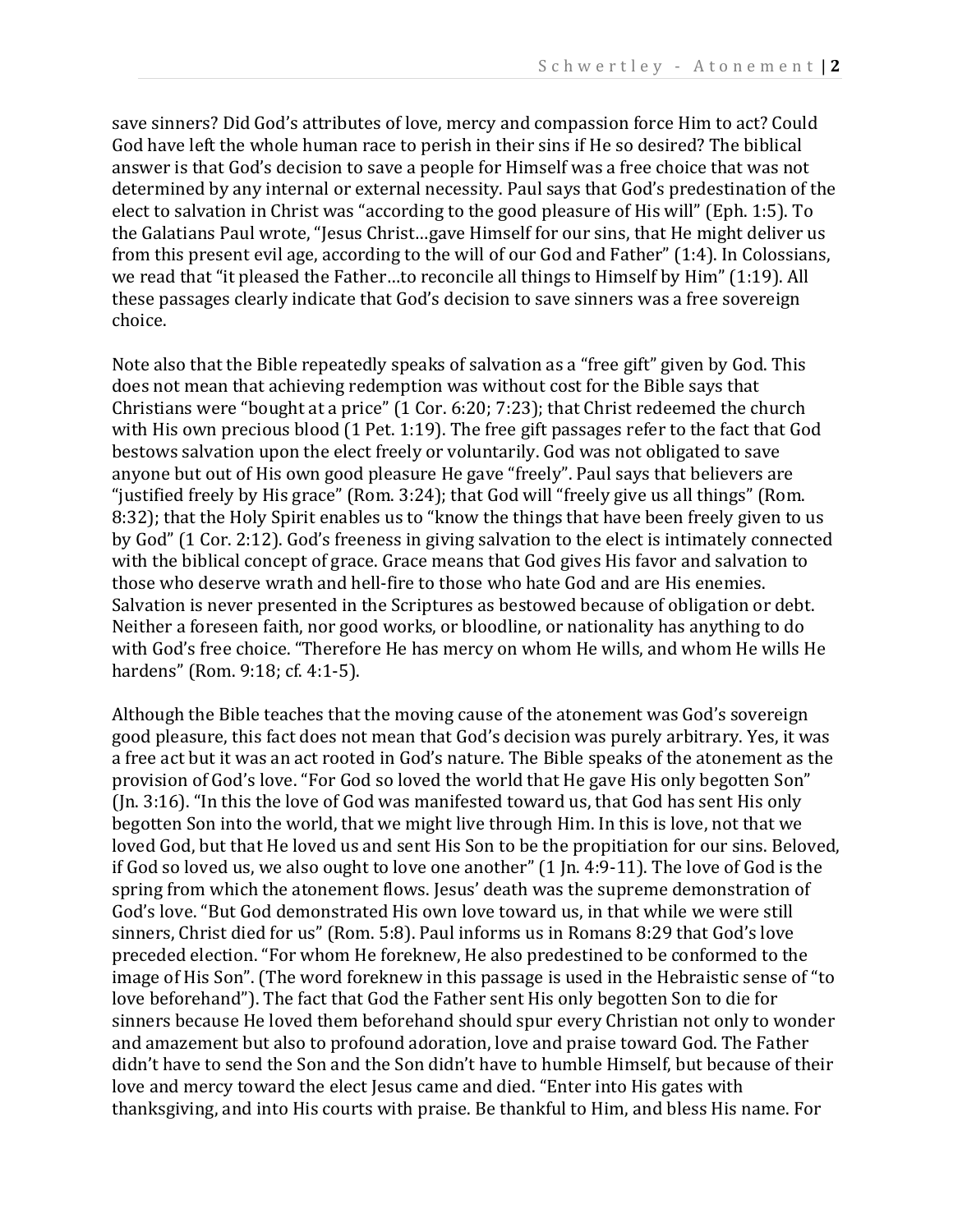the LORD is good; His mercy is everlasting, and His truth endures to all generations" (Ps. 100:4-5).

A second distinction that needs to be made is between a hypothetical necessity and an absolute necessity. Some of the early reformers (e.g. Calvin, Luther and Zwingli) held that the atonement was necessary only in the sense that God sovereignly decreed to save sinners by Christ's death. In other words, the sacrifice of Christ had to take place because God predestined it, not because it was the only method that did not contradict God's moral perfection. If God had wanted to, He could have decreed other methods of securing the salvation of the elect. It is important to understand the difference between a hypothetical and absolute necessity because many passages which point to an absolute necessity could also be used to support a hypothetical or relative necessity viewpoint. For example: "O My Father, if it be possible, let this cup pass from Me; nevertheless, not as I will, but as You will" (Mt. 26:39). "And He began to teach them that the Son of Man must suffer many things, and be rejected by the elders and chief priests and scribes, and be killed, and after three days rise again" (Mk. 8:31; cf. Lk. 9:22; 24:7). "But first, He must suffer many things and be rejected by this generation" (Lk. 17:25). "And as Moses lifted up the serpent in the wilderness, even so must the Son of Man be lifted up" (Jn. 3:14; cf. Jn. 12:34; 20:9). "...[D]emonstrating that the Christ had to suffer and rise from the dead" (Ac. 17:3). If God has decreed that something take place in history, then it must take place.

Having considered the moving cause of the atonement and the hypothetical necessity viewpoint, let us turn our attention to the biblical evidence for the absolute necessity understanding of the atonement. Once God decided out of His own sovereign good pleasure to save a people for Himself, could He have saved them in an infinite variety of ways or was He limited by an absolute necessity to only one way: the sinless life and sacrificial death of the God-Man, Jesus Christ? The biblical evidence clearly supports the contention that Christ's work of redemption was the only possible way that God could save sinners.

For those who think a discussion of the absolute necessity of the atonement is the esoteric speculation of theologians and thus not worthy of study; a brief preview of its vital importance is in order. This doctrine is vital for a number of reasons. First, it refutes the popular modern day notion that there are many different paths that lead to God and eternal life. This doctrine proves that only the sinless blood of Christ can remove the guilt of sin and consequently God's wrath against the sinner. Second, it tells us a lot about the God who is–the God with whom we all have to deal. The God of the Bible is not promiscuous or sloppy regarding ethics. Jehovah is infinitely holy and righteous and thus cannot dwell or have fellowship with any person who has the guilt of sin. Third, it teaches us that sin is exceedingly wicked and evil. Sin (the transgression of God's holy law) is not a light thing. It is a deadly, soul-damning, God-hating, death-loving act. The thought of committing sin against a God of infinite holiness should make us tremble with fear. Sin is the reason that the spotless, harmless, undefiled Son of God had to die to accomplish redemption. Because of sin, the only sinless, good man who ever lived was humiliated, abandoned, tortured and publicly executed as a criminal. Fourth, as noted above, it teaches us that God's love of the elect is totally amazing. Although God was not obligated to save anyone, He out of His love, mercy and kindness decided to save a people from every nation even though this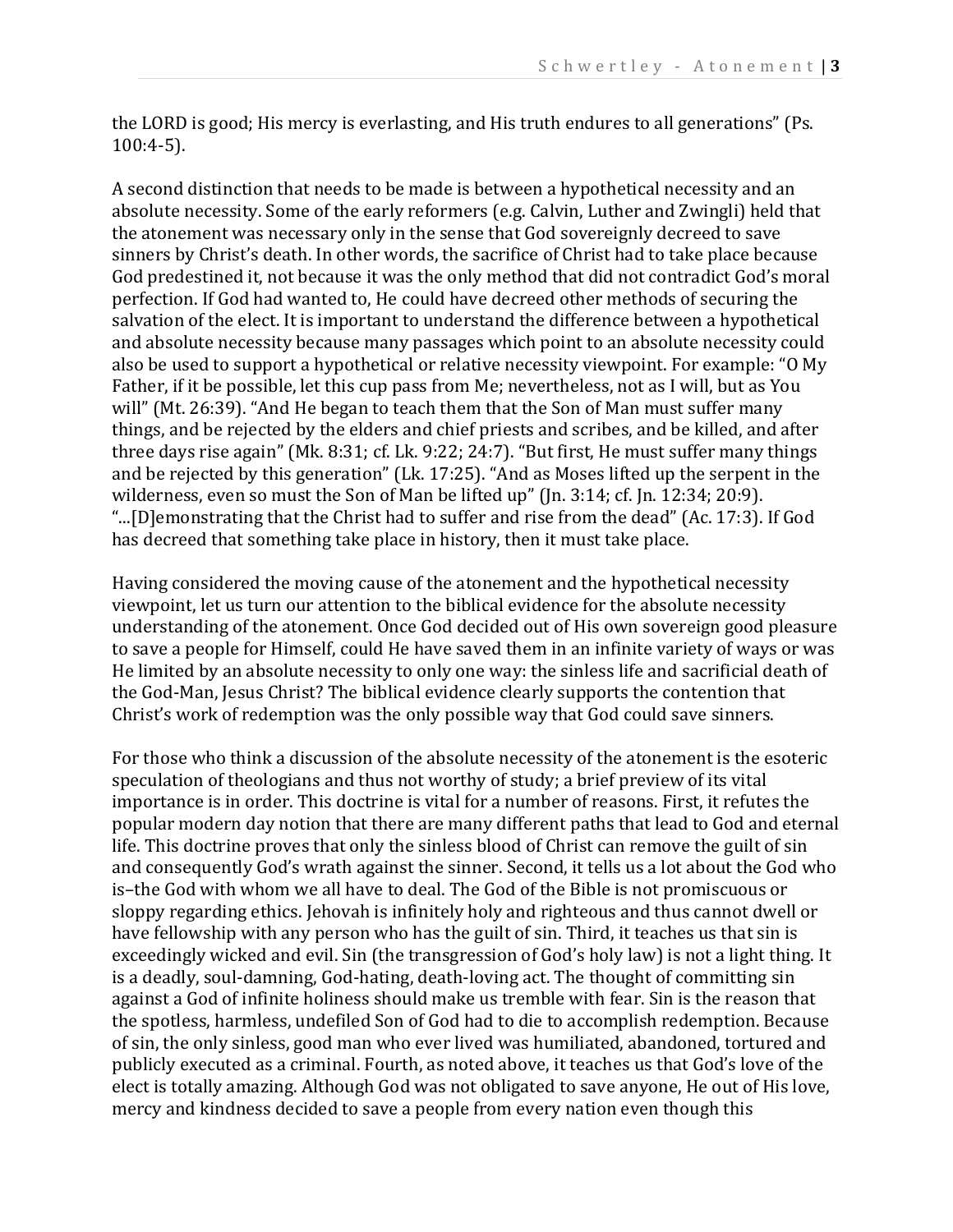redemption could only be achieved at the ultimate cost–the suffering, sacrifice and blood of the Lord of Glory. "Blessing and honor and glory and power be to Him who sits on the throne, and to the Lamb, forever and ever" (Rev. 6:13)!

There are five major biblical reasons why the atonement was necessary, most of which are intimately connected with God's nature or character.

Although the God of the Bible is totally sovereign, all-powerful, all-knowing and infinite in perfections, there are certain things that God cannot do. For example, God cannot lie (Tit. 1:2; Heb. 6:18) or tempt man to sin (Jas. 1:13). Jehovah can do anything except violate His own nature. In other words "He cannot deny Himself" (2 Tim. 2:13). Therefore, when God determined to save a people from the guilt of sin, He could only choose a course of action consistent with His own character (in particular His moral character). The apostle Paul put it this way, God's method of salvation had to demonstrate "His righteousness, that He might be just and the justifier of the one who has faith in Jesus" (Rom. 3:26). The attributes of God that directly lead to the necessity of the atonement are God's righteousness, justness and holiness.

# **1. God's Righteousness and Justice**

Many people who object to the biblical doctrine of the atonement do so because they do not understand who God is. They reason within themselves: "Why doesn't God simply forgive and forget? Wouldn't God forgive people as long as they say they are sorry and endeavor to be a better person? Isn't the idea that only the death and shed blood of Christ can remove sin extreme and fanatical?" The reason God cannot simply let sin slide or sweep it under the rug and pretend it doesn't exist is because He is righteous and just. "The LORD is righteous, He is in her midst, He will do no unrighteousness" (Zeph. 3:5). "Righteousness and justice are the foundation of Your throne" (Ps. 89:14). "He is the Rock, His work is perfect; for all His ways are justice, a God of truth and without injustice; righteous and upright is He" (Dt. 32:4). When the Bible speaks of God's ethical perfection and justice, it does not refer to a standard or realm of ideals outside of God but to God's very being itself. "God is light and in Him is no darkness at all" (1 Jn. 1:5). Therefore, Abraham, who knew God's character, could ask Jehovah: "Shall not the Judge of all the earth do right?" (Gen. 18:25). Likewise, the apostle Paul could say, "Is there unrighteousness with God? Certainly not!" (Rom. 9:14). God can only do what is right. Because of His nature, He can only do what is just.

God's nature demands that sin be punished. If God refused to give sin its full measure of punishment then He could not claim to be perfectly just. God's infinite holiness, justice and righteousness of necessity demand the infliction of punishment on the sinner himself or on an appropriate substitute. The Bible contains many passages that declare that God has to punish sin. Jehovah said, "I will not justify [i.e. declare righteous] the wicked" (Ex. 23:7). "We are told repeatedly that He will by no means clear the guilty, Ex. 34:7; Num. 14:18; Nah. 1:3. He hates sin with a divine hatred; His whole being reacts against it, Ps. 5:4-6; Nah. 1:2; Rom. 1:18. Paul argues in Romans 3:25-26, that it was necessary that Christ should be offered as an atoning sacrifice for sin, in order that God might be just while justifying the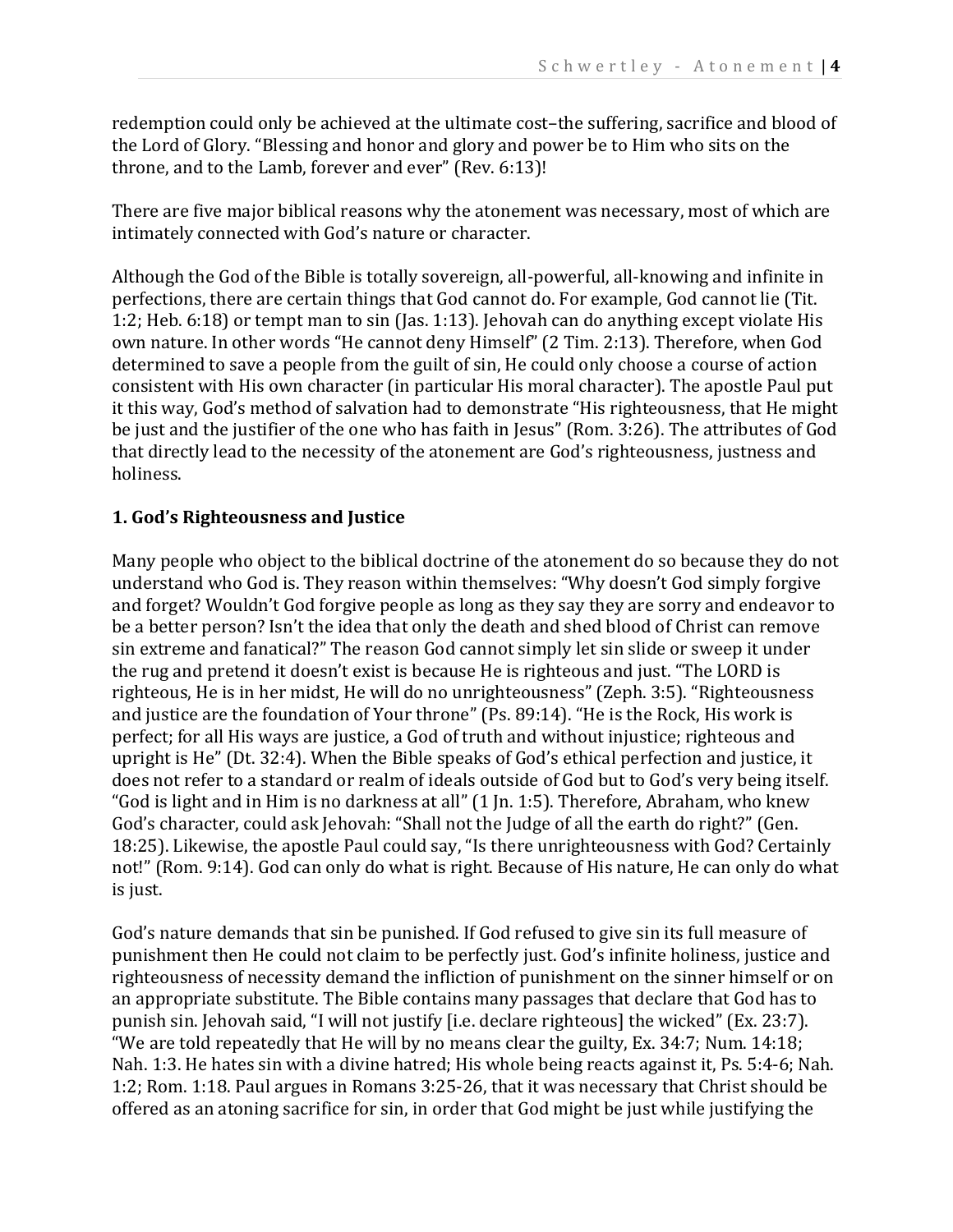sinner. The important thing was that the justice of God should be maintained."2

A common objection against the biblical teaching that God must punish sin is that it makes God less charitable than many people who are willing to forgive offenses without any sort of satisfaction. While it is true that many people can and do forgive personal offenses against them, the comparison between God and a private individual is totally illegitimate. God is the Creator, Sovereign Lord over all, Supreme Lawgiver and Judge of all men; therefore, He must maintain His veracity, law and justice. A private individual does not have to contradict his own nature, law and justice to forgive an offense. The Bible repeatedly affirms that as the Supreme Judge over the whole earth, God will only render just judgment. "But in accordance with your hardness and your impenitent heart you are treasuring up for yourself wrath in the day of wrath and revelation of the righteous judgment of God, who will render to each one according to his deeds" (Rom. 2:5-6; cf. Rev. 20:12).

# **2. God is Holy**

Another aspect of God's character that necessitates the atonement is His holiness. "The nature of God is perfect and complete holiness. This is not an optional or arbitrary matter; it is the way God is by nature. He has always been absolutely holy. Nothing more need or can be said. It is useless to ask, Why is God this way? He simply is. Being contrary to God's nature, sin is repulsive to Him. He is allergic to sin, so to speak. He cannot look upon it. He is compelled to turn away from it."3 God's infinite holiness causes Him to hate sin with a perfect hatred. God is so holy that before sinful men can come into His presence and have fellowship with Him the guilt of their sin must be removed and they must be clothed with perfect righteousness.

The attribute of God that is emphasized by Scripture above all other attributes (including love) is His holiness. God's holiness refers to His absolute distinctness from all His creatures and to His glorious exalted existence above His creation in infinite majesty as well as His infinite moral purity. The God of the Bible is not like the pagan deities who fornicate, get drunk and commit lewd acts because He really exists (they do not) and He is holy. "Who is like You, O LORD among the gods? Who is like You, glorious in holiness" (Ex. 15:11). Jehovah is so holy that the mighty seraphim continually cry out before Him, "Holy, holy, holy is the LORD of hosts; the whole earth is full of His glory" (Isa. 6:3; cf. Rev. 4:8).

God demands a perfect holiness in people not arbitrarily but because His own perfect holiness requires it. To the Israelite He said: "you shall be holy; for I am holy" (Lev. 11:44). Because God is holy, He hates sin and cannot dwell with sinners. "You are of purer eyes than to behold evil and cannot look on wickedness" (Hab. 1:13). "You are not a God who takes pleasure in wickedness, nor shall evil dwell with You. The boastful shall not stand in Your sight; You hate all workers of iniquity" (Ps. 5:4-5).

When God created Adam and Eve, He made them in His own image (Gen. 1:27). Before they ate the forbidden fruit and fell into sin, they were holy and righteous. They were without any ethical spot or blemish. What happened to Adam and Eve when they disobeyed God's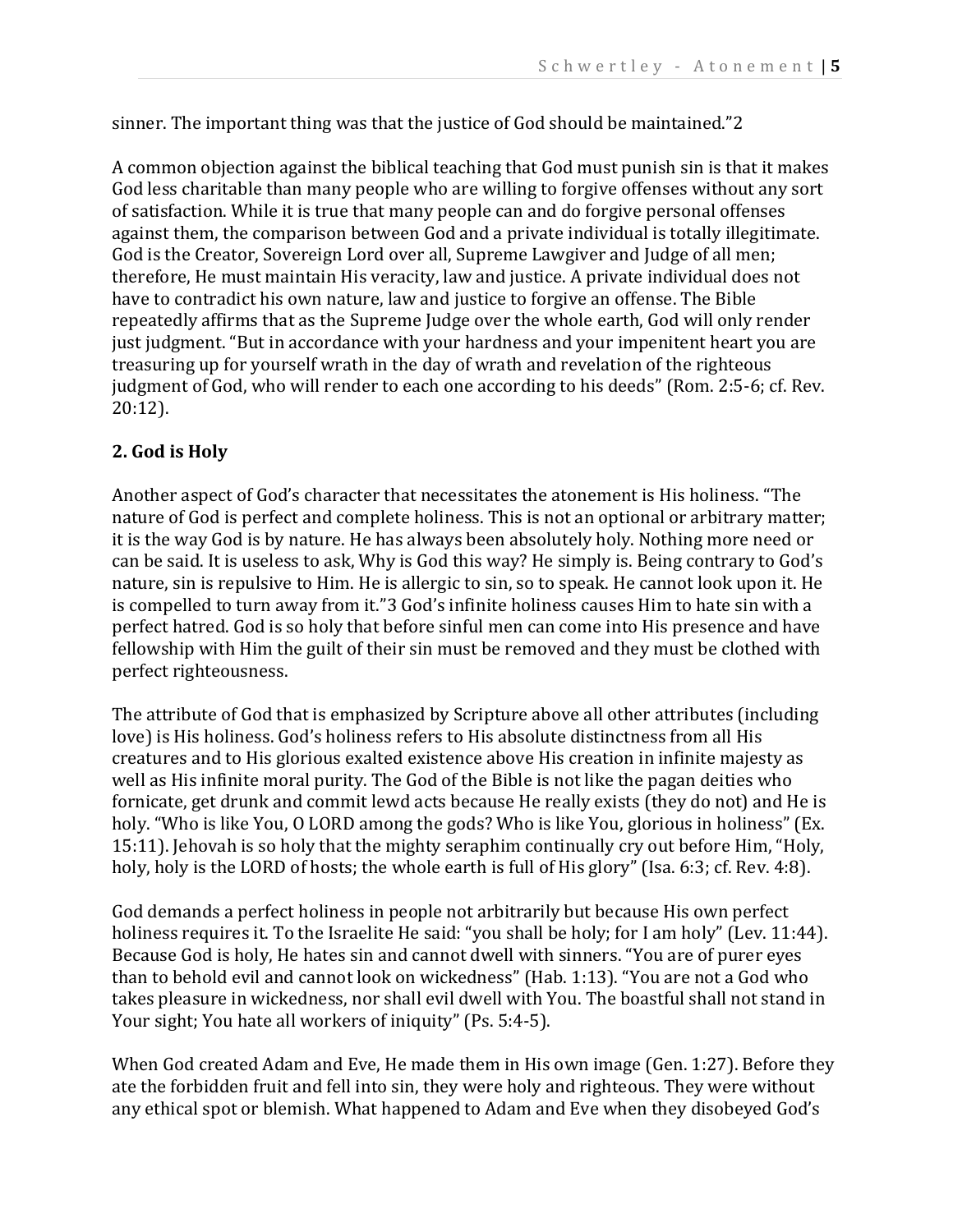command and sinned against Him? They were cast out of God's presence. Why? Because a thrice holy God cannot have fellowship with people who are not holy. God is so infinitely holy that every sin that an individual commits merits death: physical, spiritual and eternal. God had warned Adam that the day that he disobeyed Him, he would certainly die (Gen. 2:17). God's holiness of intrinsic necessity set up a separation between Jehovah and all sinners. "Behold, the LORD's hand is not shortened, that it cannot save; nor His ear heavy, that it cannot hear. But your iniquities have separated you from your God; and your sins have hidden His face from you, so that He will not hear" (Isa. 59:1-2).

Once we understand the holiness of God then we can understand the severe penalty that sin deserves. When God demands that "the soul who sins must die" (Ezek. 18:4), He is not setting forth an arbitrary penalty but is penalizing sinners exactly as His holy and righteous nature requires. Thus Paul writes: "knowing the righteous judgment of God, that those who practice such things are worthy of death" (Rom. 1:32). Sin is wicked. It is a moral evil that is the very opposite of holiness. God hates all workers of iniquity (Ps. 5:5) and is angry with the wicked every day (Ps. 7:11). Sin in thought, word or deed is an abomination to the Lord. God is determined because of the immutable holiness of His nature to punish all sin with death. "For the wages of sin is death" (Rom. 6:23). "Then when desire has conceived, it gives birth to sin; and sin, when it is full-grown, brings forth death" (Jas. 1:15). "The soul who sins must die" (Ezek. 18:4). John Murray writes: "Sin is the contradiction of God and He must react against it with holy wrath. Wherever sin is, the wrath of God rests upon it (cf. Rom. 1:18). Otherwise, God would be denying Himself, particularly His holiness, justice, and truth. But wrath must be removed if we are to enjoy the favor of God which salvation implies. And the only provision for the removal of wrath is propitiation. This is surely the import of Romans 3:25, 26, that God set forth Christ a propitiation to declare His righteousness, that He might be just and the justifier of the ungodly."4 Because of who God is (He is holy, righteous and just), and because of what sinners are (they are unholy, unrighteous and guilty), people have only two choices. They can remain in their sin and unholiness and thus be forever cast away from God's presence into hell or they can trust in Christ who as a substitute paid the penalty in full by His death and provided a perfect holiness or righteousness by His life.

# **3. The Sanction of God's Law**

God has given unto mankind a moral law, which is summarized in the Ten Commandments. God's moral law helps us understand God's righteousness and holiness for His moral law reflects His character. For example, Jehovah commands us to be holy (Lev. 11:44). Why? Because He is holy (1 Pet. 1:16). God also commands us not to lie (Dt. 5:20). Why? Because Jehovah is truth itself (Jn. 14:6) and cannot lie (Heb. 6:18). Ethical absolutes are not philosophical abstractions existing in some supposed realm of ideals. They are rooted in God's very being and thus they are as immutable and eternal as God Himself. The only reason that people have a sense of what is right and wrong is because man was created in the image of God (Gen. 1:26) and thus has the work of the law written upon the heart (Rom. 2:15).

Why does the law of God necessitate the work of Christ? Because the law carries with it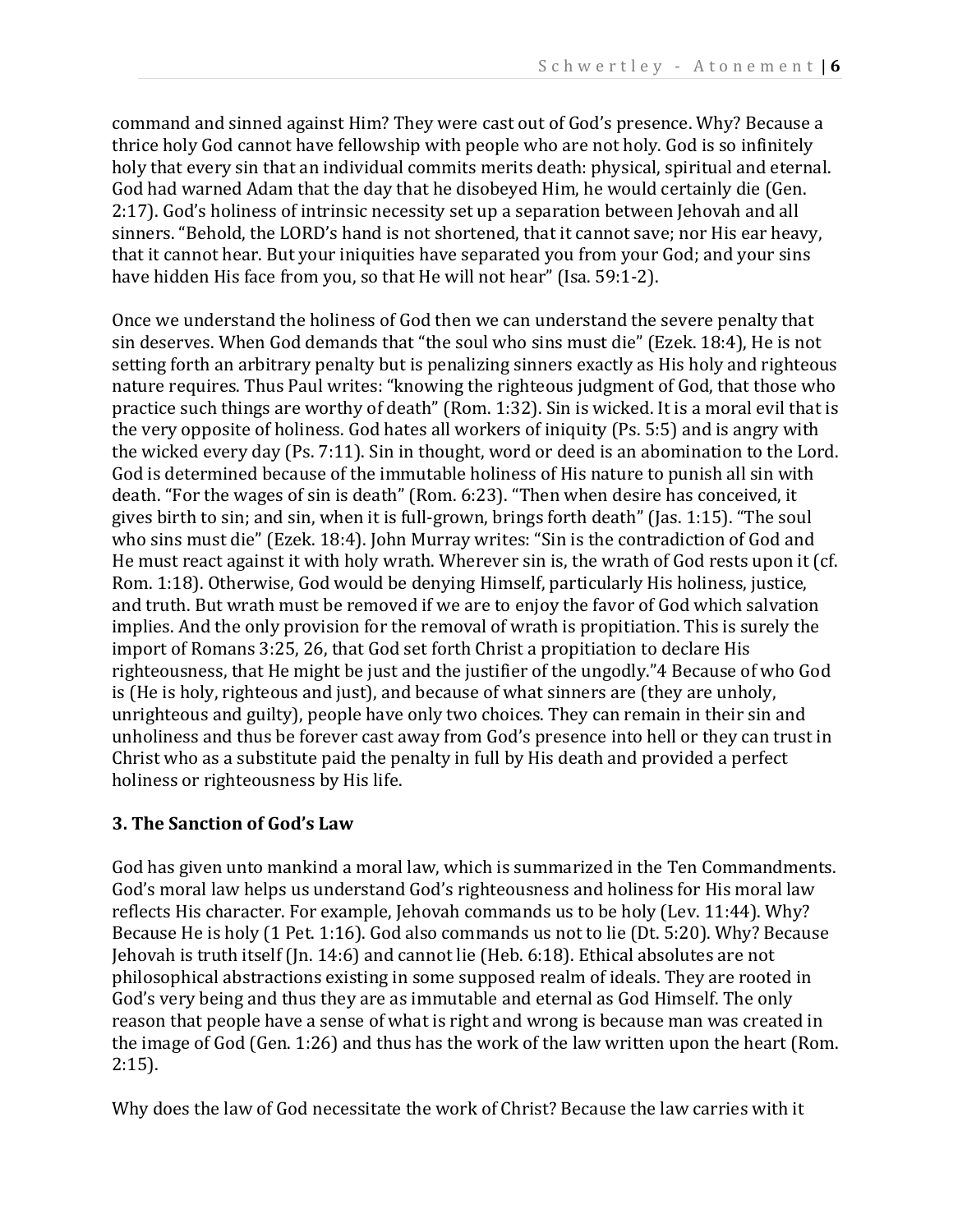penal sanctions that also reflect God's nature and character. Thus, these sanctions also are immutable and eternal. Remember, it is God's holiness that causes Him to hate sin with a perfect hatred and God's justice requires that sin receive its full penalty. And what is the penalty that God's law threatens? It is death (Gen. 2:17; Dt. 27:36; Ezek. 18:20; Rom. 1:18,32; 6:23; Jas. 1:15; Rev. 20:14-15). "Since God is true and cannot lie, these threatenings must necessarily be executed either upon the sinner himself or upon a surety."5

The moment that you sinned against God you incurred real guilt before Him.6 Perhaps you think that you are a good person. That God will accept you on the basis of your good works. The Bible, however, says that: "There is none righteous, no, not one...for all have sinned and fall short of the glory of God" (Rom. 3:9, 23). "For there is not a just man on earth who does good and does not sin" (Eccl. 7:20). "Sin is a real criminal offense against God. We should not confuse guilt feelings with real guilt. All men are guilty before God (Rom. 3:19). Yet, most men do not know it or feel it. Modern psychology and psychiatry attempt to remove guilt feelings. But no one can remove our real guilt but God Himself."7 Since you have broken many of God's laws, you are guilty and now have God's curse (the eternal death penalty) upon you. "For it is written, 'Cursed is everyone who does not continue in all things which are written in the book of the law, to do them'" (Gal. 3:10). "The wages of sin is death" (Rom. 6:23). "And anyone not found written in the Book of Life was cast into the lake of fire" (Rev. 20:15). If you have not believed in Jesus Christ as He is revealed in the Scriptures, than you are an enemy of God and His wrath abides upon you this very moment. "He who believes on the Son has everlasting life; and he who does not believe the Son shall not see life, but the wrath of God abides on Him" (Jn. 3:36). Your only hope is the substitute (the Lord Jesus Christ) that God has provided.

Because God's law and its cause are a reflection of His perfect character, He could not set aside the law and its penalty without denying Himself. Thus, to redeem the elect a substitute had to endure the curse or penalty of the law in full. The law pronounces a curse upon the sinner and only Christ can eliminate that curse. How? Not by setting aside the curse but by enduring the curse in the believer's place. "Christ has redeemed us from the curse of the law, having become a curse for us (for it is written, 'Cursed is everyone who hangs on a tree')" (Gal. 3:13). "For He made Him who knew no sin to be sin for us, that we might become the righteousness of God in Him" (2 Cor. 5:21). "He has appeared to put away sin by the sacrifice of Himself" (Heb. 9:26). "Christ was offered to bear the sin of many" (Heb. 9:28). Hodge writes: "If the penalty is an essential part of the law; if the whole law is immutable; if Christ actually came to fulfill the law and not to relax its demands; then it follows, without doubt, that he suffered the penalty of the law as our Substitute."8

Since, unbelievers in their natural depravity as well as non-Christian theists (e.g. followers of Islam and Judaism) reject the biblical doctrine of the necessity of a substitutionary sacrifice (in order to eliminate the guilt of sin, remit the penalty and thus eliminate God's wrath against the sinner) a common heretical objection against the atonement should be considered. It is often said that all that is needed to get right with God is repentance. That is, one must tell God that he is sorry and one must stop the evil behavior that offends God and turn over a new leaf, so to speak. Then God will forgive all of that person's sins. People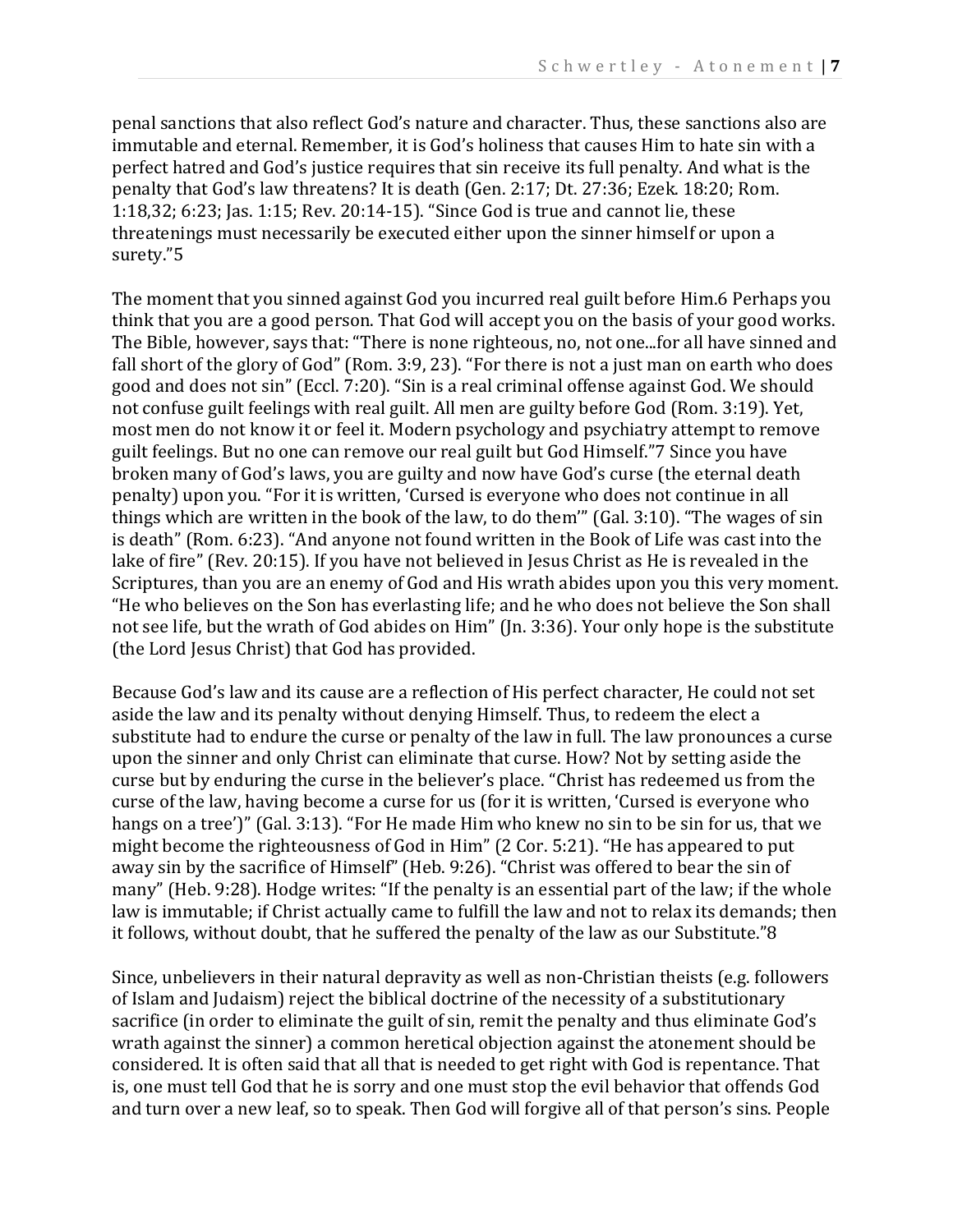who believe this will often appeal to passages which speak of God relenting on a promised punishment on the basis of repentance (e.g. Ahab, 1 Kings. 21:27-29; Nineveh, Jonah 3:10; Hezekiah, Isa. 38:1-5; etc.). the problem with this view is that it confounds God's temporal punishments and blessings with His eternal sanctions. Obedience to God's law can and does bring temporal blessings (Dt. 28:1-14) while disobedience brings severe curses in this life (Dt. 28:15-68). However, the Bible never, ever teaches that people can be saved or have their sins removed on the basis of obedience to God's law. The central focus of the Old Testament ceremonial law was upon the shed blood of animals to cover over or expiate sin. The New Testament teaching on the matter could not be more explicit: "Knowing that a man is not justified by the works of the law but by faith in Jesus Christ, even we have believed in Christ Jesus, that we might be justified by faith in Christ and not by the works of the law; for by the works of the law no flesh shall be justified" (Gal. 2:16).

#### **4. The Requirement of a Perfect Righteousness**

Thus far we have seen that because God is holy, righteous and just, His nature requires that sin be punished with death (spiritual, physical and eternal). Therefore, to be saved we need a substitute who can pay the penalty in our place. (In a moment we will see that only the sinless God-Man Jesus Christ could fulfill the necessary requirements to be that perfect substitute). However, the Bible also teaches that having the guilt of our sins removed is not enough to gain eternal life with God. Jehovah also requires a positive righteousness. God requires a life lived in perpetual righteousness; a life lived in perfect obedience to His law before eternal life is bestowed. Morey writes: "In order to gain the blessing of God your obedience must be: (1) personal : 'If you listen to the commandment' (Dt. 11:26); (2) perfect : 'what does the LORD your God require from you but to fear the LORD your God, to walk in all His ways and love Him, and to serve the LORD your God with all your heart and with all your soul' (Dt. 10:12); (3) perpetual: 'Oh, that they had such a heart in them, that they would fear me, and keep all my commandments always' (Dt. 5:29). The only obedience acceptable before God is one in which 100% of you keeps 100% of the Law 100% of the time. 'For whoever keeps the whole law and yet stumbles in one point, he has become guilty of all' (Jas. 2:10)"9

The biblical teaching that God requires a perfect, personal and perpetual obedience to His law before eternal life is attained is also taught by the covenant of works made with Adam. After God created Adam, He told him not to eat of the tree of the knowledge of good and evil (Gen. 2:17). If Adam obeyed, he would live. That is, he would gain access to the tree of life. In Revelation 22:14, the right to the tree of life and entrance into the heavenly city are linked. If Adam had met God's condition of a perfect obedience, his reward would have been life everlasting in God's presence. Adam, however, failed. His one act of disobedience caused him to be ejected from the garden of Eden. Then the tree of life was guarded by cherubim and a flaming sword to prevent Adam's access to the tree. "One may therefore conclude that the covenant of works contained both a penalty and a reward…. Had there been no sin, access to the tree would not have been cut off. One single act brought the penalty."10

Our problem is not just that we have the guilt of sin but also that we lack a perfect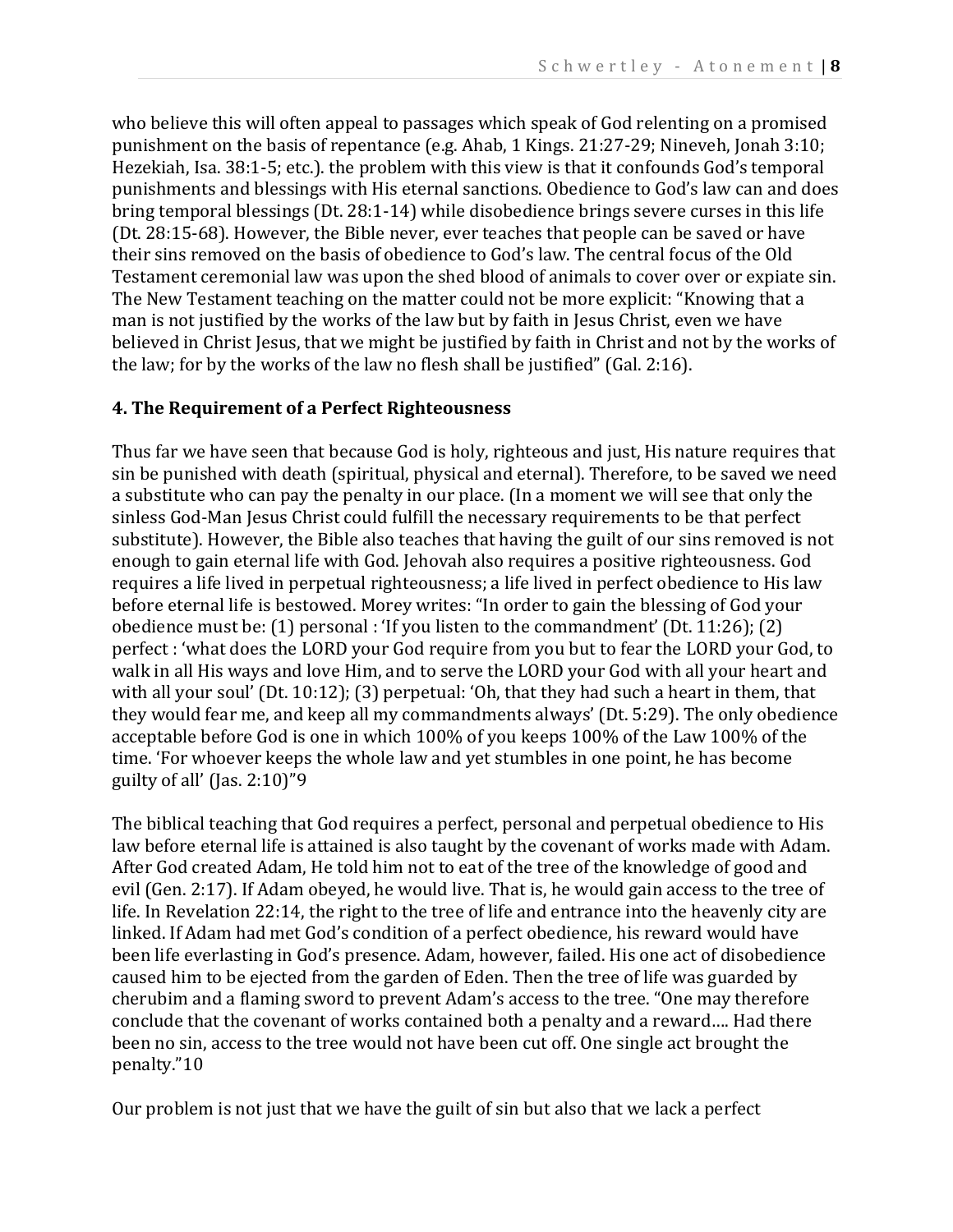righteousness. Paul said, "the doers of the law will be justified" (Rom. 2:13). Therefore, we need the perfect righteousness of Jesus Christ if we are to obtain eternal life, for we continually fall short of God's standard (Rom. 3:23). The Bible teaches that Christ lived a perfect sinless life. Jesus challenged His opponents saying, "Which of you convicts Me of sin?" (Jn. 8:46). The author of Hebrews says that Jesus was "holy, harmless, undefiled, separate from sinners" (Heb. 7:26); that He "was in all points tempted as we are, yet without sin" (Heb. 4:15). Paul says, "He made Him who knew no sin to be sin for us" (2 Cor. 5:21). The apostle John writes: "in Him there is no sin" (1 Jn 3:5). Peter says that Jesus "committed no sin" (1 Pet. 2:22); that Christ was "as a lamb without blemish and without spot" (1 Pet. 1:19). There are only 331/2 years of behavior that God will accept—the sinless, obedient, perfect life of Christ. It was absolutely necessary for Jesus to come and "fulfill all righteousness" (Mt. 3:15) so His people could have eternal life. Christ not only eliminated the penalty for sin by His sacrificial death but He also earned the heavenly reward. Murray writes: "Salvation requires not only the forgiveness of sin but also justification. And justification, adequate to the situation in which lost mankind is, demands a righteousness such as belongs to no other than the incarnate Son of God, a righteousness with divine property and quality (cf. Rom. 1:17; 3:21, 22; 10:3; II Cor. 5:21; Phil. 3:9). It is the righteousness of the obedience of Christ (Rom. 5:19). But only the Son of God incarnate, fulfilling to the full extent the commitments of the Father's will, could have provided such a righteousness."11

# **5. The Teaching of the Gospel**

When the New Testament epistles explain the death of Christ, they do so in terms of necessity. For example, the author of Hebrews says that "without the shedding of blood there is no remission" (Heb. 9:22). If the method of salvation depended solely upon God's arbitrary decision then the shedding of blood would not be necessary. The author of Hebrews speaking under divine inspiration not only says that blood is necessary but only one type of blood will do—the blood of Christ. "For it is not possible that the blood of bulls and goats could take away sins" (Heb. 10:4). "And every priest stands ministering daily and offering repeatedly the same sacrifices, which can never take away sins. But this Man, after He had offered one sacrifice for sins forever sat down at the right hand of God... For by one offering He has perfected forever those who are being sanctified." (Heb. 10:11-12, 14). If God could simply by divine fiat pardon sin then the central message of Hebrews 9 and 10 would be totally untrue. Furthermore, the Bible says that Christ appeased the wrath of God (Rom. 3:25). If God could have appeased His own wrath by a mere act of volition (without first demanding any satisfaction) then all the passages which speak of Christ propitiating God's wrath would be not only unnecessary but would be purely for dramatic effect as in a stage play and nothing more. The very idea that God would send His only begotten Son to the cross for any other reason than necessity not only is a denial of God's wisdom but also borders on blasphemy. Paul did not for a moment entertain such thinking. "In Him we have redemption through His blood, the forgiveness of sin" (Eph. 1:7). Christ has "made peace through the blood of the cross" (Col. 1:20).

#### **Conclusion**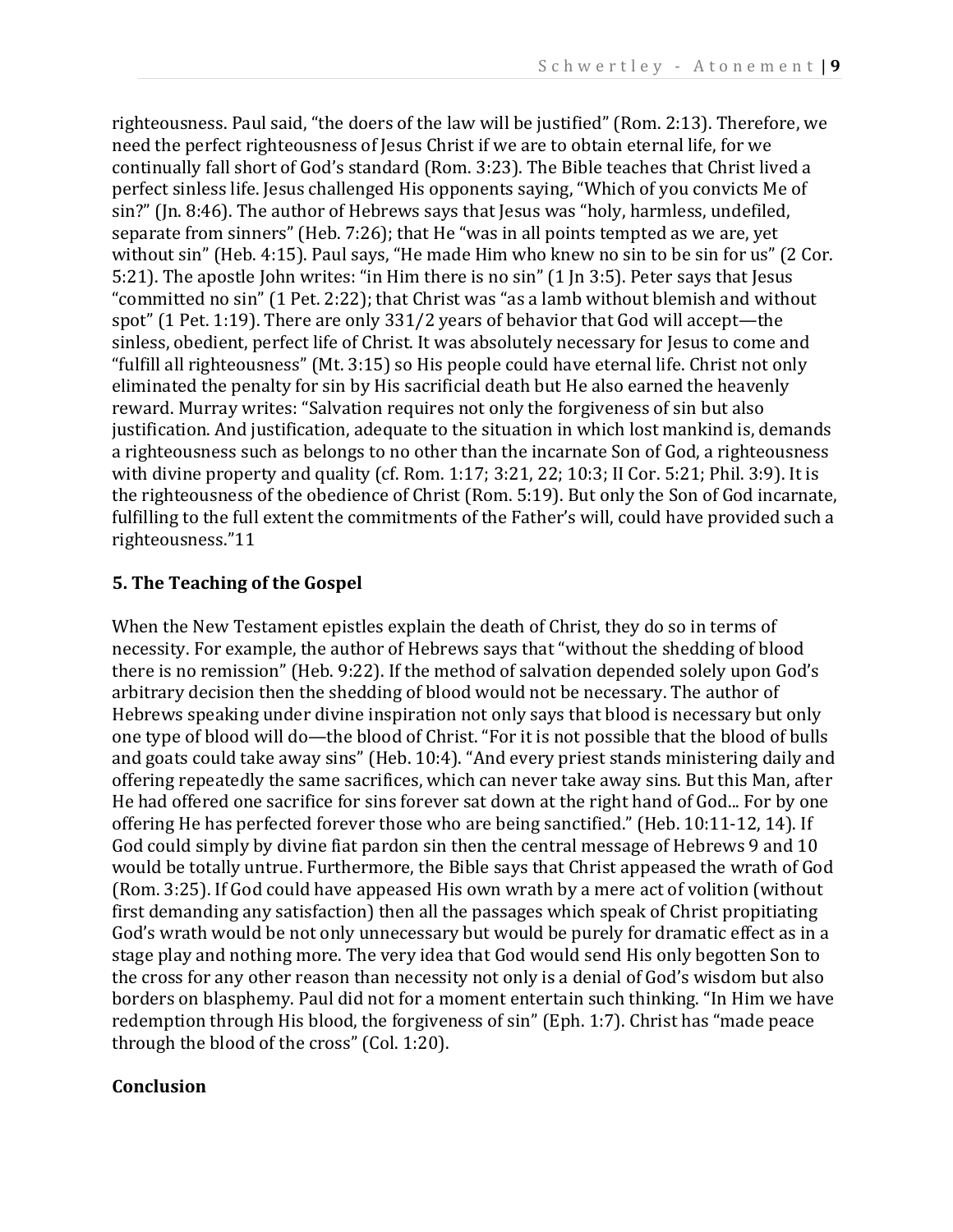When we examine the biblical teaching regarding God's moral attributes, His law with its eternal penal sanctions, the nature of sin and man's predicament as guilty before God, the need of a perfect righteousness for eternal life and so on, everything points to only one conclusion: Christ's sinless life and sacrificial death was the only way that sinners could be saved. Jesus said, "I am the way, the truth, and the life. No one comes to the Father except through Me" (Jn. 14:6). "I am the door. If anyone enters by Me, he will be saved" (Jn. 10:9). Peter "filled with the Holy Spirit" said regarding "Jesus Christ of Nazareth": "Nor is there salvation in any other, for there is no other name under heaven given among men by which we must be saved" (Ac. 4:12).

The issue of the necessity of the atonement is a life and death, heaven or hell issue. Now that you have an understanding of who God really is, why He hates sin, why sin must be punished, how God's love and mercy sent His only begotten Son to the cross, and, why there is no other way to be saved other than Christ's life and blood, are you going to trust in Christ alone for your salvation? Or, will you continue on the path of iniquity and destruction? Woe unto you if you turn away from such a glorious salvation. "When the Lord Jesus is revealed from heaven with His mighty angels, in flaming fire taking vengeance on those who do not know God, and on those who do not obey the gospel of our Lord Jesus Christ. These shall be punished with everlasting destruction from the presence of the Lord and the glory of His power" (2 Th. 1:8-9).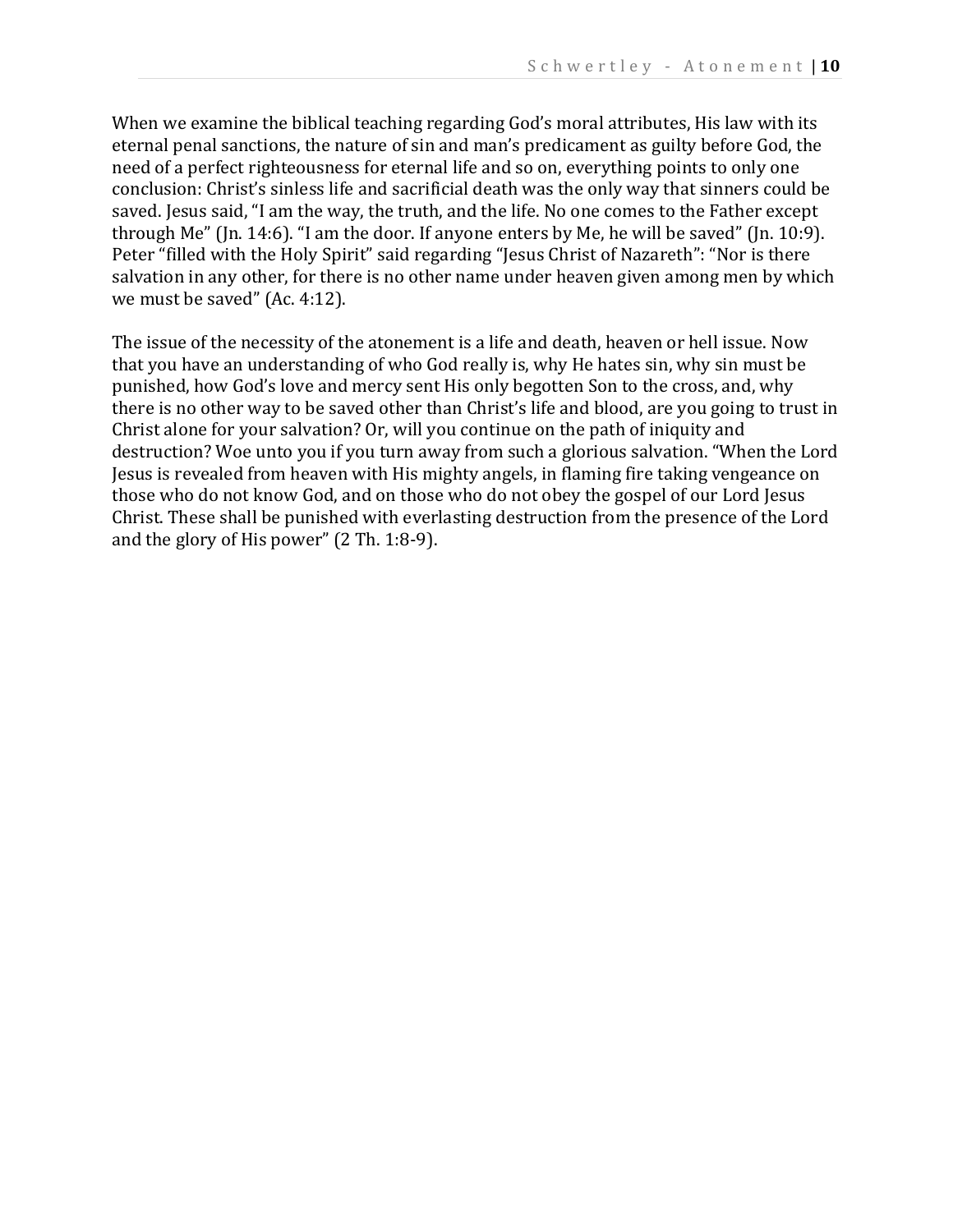### **The Atonement of Jesus Christ - Part II** by *Brian Schwertley*

#### Chapter 2

#### **The Nature of the Atonement**

The section on the necessity of the atonement dealt primarily with the question: Why did Jesus have to suffer and die a bloody death to redeem the elect? The answer (as noted above) arose out of God's nature and man's predicament. When we examine the nature of the atonement we answer the question: How did Jesus bring or cause a total reconciliation between a holy, righteous, and just God and an unholy, unrighteous, and sinful people? To answer this question, we must briefly consider Christ's redemptive work as a whole. The multifaceted picture of the atonement presented by Scripture arises out of the fact that Christ's salvation of His people is comprehensive. Jesus dealt with every aspect and consequence of sin that resulted from the fall. Christ dealt with: the guilt of sin by expiation; the wrath of God by propitiation; the alienation of God by reconciliation; and the bondage of sin by redemption.

#### **Expiation**

The central aspect of Christ's sacrifice is expiation. Jesus offered Himself on the cross as a sacrifice to expiate or remove the guilt of our sins. When John the baptist saw Jesus approaching, he proclaimed: "Behold! The Lamb of God who takes away the sin of the world" (Jn. 1:29). Paul told the Ephesian church that Christ gave "Himself for us, an offering and a sacrifice to God for a sweet smelling aroma" (Eph. 5:2). We begin with expiation because all the other elements (propitiation, reconciliation and redemption) of our comprehensive salvation logically proceed from Christ's expiatory sacrifice. "It is by expiation that propitiation, reconciliation and ransom take place. Once our sin and guilt is removed, God's wrath and alienation, and our bondage to the law, sin and Satan are also removed."12 "The idea of expiation is the removal of liability accruing from sin. Sacrifice is the provision whereby this liability is removed–it is the substitutive endurance of penalty and transference of liability from the offerer to the sacrifice."13

In order to understand the expiatory aspect of Christ's sacrifice, we must have some understanding of the Old Testament sacrificial system. We need this understanding for a number of reasons. First, the Old Testament sacrificial system typified the redemptive work of Christ (Col. 2:17; Heb. 9:23-24; 10:1). The New Testament authors writing under divine inspiration applied terms of the Old Testament sacrificial system to Jesus Christ. Second, the detailed descriptions of the Levitical offerings can shed light upon New Testament terminology. The New Testament authors often did not go into great detail regarding the terms of sacrifice that apply to Christ because they assumed the foundation of Old Testament revelation. Therefore, as we examine the sacrifice of Christ, we will need to use both the Old and New Testaments. Scripture is its own best interpreter. There are different aspects of Christ's sacrifice that will be considered under expiation.

#### **1. Christ's Death Was Vicarious**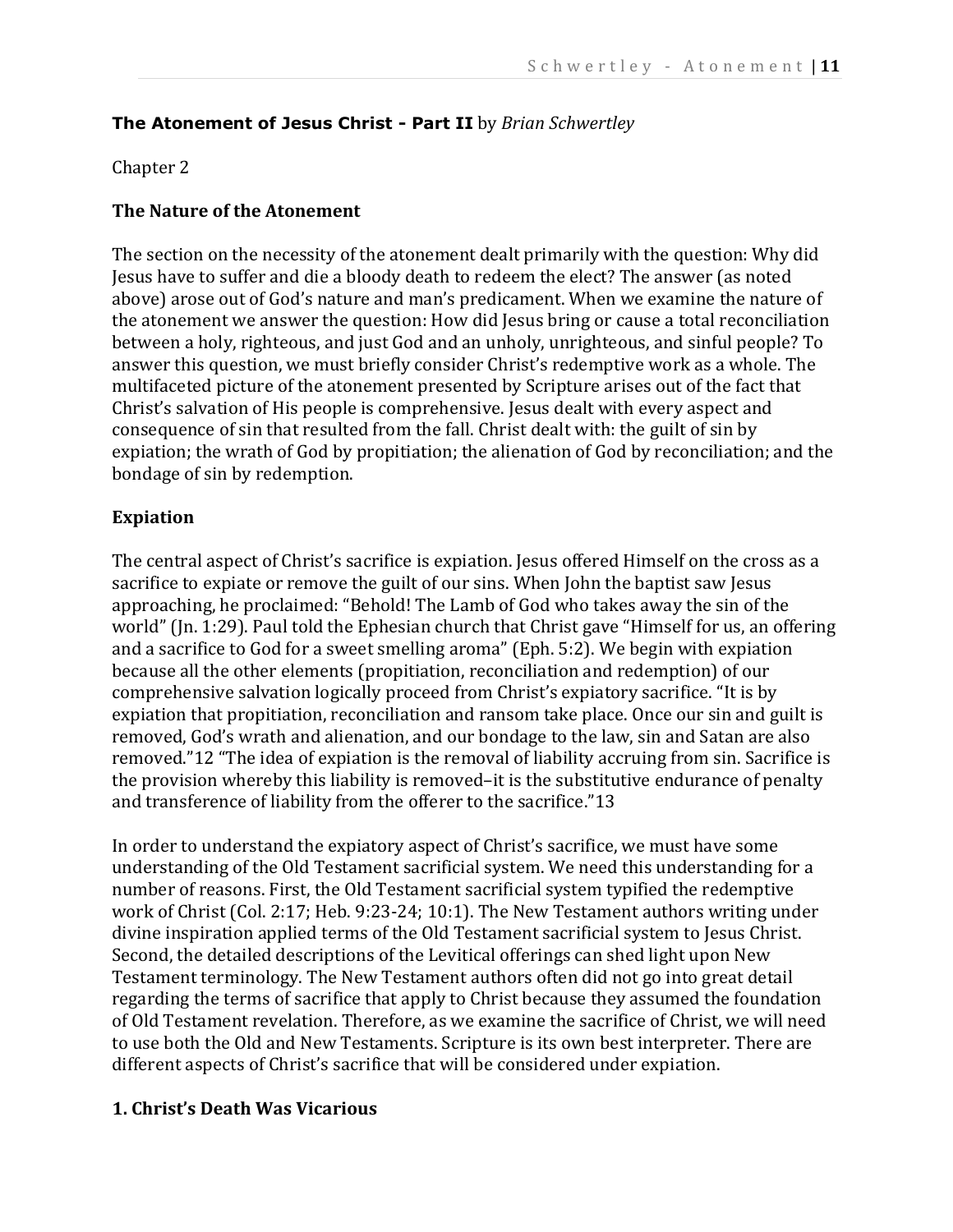The Bible teaches that Christ's suffering and death were vicarious. This means that in order to remove the guilt and penalty for sin, Jesus took upon Himself all the guilt for our sins and the full penalty that we deserved. In other words, Jesus died in our place, as our substitute. There are many passages in Scripture that teach that Christ bore the sins of His people. "Surely He has borne our griefs and carried our sorrows; yet we esteemed Him stricken, smitten by God, and afflicted. But He was wounded for our transgressions, He was bruised for our iniquities; the chastisement for our peace was upon Him, and by His stripes we are healed. All we like sheep have gone astray; we have turned, every one, to his own way; and the LORD has laid on Him the iniquity of us all" (Isa. 53:4-6). "For He made Him who knew no sin to be sin for us, that we might become the righteousness of God in Him" (2 Cor. 5:21). "Christ also suffered for us...who Himself bore our sins in His own body on the tree, that we, having died to sins, might live for righteousness–by whose stripes you were healed" (1 Pet. 2:21,24). "Christ has redeemed us from the curse of the law, having become a curse for us" (Gal. 3:13). "Christ was offered to bear the sins of many" (Heb. 9:28). "Christ died for our sins according to the Scriptures" (1 Cor. 15:3). The "Lord Jesus Christ...gave Himself for our sins" (Gal. 1:3-4).

The Greek prepositions that are used in connection with Christ's death clearly teach a vicarious atonement. Jesus said, "the Son of Man did not come to be served, but to serve, and give His life a ransom for [anti] many" (Mt. 20:28; cf. Mk. 10:45). The preposition anti means literally "in the place of" or "in exchange for". Christ came "to give His life in the place of many". The same Greek preposition is used in Matthew 5:38 where it says, "an eye for an eye and a tooth for a tooth" which means "an eye in exchange for an eye and a tooth in exchange for a tooth". It is also used in Matthew 2:22 where it says "that Archelaus was reigning over Judea instead of his father Herod".

Most passages which speak of Christ's death employ the more ambiguous preposition huper. "This cup is the new covenant in My blood which is shed for [huper] you" (Lk. 22:19,20). "Christ also suffered...the just for the unjust" (1 Pet. 3:18; cf. Jn. 6:51; 15:13; Rom. 5:6-8; 8:32; 2 Cor. 5:14-15, 21; Gal. 3:13; Eph 5:2,25; 1 Tim. 2:5-6; Heb. 2:9). The preposition huper is very similar to our English preposition, for. It has a wide meaning and thus does not always denote substitution. Sometimes it has the sense of, "for the benefit of" and at other times, it can mean "in the place of". Shedd argues that the New Testament authors often employed the preposition huper because they wanted to emphasize both points: "that Christ died in the sinner's place, and for the sinner's benefit."14 One's interpretation, of course, must be determined by the context. Theological liberals who reject the substitutionary atonement (because it does not fit in with their Satanic and humanistic presuppositions regarding God, sin, and salvation) used to argue that huper could not possibly mean "instead of". Archeological discoveries, however, have once again proved the liberals wrong. Several inscriptions have been found that have huper with the meaning "as representative of".15 Clark notes recent discoveries that use huper of professional "scribes who wrote for and instead of his employer".16 The biblical doctrine of a vicarious atonement or a substitutionary sacrifice cannot be denied.

Christ's suffering and death were done in the place of His people. Jesus stood in the place of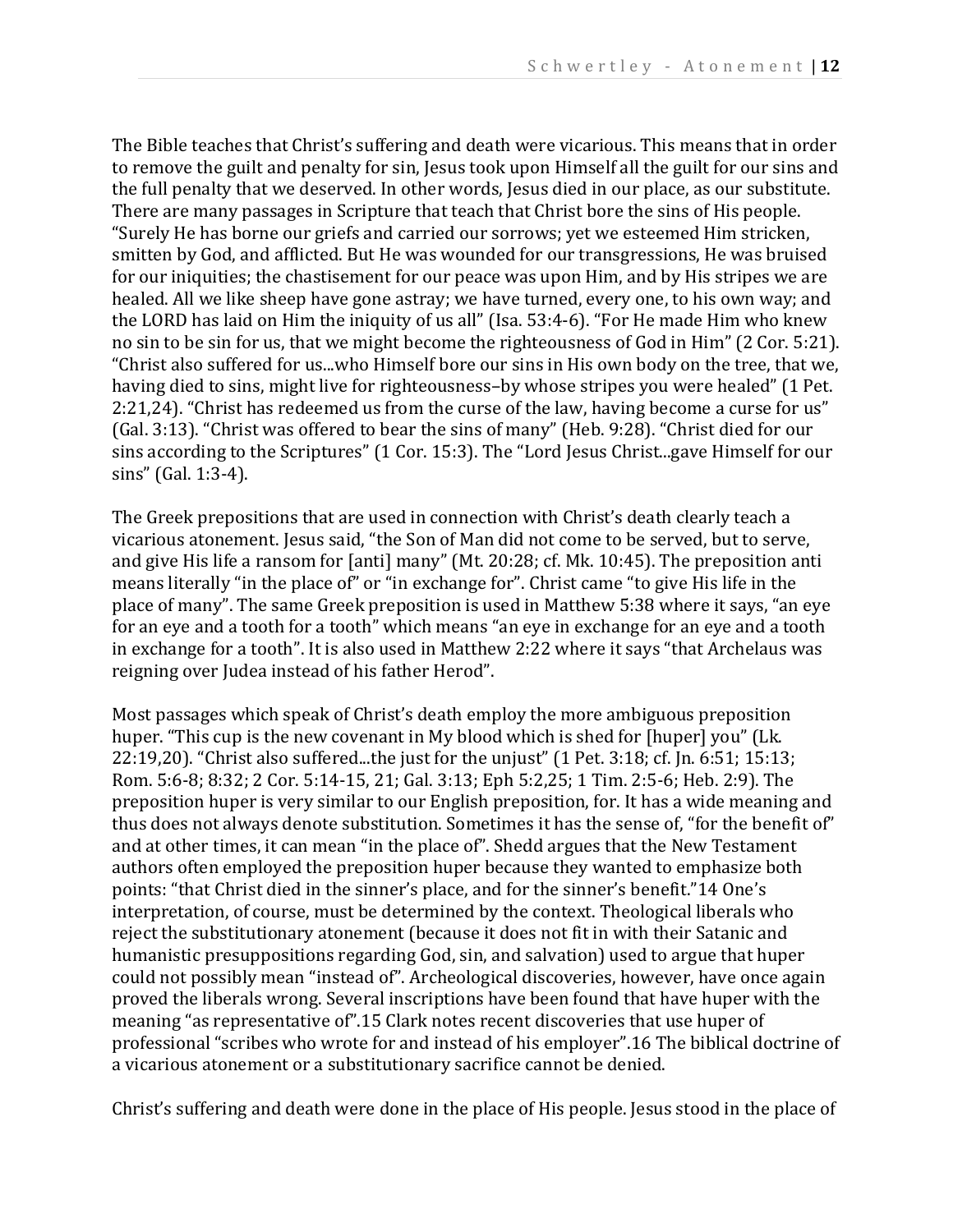the sinner, bore his sin and was punished in the sinner's stead. But, how was the sinner's sin placed upon Christ on the cross? The Bible teaches that whoever believes in Jesus has his sins imputed to Him on the cross. Paul says, "For He made Him who knew no sin to be sin for us, that we might become the righteousness of God in Him" (2 Cor. 5:21). This does not mean that Christ became a sinner or a wicked person for such a teaching would contradict the many passages which teach that Christ was sinless and ethically perfect (e.g. Jn. 8:46; Heb. 4:15; 7:26; 1 Jn. 3:5; 1 Pet. 1:19; 2:22). What it means is that "the guilt of sin as liability to punishment was imputed to Christ [or reckoned to His account]; and this could be transferred, because it did not inhere in the person of the sinner, but was something objective".17 Thus Peter could say, He "bore our sins in His own body on the tree" (1 Pet. 2:24).

The doctrine of vicarious sacrifice and the imputation of the guilt of sin is clearly taught in the Old Testament sacrificial ritual that involved the sinner laying (or literally in Hebrew, "pressing") his hand upon the head of the sacrificial animal immediately prior to its sacrifice. "If his offering is a burnt sacrifice of the herd, let him offer a male without blemish; he shall offer it of his own free will at the door of the tabernacle of meeting before the LORD. Then he shall put his hand on the head of the burnt offering, and it shall be accepted on his behalf to make atonement for him" (Lev. 1:3-4; cf. 3:2, 8, 13; 4:4, 15, 24; 16:21). Theological liberals (who always seem to be running from the truth of God's infallible Word) argue that this ritual merely symbolizes a declaration or setting apart of the offerer's property to God. Their theory, however, is disproved both from the analogy of Scripture and from the fact that the laying on and pressing of the hand does not occur in the bloodless cake or cereal offerings. The symbolism of the pressing of the hand on the sacrificial victim indicates both substitution (the clean animal will suffer and die in the sinner's place) and the transfer or imputation of guilt (or liability) to the animal. This interpretation is decisively confirmed by Leviticus 16:21: "and Aaron shall lay both his hands on the head of the live goat, confess over it all the iniquities of the children of Israel, and all their transgressions, concerning all their sins, putting them on the head of the goat, and shall send it away into the wilderness by the hand of a suitable man." Moorehead writes: "Most specific and definite is the language touching this remarkable scene. The high priest laid both his hands on the goat's head. In the other sacrifices where a single individual performed this act it was his hand, one hand, that made the transfer; but here both hands were employed: the hands that had been filled with incense, that carried the blood into the Divine Presence, are now filled with the sins, iniquities and transgressions of the congregation, and these hands put them all on the head of the victim! Substitution and imputation cannot be more vividly expressed."18

#### **2. Only Christ Meets the Biblical Conditions of a Substitute**

We have noted that because of God's nature (He is holy, just and righteous) and man's predicament (man is guilty of sin, liable to the punishment of eternal death and in bondage to sin and Satan), the only possible way to save man is for a substitute to eliminate man's guilt, pay the penalty and secure his release from bondage. The question that we also need to consider is: "Why did it have to be Jesus Christ? Why the sinless Son of God?" There are many reasons why only the God-Man, Jesus Christ, could be the substitute for His people.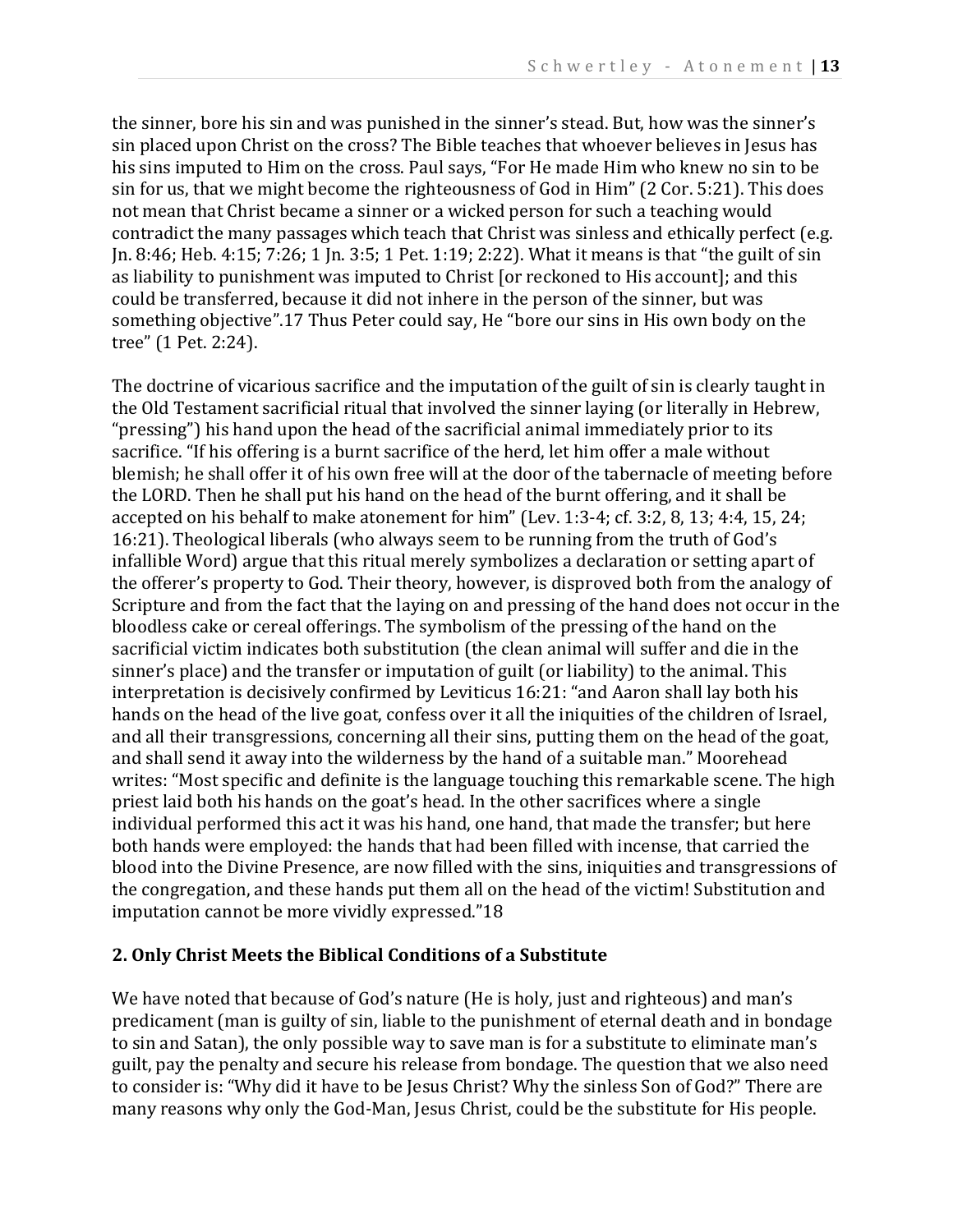First, Jesus had to be a sinless man. He had to be a man in order that sin would be punished in the same nature which incurred the guilt of sin. "Inasmuch then as the children have partaken of flesh and blood, He Himself likewise shared in the same, that through death He might destroy him who had the power of death, that is, the devil, and release those who through fear of death were all their lifetime subject to bondage. For indeed He does not give aid to angels, but He does give aid to the seed of Abraham. Therefore, in all things He had to be made like His brethren, that He might be a merciful and faithful High Priest in things pertaining to God, to make propitiation for the sins of the people" (Heb. 2:14-17). Berkhof writes: "Since man sinned, it was necessary that the penalty should be borne by man. Moreover, the paying of the penalty involved suffering of body and soul, such as only man is capable of bearing, John 12:27; Acts 3:18; Heb. 2:14; 9:22. It was necessary that Christ should assume human nature, not only with all its essential properties, but also with all the infirmities to which it is liable after the fall, and should thus descend to the depths of degradation to which man had fallen, Heb 2:17,18)."19 Jesus assumed a human nature in order to suffer and die on the cross and in order to rise bodily from the tomb victorious over sin, Satan and death on the third day.

Christ had to be sinless and perfectly holy because if He Himself had the guilt and pollution of sin, He could only suffer and die for His own sins and not for the elect's. "Therefore He is also able to save to the uttermost those who come to God through Him, since He ever lives to make intercession for them. For such a High Priest was fitting for us, who is holy, harmless, undefiled, separate from sinners, and has become higher than the heavens; who does not need daily, as those high priests, to offer up sacrifices, first for his owns sins and then for the people's, for this He did once for all when He offered up Himself" (Heb. 7:25- 27).

God in the Old Testament emphasized repeatedly that only ceremonially clean animals were acceptable for sacrifice. The animals had to be "without spot" (Num. 19:2; 28:3,9,11; 29:17,26; etc.) and "without blemish" (Ex. 12:5; 29:1; Lev. 1:3, 10; 3:1, 6; 4:3, 23, 28, 32; 5:15, 18; 6:6; 9:2, 3; 14:10; 22:19, 21; 23:12, 18; etc.). The animals offered had to be perfect physical specimens (Dt. 15:21). Any defect no matter how small disqualified that animal.20 "You shall offer of your own free will a male without blemish from the cattle, sheep, or from the goats, But whatever has a defect, you shall not offer, for it shall not be accepted on your behalf. And whoever offers a peace offering to the LORD, to fulfill his vow, or a freewill offering from the cattle or the sheep, it must be perfect to be accepted; there shall be no defect in it" (Lev. 22:19-21). The requirement for "clean" animals preceded the giving of the law for after the flood Noah offered to God burnt offerings "of every clean animal and ever clean bird" (Gen. 8:20). All these requirements typified the moral perfection of Jesus Christ. Christians are redeemed "with the precious blood of Christ, as of a lamb without blemish and without spot" (1 Pet. 1:19). "Christ...offered Himself without spot to God" (Heb. 9:14).

To meet all the exigencies arising out of God's nature and man's predicament, Jesus also had to be God. Christ had to be God in order to offer a sacrifice of infinite value to the Father. If the Messiah was a mere man or a mighty angel (as some cults allege), then He would not have been able to atone for millions of people from every tribe, nation and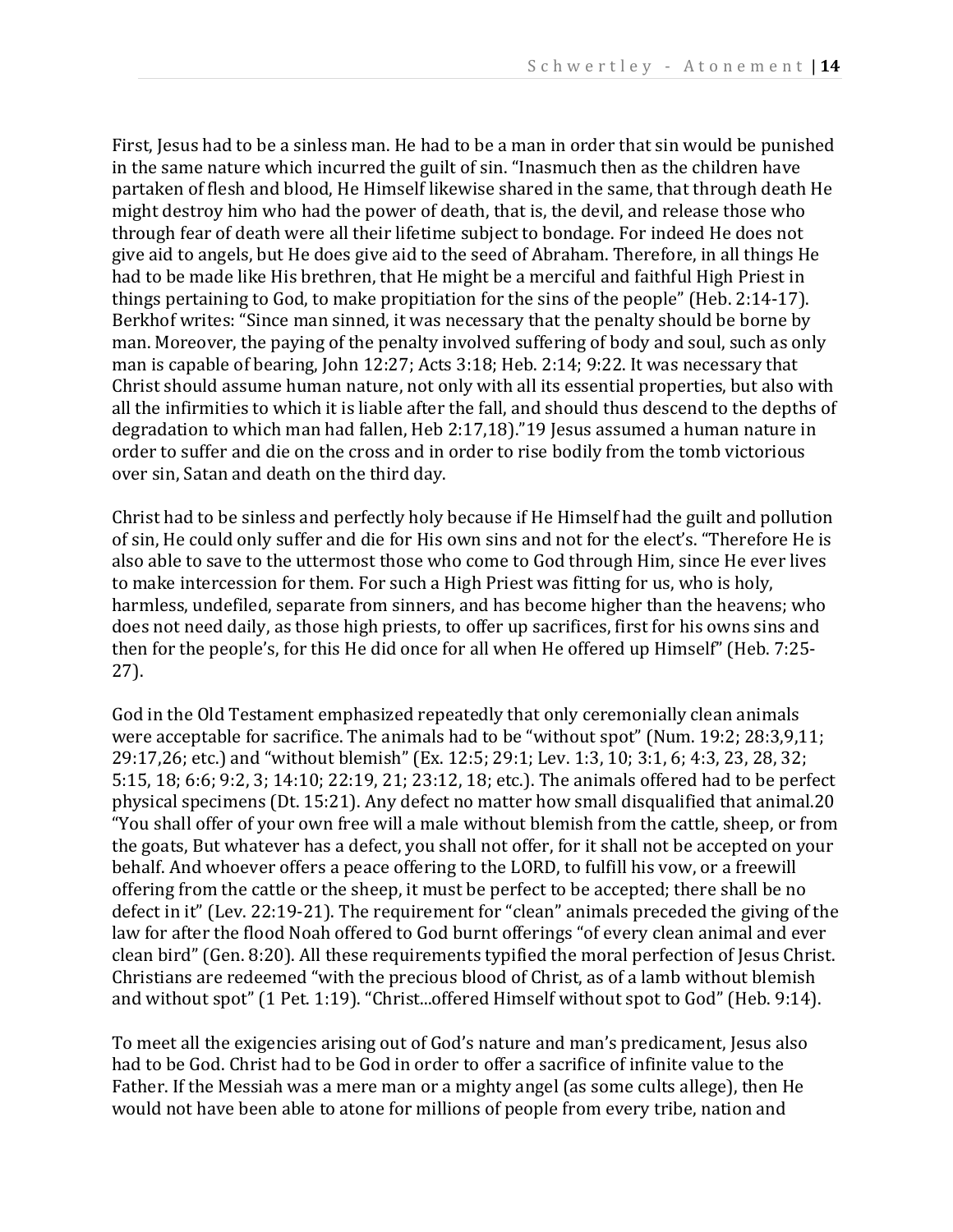tongue (Rev. 5:9). Because Jesus was God, He had power over life and death. "No one takes it from Me, but I lay it down of Myself. I have power to lay it down and I have power to take it again" (Jn. 10:18). With both a human and divine nature, our Lord not only resisted all the assaults of Satan and temptations of life but conquered death itself. He was Jesus of Nazareth "whom God raised up, having loosed the pains of death, because it was not possible that He should be held by it" (Ac. 2:24). Christ, who is both God and man, is not only the only one who meets every biblical condition of a substitute but He also is the only one who could properly intercede or mediate between God and man. Who but the Lord of glory could intercede simultaneously for millions of people twenty four hours a day?

Another reason that Jesus had to be God is that a regular person like you and I cannot atone or pay the penalty for the sins of another. "None of them can by any means redeem his brother, nor give to God a ransom for him" (Ps. 49:7). "The soul who sins shall die. The son shall not bear the guilt of the father, nor the father bear the guilt of the son" (Ezek. 18:20). "Shall I give my firstborn for my transgression?" (Mic. 6:7) "What shall a man give in exchange for his soul?" (Mt. 17:26) We can only pay the penalty for our own sins by dying and experiencing the pains of hell. Creatures cannot die in the place of another for only God, the offended party, has the right and ability to render satisfaction. God the divine Judge, is angry with guilty sinners; and yet, it is God who provides a method to remove the guilt of sin and propitiate this anger. "God was in Christ reconciling the world to Himself" (2 Cor 5:19). "For it pleased the Father that in Him all the fullness should dwell, and by Him to reconcile all things to Himself, by Him, whether things on earth or things in heaven, having made peace through the blood of His cross" (Col. 1:20). Shedd writes: "It is Divine justice that demands satisfaction, and it is the Divine compassion that makes the satisfaction. God is the one who holds man in a righteous captivity, and He is the one who pays the ransom that frees him from it. God is the holy Judge of man who requires satisfaction for sin; and God is the merciful Father of man who provides it for him. This fact relieves the doctrine of vicarious atonement of all appearance of severity, and evidences it to be the height of mercy and compassion."21

#### **3. Christ's Sacrificial Death Removes the Guilt of Sin**

Before a person can have the forgiveness of sins, the wrath of God removed, a full reconciliation with Jehovah, and peace and fellowship with Him, what is first absolutely necessary? The first thing necessary and the starting point of all the saving graces is expiation or the removal of sin. This Christ achieved by His suffering and bloody death. Why is expiation so important? Expiation is important because Christ's sacrificial death is the cause of the removal of God's wrath against us and, consequently, the re-establishment of our fellowship with Him. "After the foundation has been laid for the release of penalty, it is easy to release it. When a sufficient reason has been established why sin should be pardoned, it is easy to pardon. It is the first step that costs. This is taught by St. Paul in Rom. 5:10. 'If when we were enemies, we were reconciled to God by the death of His Son, much more being reconciled we shall be saved by His life.' The greater includes the less. If God's mercy is great enough to move him to make a vicarious atonement for man's sin, it is certainly great enough to move him to secure the consequences of such an act."22 Now, we understand why the central focus of the whole Bible is on the death of Jesus Christ. Paul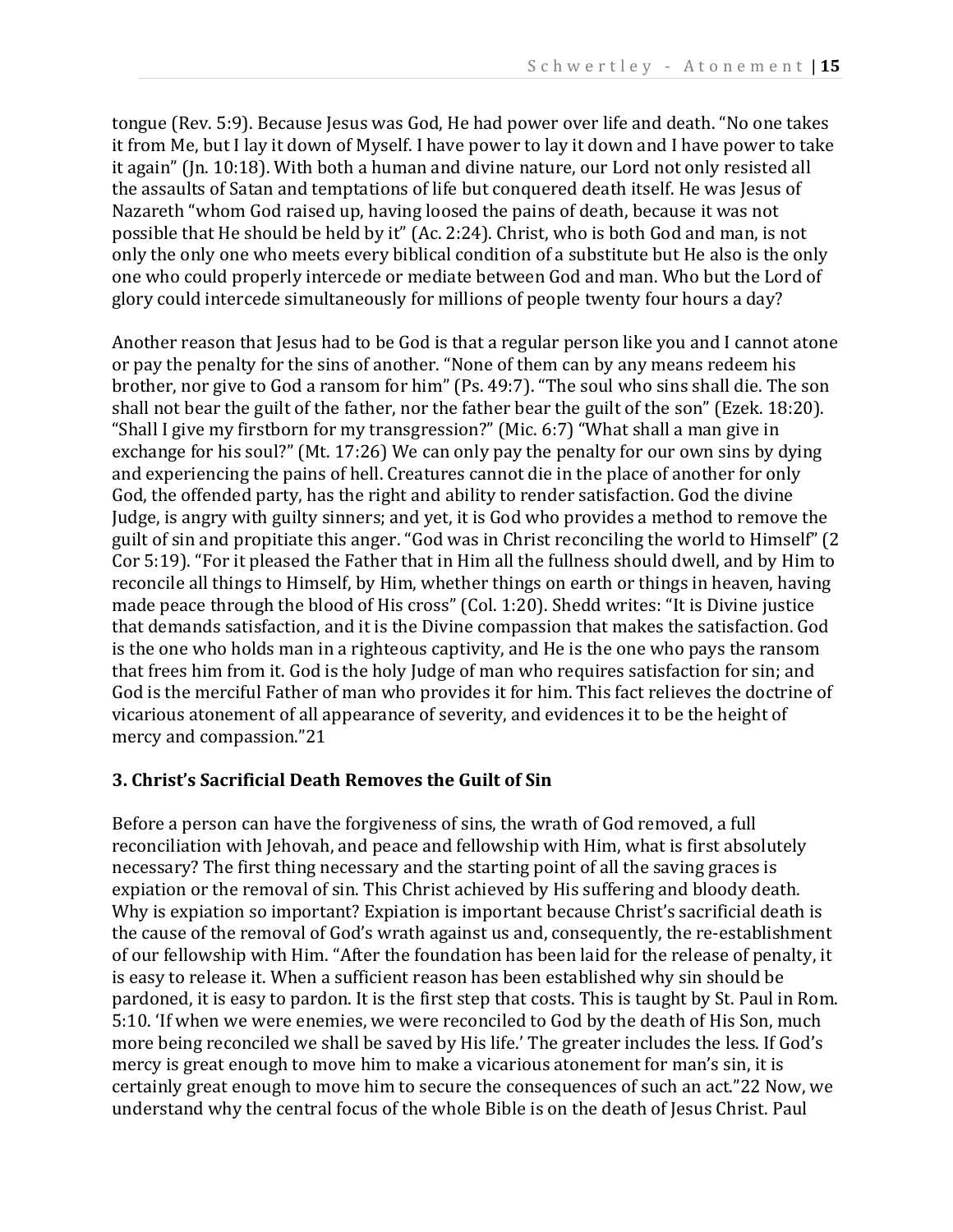says, "For I determined not to know anything among you except Jesus Christ and Him crucified" (1 Cor. 2:2).

Before examining how Christ's suffering and death is related to the forgiveness of sins one must first consider the word kippur, translated as atonement (KJV, RSV, NIV, ASV, NASB) and expiation (Jewish Publication Society translation, 1962). Most commentators and theologians believe the word means "to cover over". Thus the sense is that the blood of the sacrifice covers the guilt of the sinner. This view is derived from the Arabic root, the meaning of which is "cover" or "conceal" and possibly from kpar in Genesis 6:14 which means to cover over with pitch. Shedd writes: "The suffering of the substituted bullock or ram has the effect to cover over the guilt of the real criminal, and make it invisible to the eye of God the holy."23 Many modern Hebrew scholars reject the meaning of covering. They believe that it probably is derived from the Akkadian verb kippuru which means to "cleanse" or "wipe". This view fits well with the fact that sacrificial blood is often associated in Scripture with cleansing and purification. Others argue that the root kpar is derived from koper which means "a ransom price". Wenham writes: "Kipper, 'to make atonement', could then be literally translated, 'to pay a ransom (for one's life).' In certain passages where various monetary payments are said to make atonement, to pay a ransom would seem to be a much more appropriate rendering than 'to cleanse' (e.g. Ex. 30:15; Num. 31:50). Such an understanding is compatible with most of the passages which speak of 'making atonement' for someone. Through the animal's death and the subsequent rituals men are ransomed from death that their sin and uncleanness merit."24

Whether one argues that kippur refers to covering over the guilt of sin (though obviously not in the modern pejorative sense); or, the washing or cleansing of sin; or a ransom which pays for sin; or, even all the above depending on the context, the central idea of expiation is the same: the guilt of sin is removed.25 There are many passages that discuss the removal of sin. Psalm 51 says, "Blot out my transgressions. Wash me thoroughly from my iniquity, and cleanse me from my sin…. Purge me with hyssop, and I shall be clean; wash me and I shall be whiter than snow…. Hide your face from my sins, and blot out any iniquities" (vs. 2, 3, 7, 9). "When He had by Himself purged our sins, sat down on the Majesty on high" (Heb. 1:13). "He has appeared to put away sin by the sacrifice of Himself" (Heb. 9:26). "The blood of Jesus Christ His Son cleanses us from all sin" (1 Jn. 1:7). "To Him who loved us and washed [the Majority Text says freed] us from our sins in His own blood" (Rev. 1:5). "These are the ones who come out of the great tribulation, and washed their robes and made them white in the blood of the Lamb" (Rev. 7:14). "The Lamb of God who takes away the sin of the world" (Jn. 1:29).

What did Christ do that removes the guilt of the sin? Jesus secured the removal of the elect's sin by His suffering and death. Because of the guilt of Adam's sin (the federal head of the human race) and all actual sins that people commit, everyone stands under the condemnation and curse of the law. As already noted, sin merits the eternal death penalty and the sufferings of hell. Christ, by His suffering and bloody death, fulfilled the penal obligation of the law. Jesus, as the substitute, endured intense and agonizing suffering unto death on behalf of His people. Because He paid the price in full by His blood, the sins that were placed upon Him are abolished; the forgiveness of sins has been procured.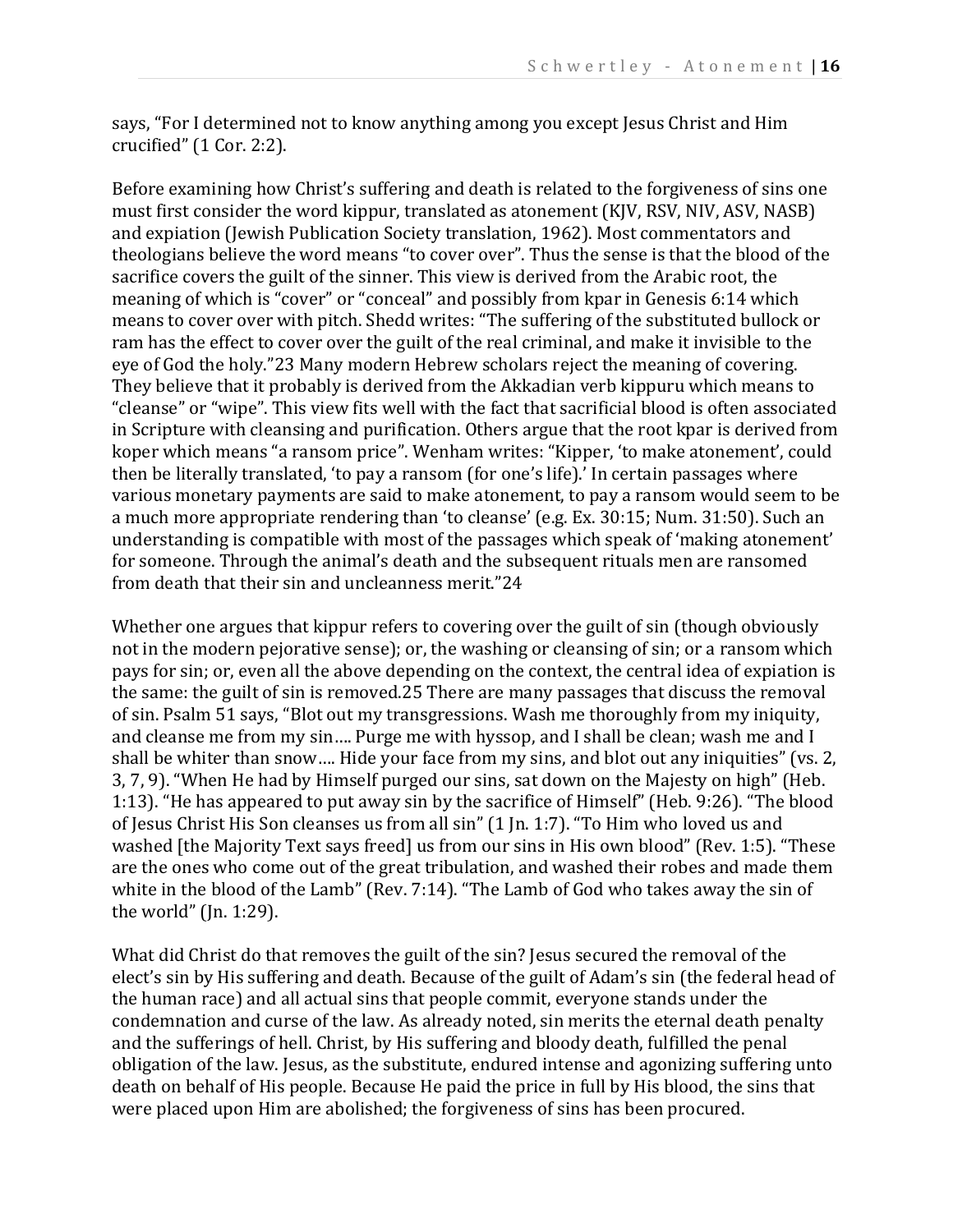When the Bible describes Christ's work of removing sin, it uses a variety of terms; such as, cross, blood, suffering and death, which all encompass His vicarious suffering and sacrificial death. Scripture says that Jesus "who for the joy set before Him endured the cross" (Heb. 12:2); that "He humbled Himself and became obedient to the point of death even the death of the cross" (Phil. 2:8); that our Lord "made peace through the blood of the cross" (Col. 1:20); that Christ "wiped out the handwriting of requirements that was against us. And He has taken it out of the way, having nailed it to the cross" (Col. 2:14). Although every bit of suffering that Christ endured in His life was part of His atonement for the elect, the Bible gives a special emphasis to His death on the cross. "Although in the gospels the life of Jesus is comparatively briefly depicted, His last passion and dying is comprehensively told. Just so the apostolic preaching rather rarely goes back to the conception and birth of Jesus, but puts all the emphasis upon the cross, the death, and the blood of Christ."26

# **The Cross**

The cross indicates a number of things regarding Christ's suffering and death. First, Jesus suffered a judicial death. Christ was not just a martyr or an example but was a sacrificial victim. "[T]he language of the cross is legal, and it has to do with God's law."27 Second, the cross indicates that our Lord was accursed by God. Despicable criminals under the Old Covenant were executed and then were suspended from trees both to intensify their punishment and to turn God's "fierce anger" from Israel (Num. 25:4; cf. Josh. 10:26; 1 Sam. 31:10). The law says, "he who is hanged is accursed of God" (Dt. 21:23). Jesus was suspended between heaven and earth and was rejected by God and man. He was subject to public humiliation and shame. Our Lord endured the curse of law–the full penalty for the sins of His people. "Christ has redeemed us from the curse of the law, having become a curse for us" (Gal. 3:13). Third, the cross indicates intense vicarious suffering by our Lord. The suffering of the cross was excruciating. Jesus was in supreme agony. Fourth, the death of the cross was bloody. Christ's blood was poured out upon the earth for the elect.

#### **Blood**

Another manner in which the Bible teaches Christ's expiatory suffering and death is to focus upon His shed blood. We are told that the blood of Christ "cleanses us from all sin" (1 Jn. 1:7); that our sins are washed and we are freed by His blood (Rev. 1:5; 7:14). Paul says, "In Him we have redemption through His blood, the forgiveness of sins" (Eph. 1:7). Jesus has "made peace through the blood of His cross" (Col. 1:20). Peter speaks of Christians having their sins cleansed and forgiven by saying that the blood of Christ was sprinkled upon them (1 Pet. 1:2); that they were redeemed "with the precious blood of Christ" (1 Pet. 1:19). Romans 3:25 says that Christ's blood propitiates (i.e. appeases, eliminates) God's wrath. The author of Hebrews says that "without the shedding of blood there is no remission" (Heb. 9:22).

The Bible places great importance upon the blood of Christ for a number of reasons. First, the Scriptures equate blood and life. "And whatever man of the house of Israel, or of the strangers who sojourn among you, who eats any blood, I will set My face against that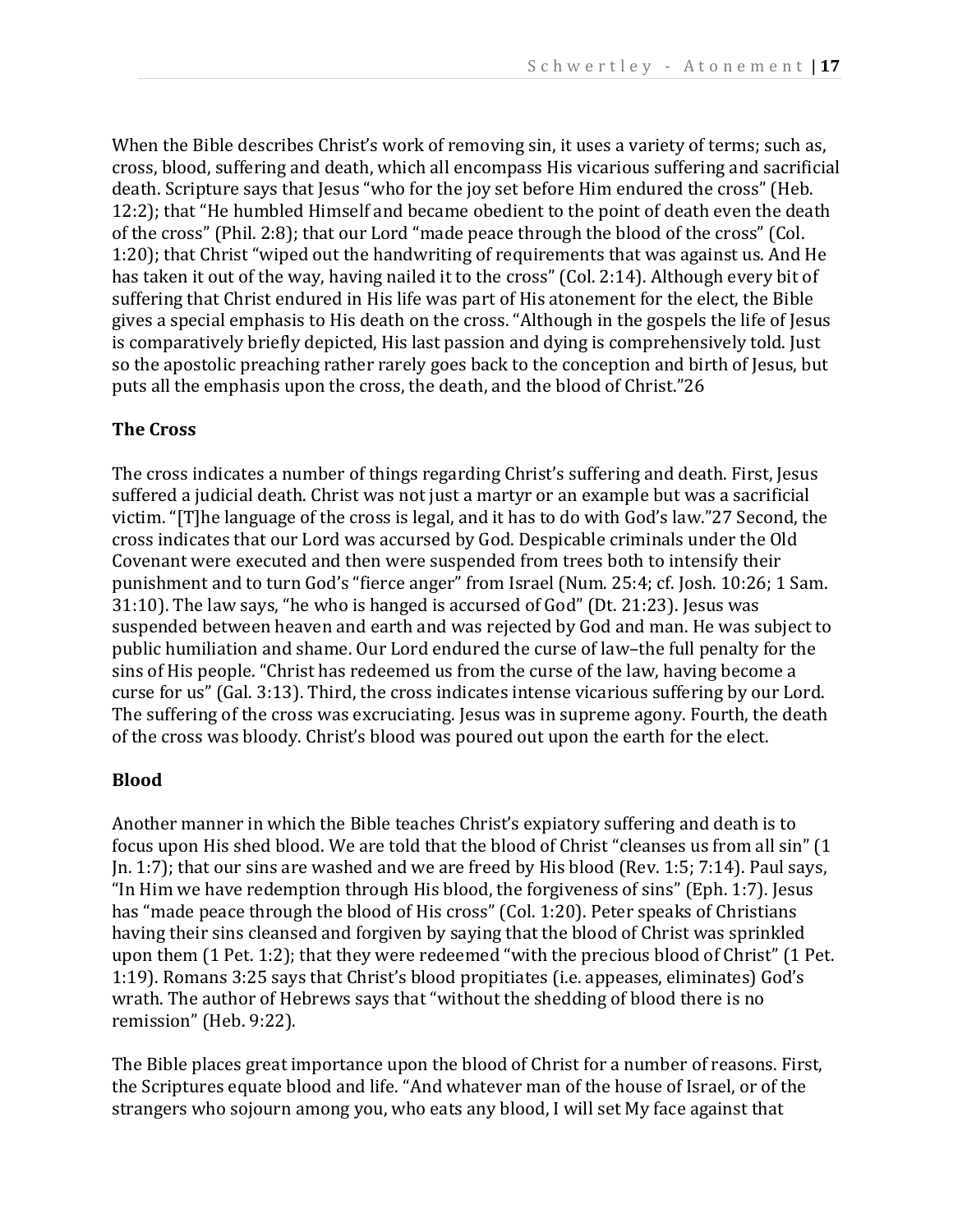person who eats blood, and will cut him off from among his people. For the life of the flesh is in the blood, and I have given it to you upon the altar to make atonement for your souls; for it is the blood that makes atonement for the soul" (Lev. 17:10-11). Jehovah gives two reasons why blood is not to be consumed by man. First, blood is the essence of life. Thus, to avoid eating flesh with blood shows a respect for God-created life. Second, blood is used to atone for the guilt of sin. "The nature of Old Testament sacrifices was such that whenever cleansing from sin was required there had to be a blood ritual, since the relationship with God could not be renewed without it."28 Thus, the Bible emphasizes Christ's shed blood for it represents His giving of His own life in the place of the believing sinner. Believers receive expiation only in the shed blood of Christ. Christians are "justified by His blood" (Rom. 5:9).

Second, the blood of Christ points to the sacrificial character of His death. Jesus did not die in an accident, nor did He die as an example or martyr. He suffered unto death as a blood sacrifice. Christ's life blood is poured out unto death in order to expiate sin and give life to His people. The importance of Christ's sacrificial death is set forth repeatedly throughout history in the institution of the Lord's Supper. Exhibiting the cup of red wine to the apostles, Jesus said: "This is My blood of the new covenant, which is shed for many for the remission of sins"(Mt. 26:28). The Lord's Supper has the bread which represents our Lord's body and the wine which represents His shed blood. The body and the blood are separate for the blood has been separated from the body by sacrifice. "That is what the wine in the cup means: it means the death of Jesus in our stead. It means the blood poured out from the heart of the incarnate God, that we might have fellowship with God, the sin which divided us being expiated by his death."29

#### **Death**

The Bible also discusses the importance of Christ's death. Jesus "became obedient to the point of death" (Phil. 2:8). Paul says that "we were reconciled to God through the death of His Son" (Rom. 5:10). Through Christ's death "we have become dead to the law" (Rom. 7:4). Jesus delivered us from "the entrance of death" (2 Cor. 1:9). Our Lord came for "the suffering of death" (Heb. 2:9); to "taste death for everyone" (Heb. 2:9). "He is the mediator of the new covenant, by means of death" (Heb. 9:15). Because the penalty for sin against God is death, Christ had to endure the death penalty. "God demonstrates His own love toward us, in that while we were sinners, Christ died for us" (Rom. 5:8). Jesus by His suffering and sacrificial death satisfied the requirements of God's justice. Jesus by His own death conquered death itself. The biblical use of cross, blood and death all speak of Christ's vicarious suffering and death.

# **Suffering**

The essence of Christ's atoning work is in His suffering. God's law and justice requires that sinners suffer and die. All the suffering and misery in this world and hell itself is the reward for sin. The sting of death is in the torments of hell. The second death is the intensification of the suffering that sin merits. Christ satisfied the penal obligation of the law by His sufferings. Jesus' sufferings delivered His people from guilt. His sufferings procured the non-infliction of suffering upon the elect.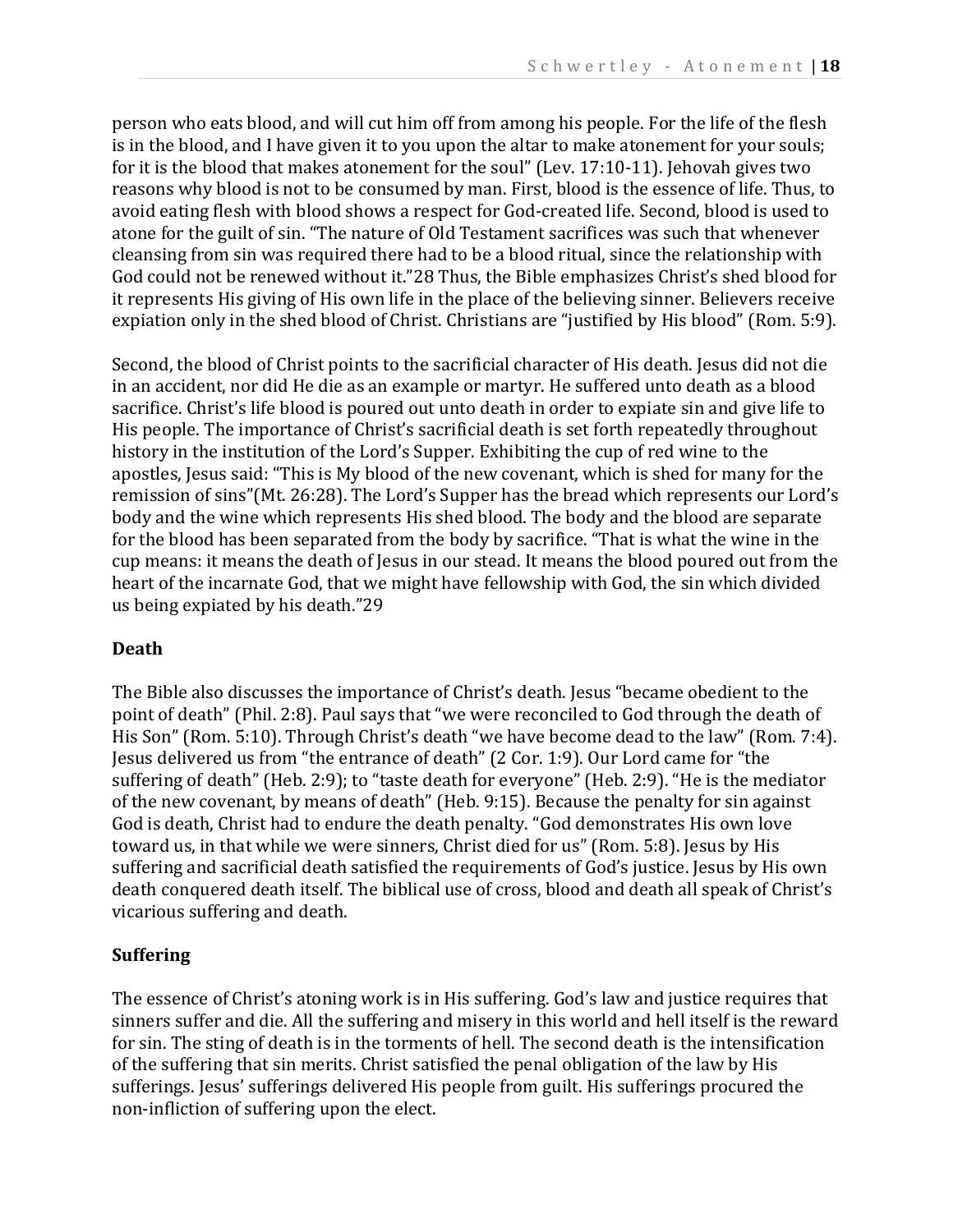All the suffering that our Lord experienced from His birth until death were vicarious. Jesus was born without sin and never committed sin. Therefore, every bit of suffering that He endured was undeserved; therefore, His suffering was in our behalf, and in our place. Every moment of pain, every bit of anguish, every second of agony, every tear of grief and every drop of blood was endured for us. Christ the innocent suffered for the guilty (the elect). "During the whole period of his mortal life the victim was a-slaying. At the moment of his birth, the sword of justice was unsheathed against the man who is Jehovah's fellow, and returned not to its scabbard till it had been bathed in the blood of Calvary."30 The road of Jesus' life ended at Golgotha. Don't forget, however, that the road itself was one of humiliation, of sorrow, of rejection and pain. The Bible does, however, emphasize the climax of Jesus' sufferings on the cross. Our Lord was obedient unto death (Phil. 2:8). When the Bible says that He suffered unto death it describes the suffering that He experienced throughout the whole course of His life.

Although all of Christ's suffering was vicarious the Scriptures place a special emphasis on the end of Jesus' life. The Heidelberg Catechism says, "That he, all the time that he lived on the earth, but especially at the end of his life, sustained in body and soul, the wrath of God against the sins of all mankind" (Lord's Day XV). All of our Lord's life was part of His humiliation. Jesus took upon Himself a corruptible human nature in order to suffer throughout His entire life. However, after the Lord's supper when Jesus went to Gethsemane to pray, Christ was aware that He was entering a new phase of His suffering. At the last supper Jesus said, "With fervent desire I have desired to eat this Passover with you before I suffer" (Lu. 22:15). Christ was aware that He was about to drink the full concentration of God's holy wrath against sin.

From Gethsemane onward our Lord's sufferings became especially intense and agonizing. At Gethsemane "He began to be sorrowful and deeply distressed" (Mt. 26:37). There was the inward flood of heart agony at Gethsemane where "his soul was seized with the most appalling terror and sadness, and he was agitated with such anguish and fear that he had need of a comforting angel to appear to him. Sweat flowed from his body like great drops of blood. He offered up prayers and supplications with strong crying and tears unto him who was able to save him from death (Heb. 5:7)."31

Hendriksen writes "To be sure, he had been a curse-bearer throughout the days of his humiliation, but now he was becoming overwhelmed with the curse; and this consciousness would not again leave him until he was able to say 'It is finished' (Gal. 3:13). He knew that he was giving his life as a ransom for many (Matt. 20:28; Mark 10:45); that he, the sinless One, was being made 'sin', that is, the object of God's wrath (II Cor. 5:21). Is it any wonder then that he said to his three closes disciples, 'Stay here and keep awake with me?' The sorrows of death—not just physical death but eternal death in the place of his people—were coming upon him, now more than ever before. That is why he speaks of 'sorrow to the point of death.'"32 At Gethsemane Jesus is confronted with the cup of God's wrath. Jesus prayed, "Father, if it is your will, remove this cup from Me; nevertheless not My will, but Yours, be done" (Lu. 22:42). Christ suffered because of what men (both Jews and Romans) did to Him. However, it was the Father who placed the cup in our Lord's hand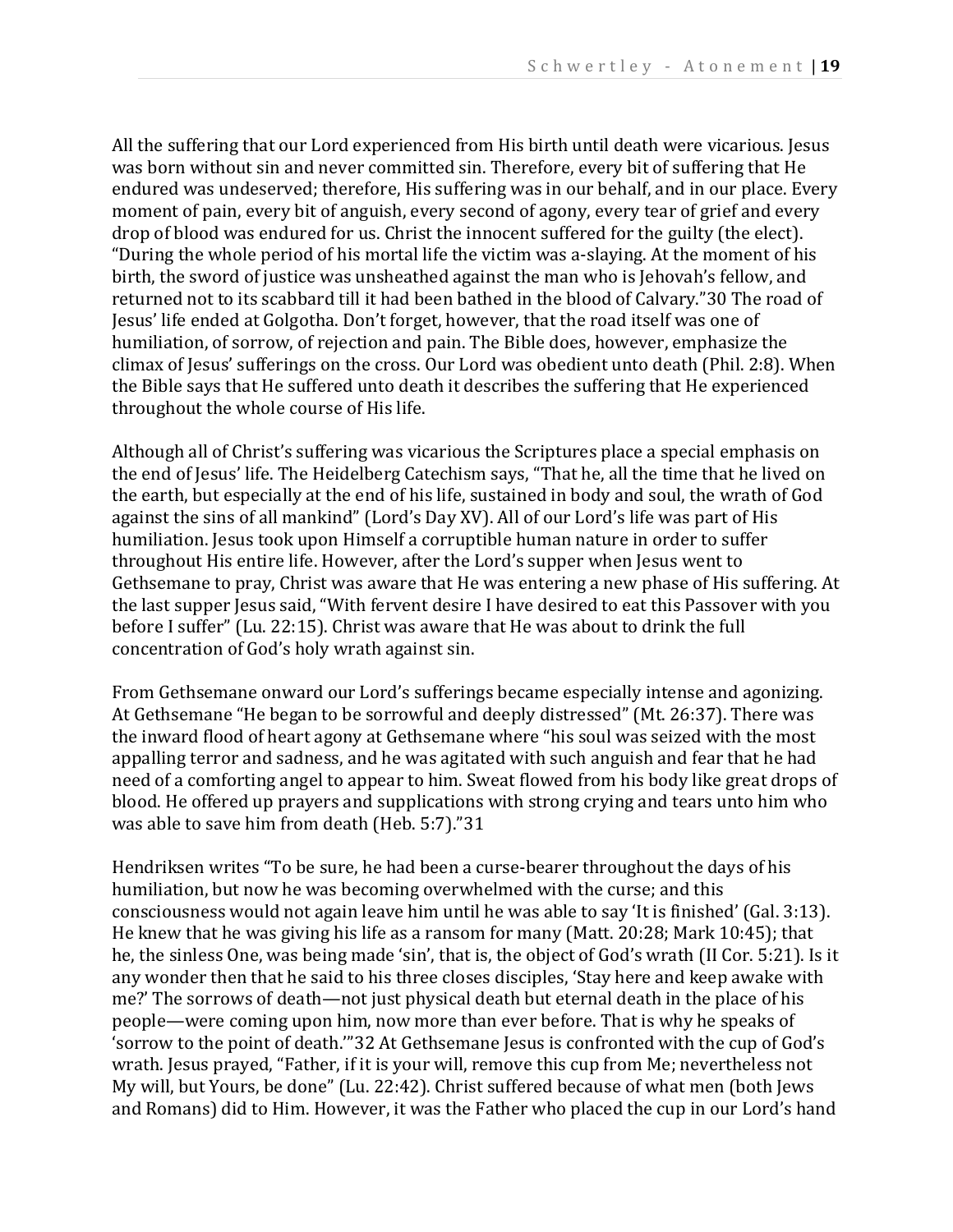and told Him to drink.

Friday, the day of Jesus' crucifixion and death was a whole day of intense suffering in both soul and body. Jesus was betrayed by one of His own disciples into the hands of wicked men. Also, He was cowardly abandoned by all His disciples and friends. Christ, who was the friend of sinners, who fed the multitude, who healed thousands of their diseases, who preached the gospel of salvation throughout the whole nation of nation of Israel suffered alone. He faced the cross without any words of comfort, pity or support from His friends. "Reproach has broken my heart, and I am full of heaviness; I looked for someone to take pity, but there was none; and for comforters, but I found none" (Ps. 69:20). As a part of His deep humiliation the sinless Son of God was tried by wicked, despicable men. He was arrested as a result of a bribe and at His trial there was a parade of false witnesses. At His trial He was mocked, spat upon, and beaten.

After being turned over to the Roman authorities, Jesus was rejected by the Jewish people in favor of Barabbas a notorious criminal. Then He was scourged by Roman soldiers. This involved being flogged by a leather whip studded with pieces of metal and/or bone. This torture was so excruciating and painful that it became known as intermediate death among the Romans. After this hideous torture the soldiers mocked Jesus by placing a purple robe on Him; spitting upon Him; hitting our Lord and shoving a crown of thorns upon His head. Christ's face and hair were covered in blood and the blood from His back covered His legs. When He carried the crossbar on which He was to be executed to Golgotha He left a trail of blood. He was so weak from the beating that He received, that He needed assistance to carry the wooden beam. When Jesus and the soldiers reached the site of execution they offered Him sour wine mixed with gall (a potion to deaden the pain). Our Lord refused to drink it for He would do nothing to blunt the force of the curse upon Him. He then was nailed through the wrists to the crossbar and fastened to an upright post. John Dick writes: "Of the various modes of taking away life by violence, crucifixion is probably the most tormenting. It is one of the many contrivances of barbarity, the object of which is to make the unhappy sufferer feel himself dying. He was fixed to the cross with nails driven through his hands and his feet. Besides the exquisite pain caused by the perforation of so many parts full of nerves, which are the instruments of sensation, great torment must have arisen from the distension of his body, the forcible stretching of its joints and sinews by its own weight. To this circumstance he alludes in the twenty-second Psalm: 'I may tell all my bones' [v. 17]. 'All my bones are out of joint' [v. 14]."33

As Christ hung on the cross the leaders of Israel and the people continued to rail and blaspheme against Him. From noon to three in the afternoon God covered the whole land in a thick darkness. Darkness is used throughout Scripture to symbolize God's judgment against sin (e.g., Is. 5:30; 60:2; Joel 12:30, 31; Amos 5:18, 20; Zeph 1:14-18; Mt. 24:29-30; Ac. 2:20; 2 Pet. 2:17; Rev. 6:12-17). Is not hell a place of dreadful darkness (Mt. 22:13; 25:30; Job 24:17; Jude 13)? Jesus, the author of life who is light and has no darkness (Jn. 1:5) experienced the outer darkness in our place. "The darkness meant judgment, the judgment of God upon our sins, his wrath as it were burning itself out in the very heart of Jesus, so that he as our Substitute, suffered most intense agony, indescribable woe, terrible isolation or forsakenness. Hell came to Calvary that day, and the Savior descended into it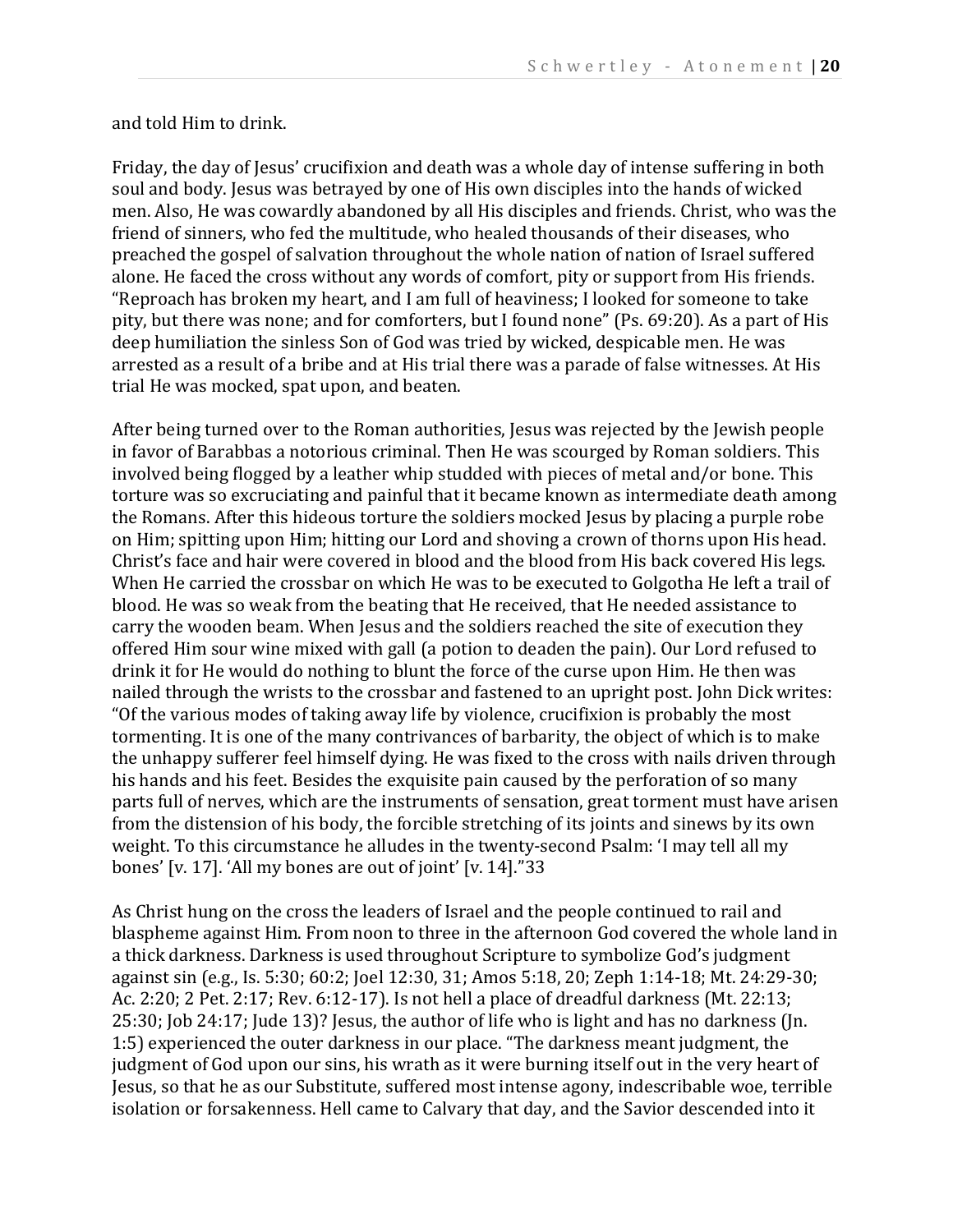and bore its horrors in our stead."34

Of all the sufferings that Christ endured in our behalf the suffering of His soul receives special attention by the Spirit inspired writers. Jesus said "My soul is exceedingly sorrowful even to death" (Mt. 26:38). Our Lord's soul descended into the very depths of agony and misery. "What our divine surety suffered in his soul must ever surpass all our powers of description or conception...we have the best reason to suppose that every variety of inward agony which a sinless spirit can possibly feel was experienced by him."35 Jesus remained the silent lamb as He was mocked, tortured and nailed to the cross. Yet when the Father withdrew His love, support and intimate communion from Him and replaced it with unmitigated wrath and separation our Lord cried out in the severest agony of soul: "My God, My God, why have you forsaken Me" (Mt. 27:46)? Spurgeon writes: "In order that the sacrifice of Christ might be complete, it pleased the Father to forsake his well-beloved Son. Sin was laid on Christ, so God must turn his face from the Sin-Bearer. To be deserted of his God was the climax of Christ's grief, the quintessence of his sorrow. See here the distinction between the martyrs and their Lord; in their dying agonies they have been divinely sustained; but Jesus, suffered as the Substitute for sinners, was forsaken of God."36

Only a day before when Jesus had predicted that the disciples would be scattered He took comfort with the words: "You will be scattered each to his own, and will leave Me alone. And yet I am not alone, because the Father is with Me" (Jn. 16:32). Because Jesus took our sins upon Him, He was forsaken and accursed by God. But in that final hour He had no one (not even the Father) to comfort and console Him. There was a "total eclipse of the hallowed light which had formerly cheered him amid the deepest gloom."37 After this Jesus "cried out with a loud voice" and "yielded up His spirit" (Mt. 27:50). The loud voice indicates that He did not die of "exhaustion but voluntarily. He gave his life, poured it out, laid it down (Isa. 53:12; John 10:11, 15), or as here, yielded it."38 Christ as a priest offered His own life as a substitutionary sacrifice. Symington says of Christ's sufferings on the cross: "This was the period when emphatically the Son of God made atonement for sin; when the tide of suffering rose to its height; when the dregs of the bitter cup of anguish were wrung out; when the sentence of woe reached its climax. A period, into which whatever is painful in torture, ignominious in shame, distressing in privation, terrific in satanic assault, and overwhelming in experienced wrath, was, as it were, compressed!—a period, whether to the sufferer himself or to the guilty world whose cause he undertook, the most awfully momentous that had ever occurred since the commencement of time."39 John Dick writes: "He died by the sentence of his Father acting as a righteous judge, and subjecting him to punishment of sin. Great, therefore, as were his bodily torments, there were unseen sorrows which were far more severe; sorrows of the same kind with those which caused his agony in the garden, and the extremity of which drew from him that mournful complaint, 'My God, My God! Why hast thou forsaken me?' How great was his humiliation! The Lord of life and glory appeared like a common mortal and was distinguished only by the intensity of his sufferings, and the state of complete dereliction in which he expired. The multitude looked on with unpitying eyes: heaven frowned in preternatural darkness, and all consolation was withheld from him."40

Jesus bowed His head and gave up His spirit. A sacrificial victim must die and Christ gave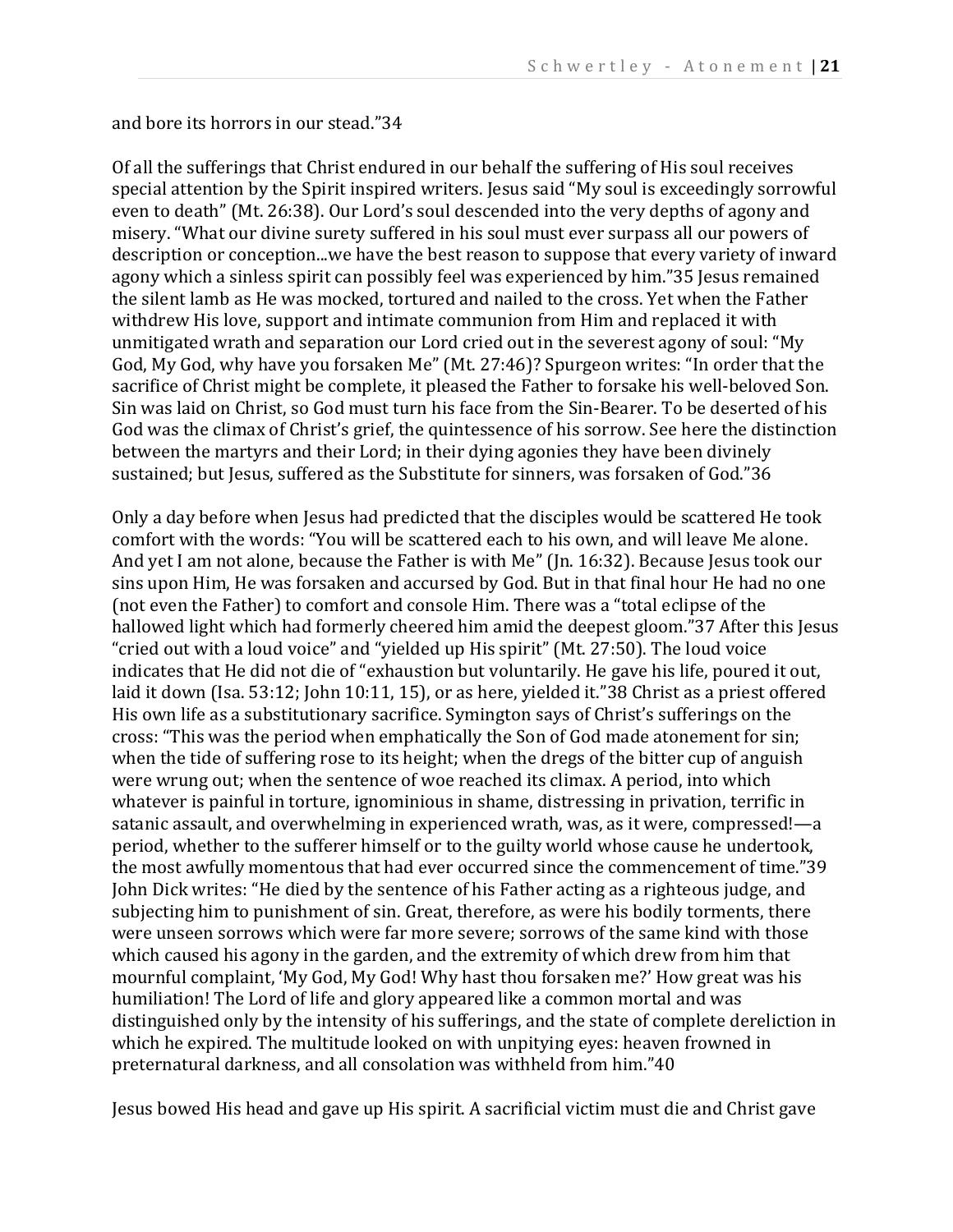Himself over to death. He did not fall into a trance or swoon or fainting spell as some heretics suppose. The Bible records the spear thrust into His side and heart as proof that His spirit had departed. When a person dies the red blood cells stop circulating and fall under the force of gravity. Thus out of our Lord's precious heart came "water and blood" (Jn. 19:34). Our Lord was then laid in a tomb. This is the final stage of Christ's humiliation. He was in a state of death for three days. Why three days? If our Lord had risen within a few hours some (as many modern heretics assert) would have claimed that Jesus did not really die but merely fainted or swooned. If He had remained in the grave longer than three days the natural process of decay would have begun. But God promised beforehand: "You will not leave my soul in Sheol, nor will you allow Your Holy One to see corruption" (Ps. 16:10; cf. Ac. 2:25-32). Early Sunday morning Jesus rose from the dead. His sacrifice accomplished and accepted. His humiliation and suffering were over. He was at that point the glorified, victorious, triumphant King.

When we contemplate the price that our Lord paid to eliminate our sins we can only bow our heads in wonder. Although we serve and worship Jesus Christ because He is God (infinite in perfections, etc.), we also serve and worship Him with a special fervency for while we were sinners; while we wallowed in our lusts and filth; while we were rank selfidolaters; while we were haters of God—"Christ died for us" (Rom. 5:8). Once a person by God's grace understands what Jesus went through to accomplish redemption he or she will gladly become a slave of Christ and will count it an honor to serve and suffer for Him.

# **Propitiation**

As Jesus Christ suffered and died on the cross He not only removed the guilt of sin but also the judgment and wrath that sin merited. The wrath, anger, judgment and damnation that we full deserved for our sins was placed upon Christ at Calvary. Our Lord's sacrifice propitiated God. By removing the guilt of sin and sin's penalty Jesus satisfied God's perfect justice. "Christ Jesus, whom God set forth to be a propitiation by His blood, through faith, to demonstrate His righteousness, because in His forbearance God had passed over the sins that were previously committed" (Rom. 3:25). "Therefore, in all things He had to be made like His brethren, that He might be a merciful and faithful High Priest in things pertaining to God, to make propitiation for the sins of the people" (Heb. 2:17). "And He Himself is the propitiation for our sins, and not for ours only but also the whole world" (1 Jn. 2:2). Propitiation means that Christ totally eliminated God's wrath against sin. Once Jesus eliminated sin's guilt and penalty by His vicarious endurance of wrath, God no longer has any reason (legal or otherwise) to be angry with the believing sinner.

The common hostility and rejection of the propitiatory element of Christ's sacrifice that one encounters today is a result of not understanding God's character. Jehovah's infinite holiness and righteousness of necessity causes Him to react against all sin with wrath. Thus, Scripture warns us not to sin with the phrase, "For the Lord your God is a consuming fire" (Dt. 4:24). The Bible teaches that "God is a just judge, and God is angry with the wicked everyday" (Ps. 7:11). Contrary to modern Evangelicalism the Bible not only teaches that God hates sin; it also explicitly teaches that He hates all unbelieving sinners. "For You are not a God who takes pleasure in wickedness, nor shall evil dwell with You. The boastful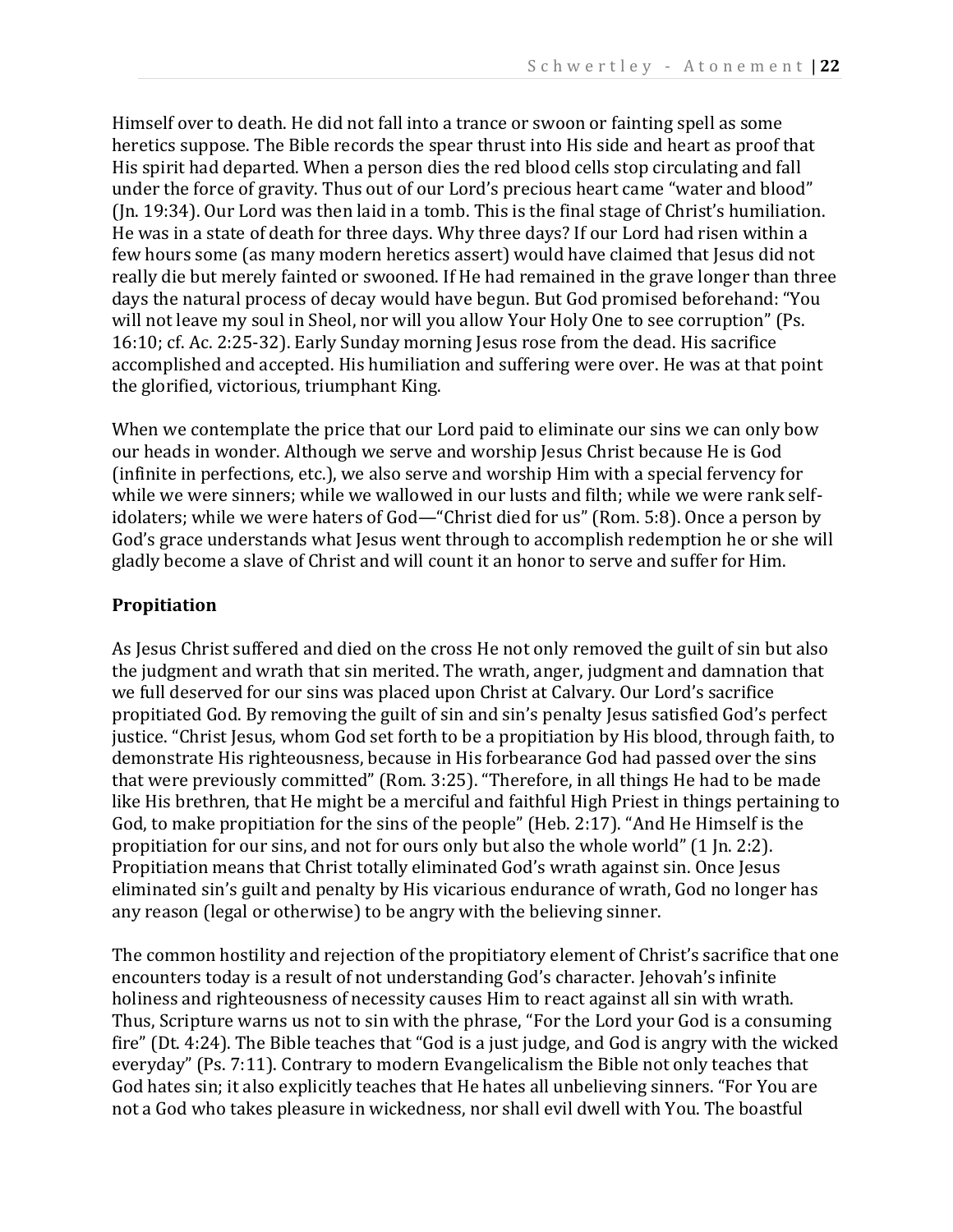shall not stand in Your sight; you hate all workers of iniquity. You shall destroy those who speak falsehood; the LORD abhors the bloodthirsty and deceitful man" (Ps. 5:4-6). "The LORD tests the righteous, but the wicked and the one who loves violence His soul hates. Upon the wicked He will rain coals; fire and brimstone and a burning wind shall be the portion of their cup" (Ps 11:5-6).

John the Baptist proclaimed: "He who believes in the Son has everlasting life; and he who does not believe the Son shall not see life, but the wrath of God abides on him" (Jn. 3:36). Paul said, "the wrath of God is revealed from heaven against all ungodliness and unrighteousness of men" (Rom. 1:18). He warned unbelievers saying, "you are treasuring up for yourself wrath in the day of wrath and revelation of the righteous judgment of God, who 'will render to each one according to his deeds'...to those who are self-seeking and do not obey the truth, but obey unrighteousness— indignation and wrath" (Rom. 2:5-6, 8). "In Romans 5:10 and 11:28 sinners are called 'enemies of God' (echthroi) in a passive sense, indicating, not that they are hostile to God, but that they are the objects of God's holy displeasure."41 Paul describes the terror and judgment that awaits unbelievers at the second coming: "when the Lord Jesus is revealed from heaven with His mighty angels, in flaming fire taking vengeance on those who do not know God, and on those who do not obey the gospel of our Lord Jesus Christ. These shall be punished with everlasting destruction from the presence of the Lord and from the glory of His power" (2 Th. 1:7-9).

The purpose of Christ's sacrifice was not to have some psychological effect upon man but rather to appease, placate or turn aside God's wrath. Jehovah is the One whose holiness and justice has been violated. He is the One who has been sinned against. Jesus by His suffering and death brings peace between an angry and offended God and the believing sinner. "Therefore, having been justified by faith, we have peace with God through our Lord Jesus Christ" (Rom. 5:1). He has "made peace by the blood of His cross" (Col. 1:20). Shedd writes: "Not until the Holy One has been 'propitiated' by an atonement, can the penalty be 'released.' Neither of these effects can exist without the antecedent cause. The Bible knows nothing of the remission of punishment arbitrarily: that is without a ground or reason. Penal suffering in Scripture is released, or not inflicted upon the guilty, because it has been endured by a substitute. If penalty was remitted by sovereignty merely, without any judicial ground or reason whatever; if it were inflicted neither upon the sinner nor his substitute; this would be the abolition of penalty, not the remission of it."42

Only biblical Christianity deals properly and logically with the problem of man's guilt and punishment. Other forms of theism such as Judaism, Islam, and the monotheistic cults (e.g., Jehovah's Witnesses) have God abolishing the guilt and penalty of sin on the basis of human merit: repentance, prayer, good works and so on. All such systems which base salvation on human merit contradict the biblical teaching regarding God's character. Sin is an offense against God's majestic holiness and justice. Jehovah cannot merely abolish the penalty because a person says he is sorry and turns over a new leaf. The penalty must be paid in full by an appropriate substitute before remission of sins can take place. What this means is that your only hope of having God's wrath against you removed, and of having peace with God is to place your trust in Jesus Christ. You must believe that He lived a sinless life and that He died a sacrificial death in your place.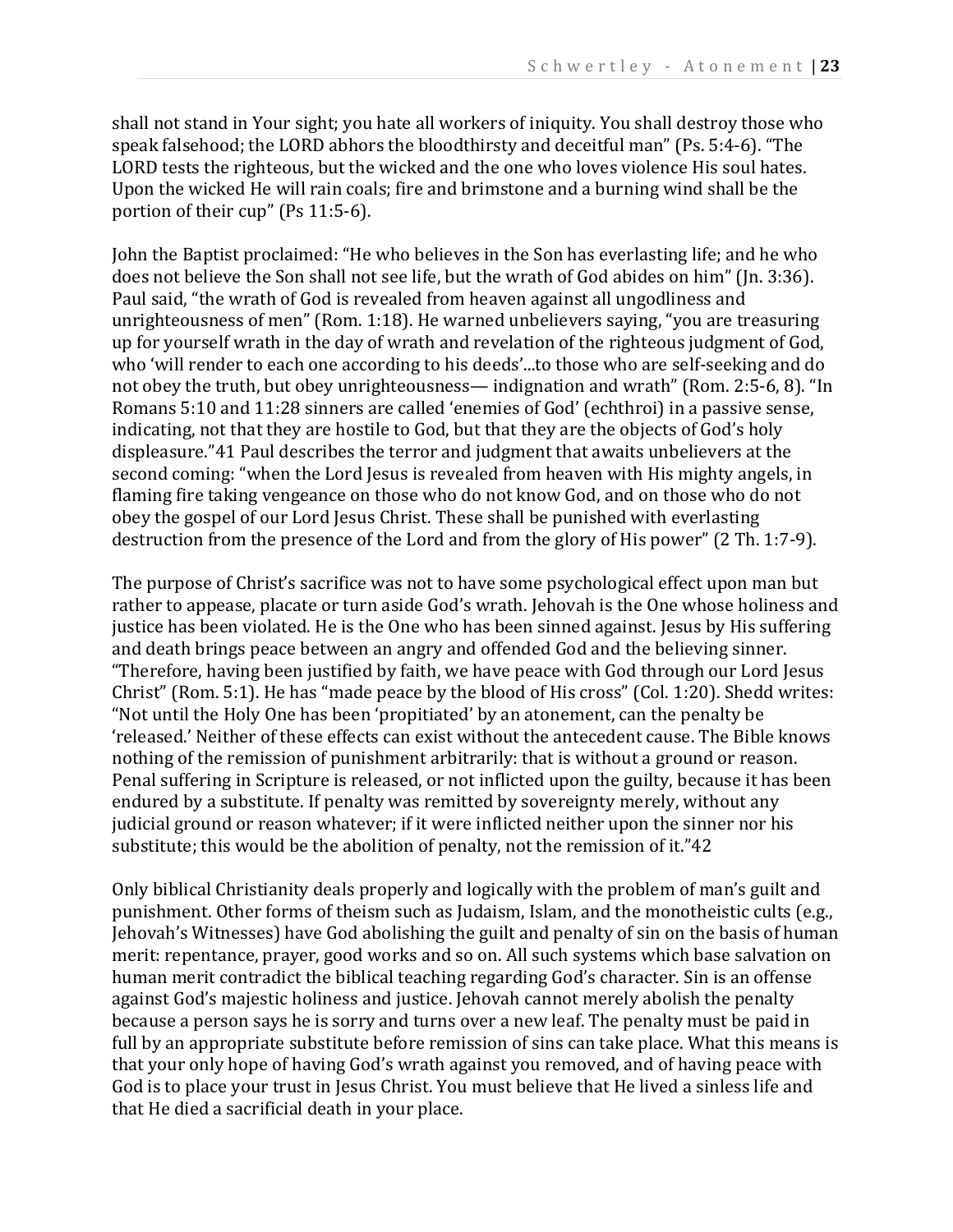A common modernistic misconception of the doctrine of propitiation is that it portrays God the Father as mean, vengeful, unmerciful and unloving and thus, the Father needs to be pacified by the kind, merciful and loving Savior Jesus Christ. The Bible rejects all such caricatures of this glorious doctrine. The work of redemption is the work of the Triune God. There is no disharmony, opposition or contradiction of purpose between the Father, Son or Holy Spirit. It was the Father's love of the world that caused Him to send His only begotten Son (Jn. 3:16; 1 Jn. 4:1, 9, 10; Rom. 8:32; Eph. 2:4-6). Jesus came to do His Father's will (Jn. 4:34; 5:30, 36; 6:39-40; etc.). "Behold, I have come...to do your will, O God" (Heb. 10:7). It was the Father's will that Jesus suffer and die as a sacrifice for the elect. "The doctrine of the propitiation is precisely this that God loved the objects of His wrath so much that He gave His own Son to the end that He by His blood should make provision for the removal of this wrath. It was Christ's to deal with the wrath so that those loved would no longer be the objects of wrath, and love would achieve its aim of making the children of wrath the children of God's good pleasure."43 "In this is love, not that we loved God, but that He loved us and sent His Son to be the propitiation for our sins" (1 Jn. 4:1).

#### **Reconciliation**

While expiation deals with guilt and propitiation with wrath, reconciliation deals with the alienation from God that arose because of sin. Sin brings real guilt; it merits the judgment and wrath of God and it destroys the relationship that man was created to have with God. Before the fall Adam had a wonderful loving relationship with Jehovah. God communed with Adam and walked with him in paradise. God and man were close personal friends. There was no disharmony in their relationship. But when Adam sinned against Jehovah, that relationship was severed.

What Jesus Christ accomplished by His vicarious suffering and death has reconciled God (the offended party) to sinful man. Reconciliation logically follows the removal of sin's guilt and God's wrath by Christ. Once Jesus eliminates a person's sins and removes God's wrath against that person, there is no longer any impediment to restoring that person to God's full favor and fellowship.

The doctrine of reconciliation is often misunderstood. Many Evangelicals are taught that reconciliation refers to the sinner being reconciled to God instead of God being reconciled to the believing sinner. This common error in interpretation is somewhat understandable if one casually reads a few verses dealing with reconciliation without carefully analyzing all the relevant passages. Doesn't Paul say that "we were reconciled to God" (Rom. 5:10); that "God...reconciled us to Himself through Jesus Christ" (2 Cor. 5:18); that "God was in Christ reconciling the world to Himself" (2 Cor. 5:19); "that He might reconcile them both to God in one body through the cross" (Eph. 2:16). Although Paul does not say that God is reconciled to the sinner, an examination of other passages dealing with reconciliation prove that this is precisely what Paul means when he says we are reconciled to God.

In First Samuel we read that King Saul was very angry with David and wanted to kill him. Yet throughout all of the accounts of Saul and his men seeking to kill David, David never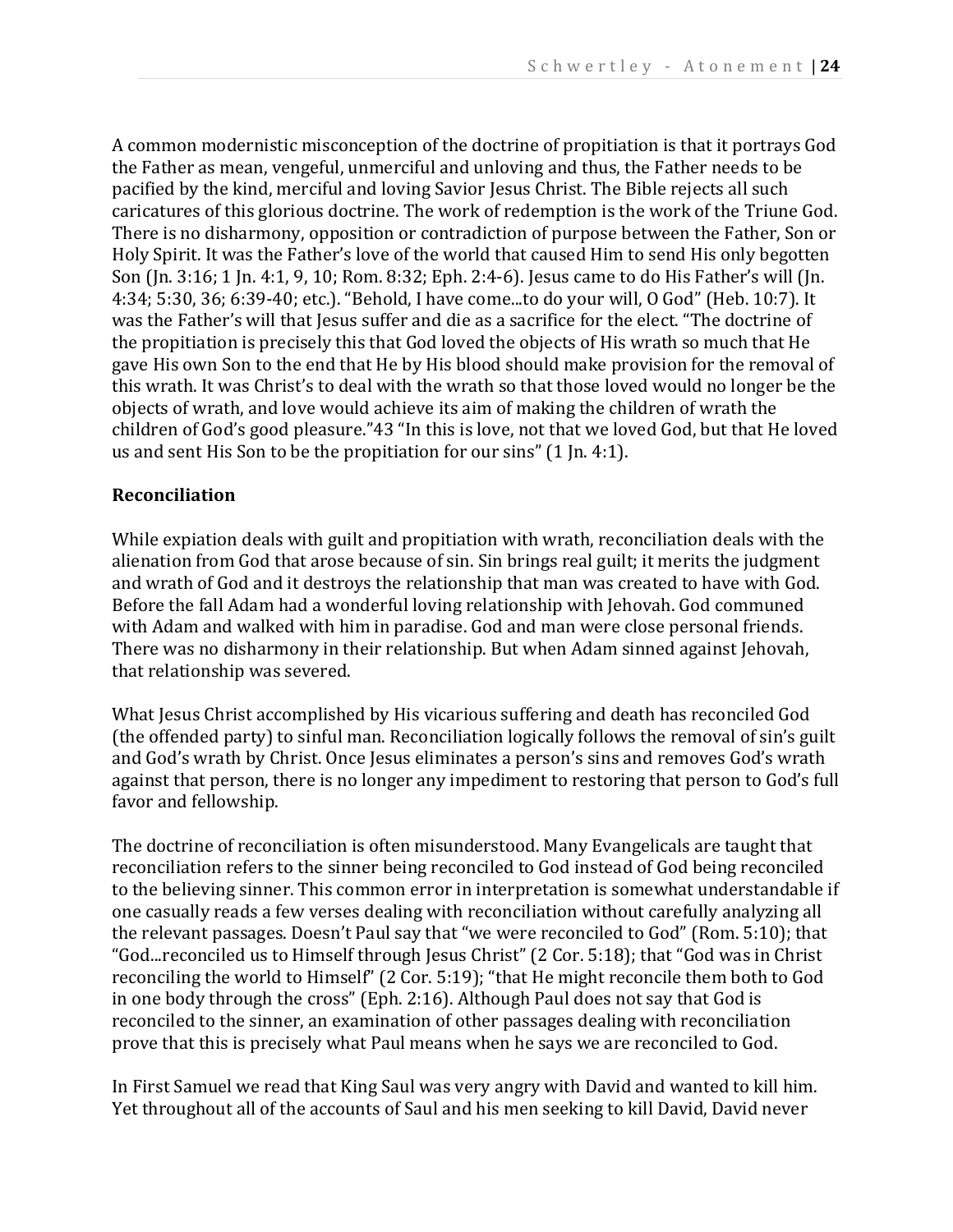showed any enmity, anger or hostility toward Saul. In fact not only did David refuse to kill or hurt Saul every time he was given the opportunity (e.g., 1 Sam. 26:8-9), he also deeply mourned when Saul was killed in battle (cf., 2 Sam. 1:11ff). Note, how the Philistines describe the possibility that Saul's hostility toward David might cease: "For with what could he [David] reconcile himself to his master" (1 Sam. 29:4)?

In Matthew 5:23-24 Jesus discusses a situation in which a person is about to offer a gift to God before the altar but realizes that a brother has something against him. Note, the brother is the offended party. He is the one who is alienated. Christ says, "First be reconciled to your brother, and then come and offer your gift" (Mt. 5:24). The statement "be reconciled to your brother" is equivalent to saying "do what it takes to remove your brother's alienation toward you." Therefore, the scriptural statement, "we are reconciled to God" refers not to our alienation from God but to God's alienation from us. This means that the reconciliation that Christ achieved is objective. While it is certainly true that Christ's death affects the believing sinner's attitude toward God, the doctrine of reconciliation is concerned with a change in God not man. The change of attitude that occurs in man is a result of regeneration.

The objective nature of reconciliation is also confirmed by the passages which teach that reconciliation occurred by the atoning sacrifice of Christ. "But God demonstrates His own love toward us, in that while we were still sinners, Christ died for us. Much more then, having now been justified by His blood, we shall be saved from wrath through Him. For if when we were enemies we were reconciled to God through the death of His Son, much more, having been reconciled, we shall be saved by His life. And not only that, but we also rejoice in God through our Lord Jesus Christ, through whom we have now received the reconciliation" (Rom 5:8-11). The Bible teaches that reconciliation occurred "while we were still sinners" (v. 8); "when were reconciled through the death of His Son" (v. 10). Reconciliation is set in parallel to justification in verses 9 and 10. Justification means that the sinner is declared righteous on the basis of Christ's sacrifice. Likewise, Christ's sacrifice removed God's anger and alienation toward the believer. Paul in verse 11 says that Christians have "received the reconciliation." This indicates that reconciliation is an accomplished fact that is given to believers as a gift.

Paul said to the Corinthians: "Now all things are of God, who has reconciled us to Himself through Jesus Christ, and has given us the ministry of reconciliation, that is, that God was in Christ reconciling the world to Himself, not imputing their trespasses to them, and has committed to us the word of reconciliation" (1 Cor. 5:18-19). Like the passage in Romans this passage teaches the objective nature of reconciliation. Reconciliation is a result of Christ's death. "The proof that God was reconciling the world to himself (i.e., in his death) is that he does not impute to men their trespasses."44 Reconciliation is the direct result of the forgiveness of sins. Furthermore, the apostles are "ambassadors for Christ" who preach "the word of reconciliation" (v. 19). The preaching of reconciliation is equivalent to the preaching of the cross. The idea that the apostles were going about preaching a subjective psychological change is absurd. The apostles preached that Christ suffered and died to expiate sin, to remove God's wrath and thus "God is reconciled and ready to forgive, so that whosoever will may turn unto him and live."45 Unbelievers need to "be reconciled to God"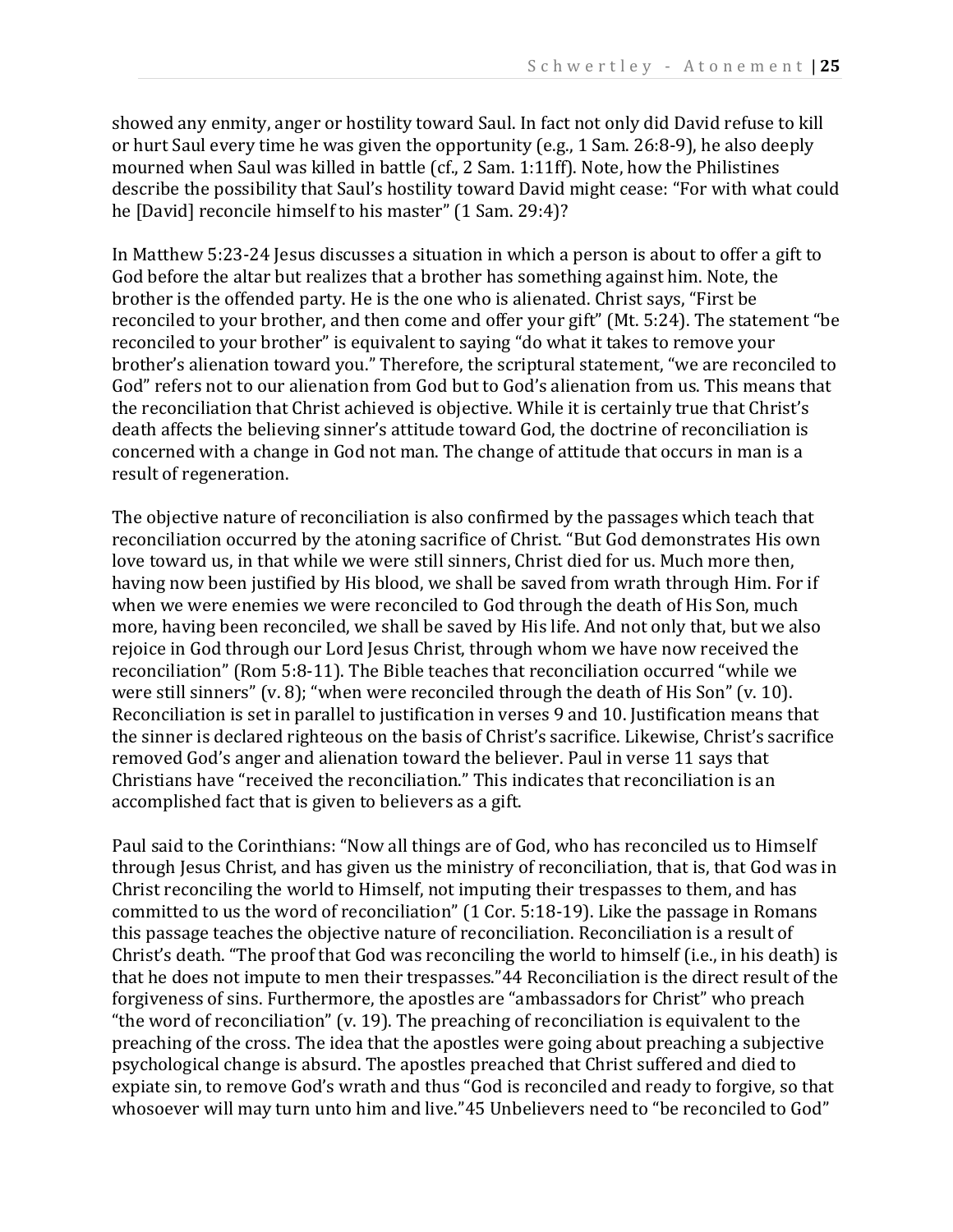(2 Cor. 5:20). They need to embrace the offer of reconciliation. "The reconciliation is effected by the death of Christ. God is now propitious. He can now be just, and yet justify the ungodly."46

God's grace is truly amazing. It would be understandable if a person gave up everything and died for a close friend or relative. But Christ suffered and died for God's enemies. He loved the unlovely. He experienced the tortures of hell for the ungodly. Jesus has restored us to the favor and fellowship of God. Now we are the friends of God.

# **Redemption**

When the Bible speaks of the redemption wrought by Christ it speaks of His securing release from the penalty and bondage of sin by the payment of a price. That price was nothing less than the shedding of blood by the Lord—His suffering and death. Peter says that believers were redeemed "with the precious blood of Christ." Paul exhorted the Ephesian elders "to shepherd the church of God which He purchased with His own blood" (Acts 20:28). The apostle calls the church to sanctified living with the phrase: "For you were bought at a price" (1 Cor. 6:20; 7:23).

Scripture teaches that Christ came to earth to give His life as a ransom price for the elect. "The Son of Man did not come to be served, but to serve, and to give His life a ransom for many" (Mk. 10:45). Jesus was "born under the law, to redeem those who were under the law" (Gal. 4:4-5). Our Lord "gave Himself for us, that He might redeem us from every lawless deed and purify for Himself His own special people, zealous for good works" (Tit. 2:14). "In Him we have redemption through His blood, the forgiveness of sins, according to the richness of His grace" (Eph. 1:7; cf., Col. 1:14). Thus, the saints in heaven sing: "You were slain, and have redeemed us to God by Your blood out of every tribe and tongue and people and nation" (Rev. 5:9). Murray writes: "There can be no question then but the death of Christ in all its implications as the consequence of His vicarious identification with our sins is that which redeems and redeems in the way that is required by and appropriate to the redemptive concept, namely, the ransom price."47

The biblical concept of ransom is easy to understand if we look at the use of the term in the Old Testament law. Under the law if a man owned an ox that he knew had a history of attempting to gore people, yet did not properly fence in that ox so that a person was gored to death, that owner was to be executed. In such a case, however, the law did provide a way for the guilty party to avoid the death penalty. The victim's family could accept a payment or ransom price in lieu of the guilty party's execution (cf., Ex. 21:28-32). The guilty party was delivered from the death penalty by paying a price, a ransom. Rushdoony writes: "Ransom, in Hebrew kofer, comes from a word meaning to wipe off, or to expiate. It has reference to a redemption fee paid to rescue a man from the law, or from his captor. The Greek word is lytron."48

When the Bible speaks of our redemption in Christ it focuses on the three areas which are all related to our bondage to sin. First, there is bondage to the guilt and penalty of sin. Everyone apart from Christ has a mountain of debt for their sins upon them. The sword of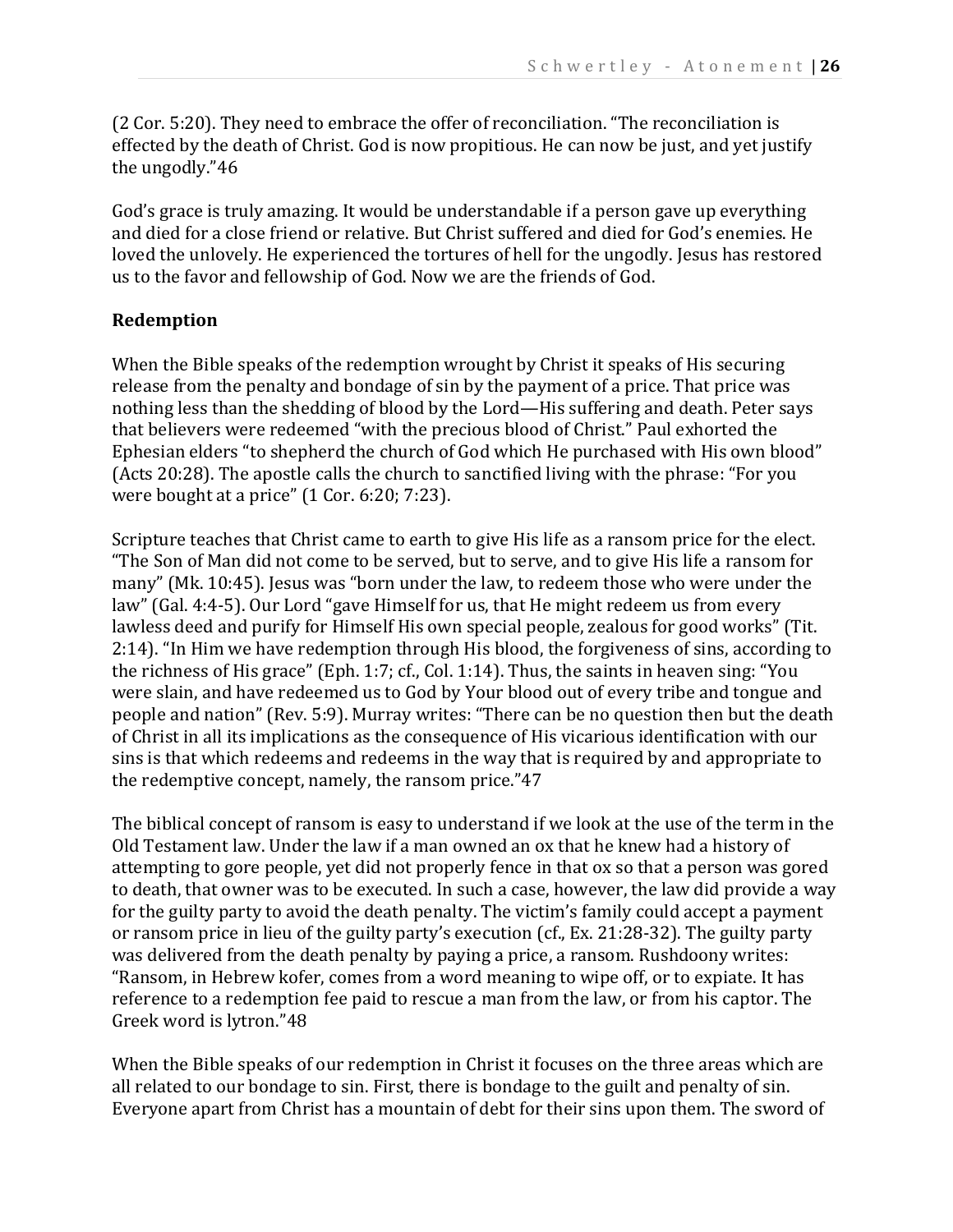God's justice hangs over their heads ready to strike. If the guilt of all our sins is not removed we must pay the price by suffering the torment of hell forever. Jesus secured our release from this mountain of debt by ransom, by vicariously enduring the penalty for sin. Paul said that Christ "gave Himself for us, that He might redeem us from every lawless deed and purify for Himself His own special people, zealous for good works" (Tit. 2:14). "Being justified by His grace through the redemption that is in Christ Jesus" (Rom. 3:24). "In Him we have redemption through His blood, the forgiveness of sins" (Eph. 1:7). "Christ has redeemed us from the curse of the law, having become a curse for us" (Gal. 3:13). This aspect of our redemption is objective and legal. The ransom price that Jesus paid is directed toward God. It is God's justice that must be satisfied. Christ secures our legal acquittal and penal release from our transgressions of Jehovah's law. Christ's death means we are freed from the law as a means of justification. Rushdoony writes: "to be ransomed means to be freed. We are freed, not from the law as the righteousness or justice of God, but from the death-penalty of the law, from sin and death, into righteousness and life. The 'handwriting of ordinances that was against us,' i.e., the indictment of death, was taken away and nailed to the cross by Jesus Christ (Col. 2:14)."49

Second, Christ's redemption secures the elect's release from the power of sin. That is, believers by virtue of their being united to Jesus in His death and resurrection are no longer slaves of sin but are now slaves of Christ. Our Lord's substitutionary death and resurrection not only achieved the removal of the guilt and penalty of sin but also secured definitive sanctification. All the saving graces flow from the atonement. Christ liberates us from the pollution, defilement or filth of sin. He sets us free to follow His holy law. Paul specifically applies Christ's death to both justification and sanctification. Jesus "gave Himself for us, that He might redeem us from every lawless deed [justification] and purify for Himself His own special people, zealous for good works [sanctification]" (Tit. 2:14). Thomas Taylor writes: "Redemption and sanctification are inseparable companions; none is redeemed who is not purged. The blood of Christ has this double effect in whomever it is effectual to salvation; for he is made to us righteousness and sanctification (1 Cor. 1:30). In the law we read of lavers as well as altars; in the gospel we read that water, a well as blood, streamed out of the side of Christ,... The blood signifies the perfect expiation of the sins of his church, and the water shows its daily washing and purging from the remainders of its corruption. Likewise the apostle joins these two together: 'Christ loved the church, and gave himself for it,' that is, his life and blood, 'that he might sanctify it and cleanse it with the washing of water by the word' (Eph. 5:25, 26); and, it is clear that the apostle John expresses both of these benefits, satisfaction for sin and sanctification from sin, when he says that Christ came both by water and by blood (1 John 5:6); and here it is said that Christ gave himself to redeem and purge, and elsewhere (Eph. 5:27) in express terms to sanctify, his church."50

While we must always be on guard not to confound justification with sanctification as Romanist theologians do, we also must avoid the antinomian distortion of the gospel which divorces sanctification from the cross. "[S]anctification no less than justification springs from the efficacy of Christ's death and the virtue of his resurrection."51 Paul writes: "What shall we say then? Shall we continue in sin that grace may abound? Certainly not! How shall we who died to sin live any longer in it? Or do you not know that as many of us as were baptized into Christ Jesus were baptized into His death? Therefore we were buried with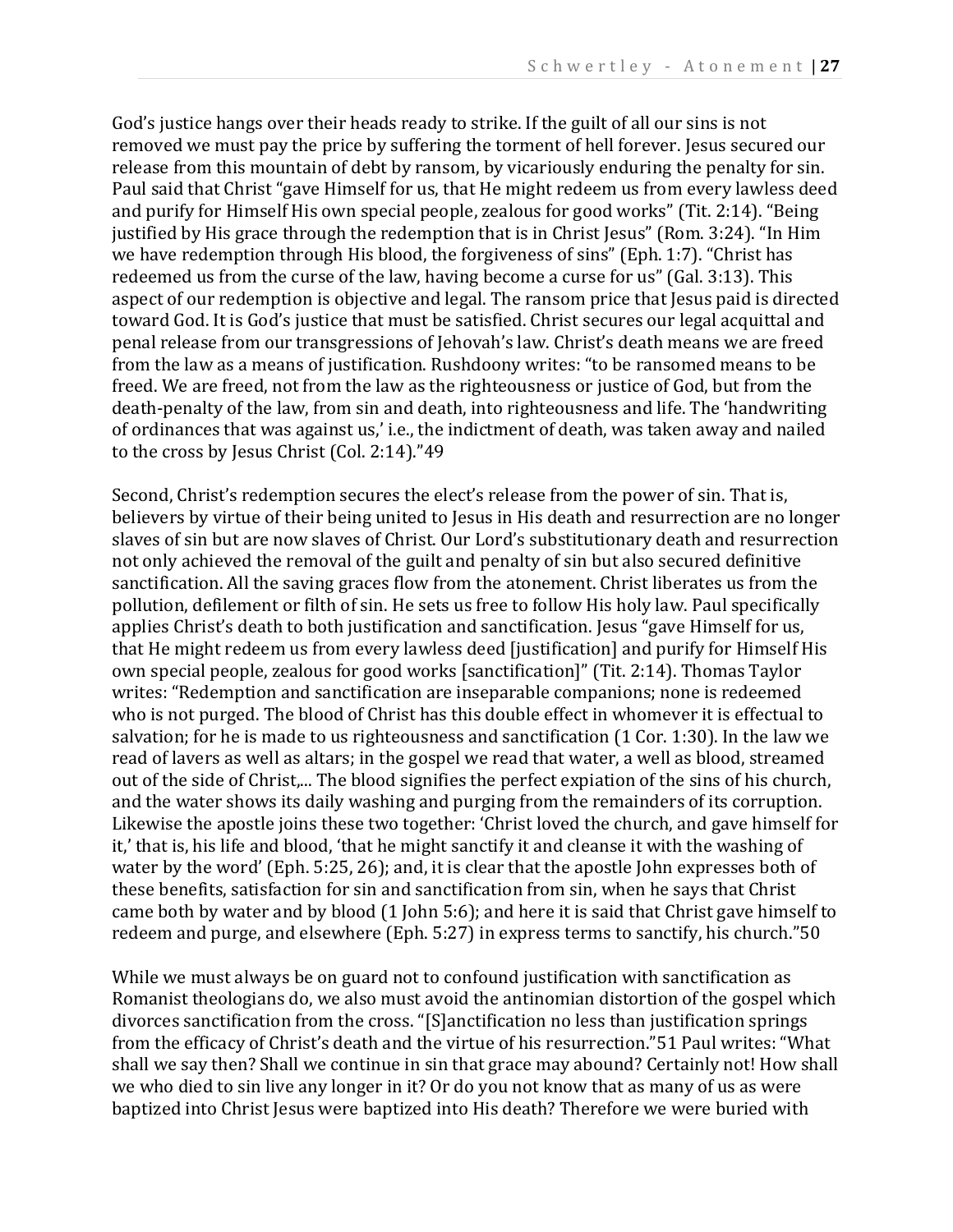Him through baptism into death, that just as Christ was raised from the dead by the glory of the Father, even so we also should walk in newness of life. For if we have been united together in the likeness of His death, certainly we also shall be in the likeness of His resurrection, knowing this, that our old man was crucified with Him, that the body of sin might be done away with, that we should no longer be slaves of sin. For he who has died has been freed from sin" (Rom. 6:1-7). Believers have been united with Christ in His death, burial and resurrection. They have died to the reign of sin and have risen to a new life of obedience. Real Christians will not continue in sin because union with Christ has broken the power of sin. "For the love of Christ compels us, because we judge thus: that if One died for all, then all died; and He died for all, that those who live should live no longer for themselves, but for Him who died for them and rose again...therefore, if anyone is in Christ, he is a new creation; old things have passed away; behold, all things have become new" (2 Cor. 5:14-15, 17). Hodge writes: "This union is transforming. It imparts a new life. It effects a new creation. This expression indicates not only the greatness and radical nature of the change effected, but also its divine origin…. If we are united to him so as to be interested in the merits of his death, we must also be partakers of his life."52

One of the greatest errors of modern Evangelicalism and Fundamentalism is the idea that Christ's suffering, death and resurrection has merely made salvation possible if people do their part and allow God to save them by "accepting Christ as their personal Savior." When we examine just how comprehensive Christ's accomplished redemption is, we must reject the Arminian or semi-Pelagian interpretation of the gospel that is so popular today. Union with Christ in His suffering, death and resurrection guarantees not only expiation (the removal of guilt), propitiation (the removal of wrath) and reconciliation (the removal of alienation) but also the application of Christ's saving merits to the sinner: regeneration, sanctification and glorification. That is why when the apostles exhort believers to be sanctified they continually point to the cross and the resurrection. Our redemption in Christ (comprehensively considered) does not end until all the saints are glorified and in the very presence of the resurrected Lord of glory. (This certainly excludes any idea of a mere hypothetical salvation). Thus, Paul refers to the second coming of Christ as "the day of redemption" (Eph. 4:30). Believers eagerly await "for the adoption, the redemption of our body" (Rom. 8:23). Christians have been redeemed by Christ (justification), and, are being redeemed (sanctification), and will be redeemed (glorification). Jesus' life and blood cannot fail.

The Bible also teaches that Christ redeemed us from bondage to Satan. Jesus told the unbelieving Jewish scribes and Pharisees that their father was the devil (cf., Jn. 8:44). Spiritually, morally and covenantally they were children of Satan. Paul said that unbelievers walk "according to the prince of the power of the air" (Eph. 2:2). He told the Corinthians that "the god of this age has blinded" the minds of those who are perishing (2 Cor. 4:3). Paul told Timothy that the devil has taken men captive to do his will (2 Tim. 2:26). Pink writes: "The human race is now reaping what was sown at the beginning. Our first parents rejected God's truth and believed the Devil's lie, and ever since then man has been completely under the power of falsehood and error."53 Unsaved man loves darkness rather than light (Jn. 3:19-20). Therefore, his heart is enslaved to the prince of darkness.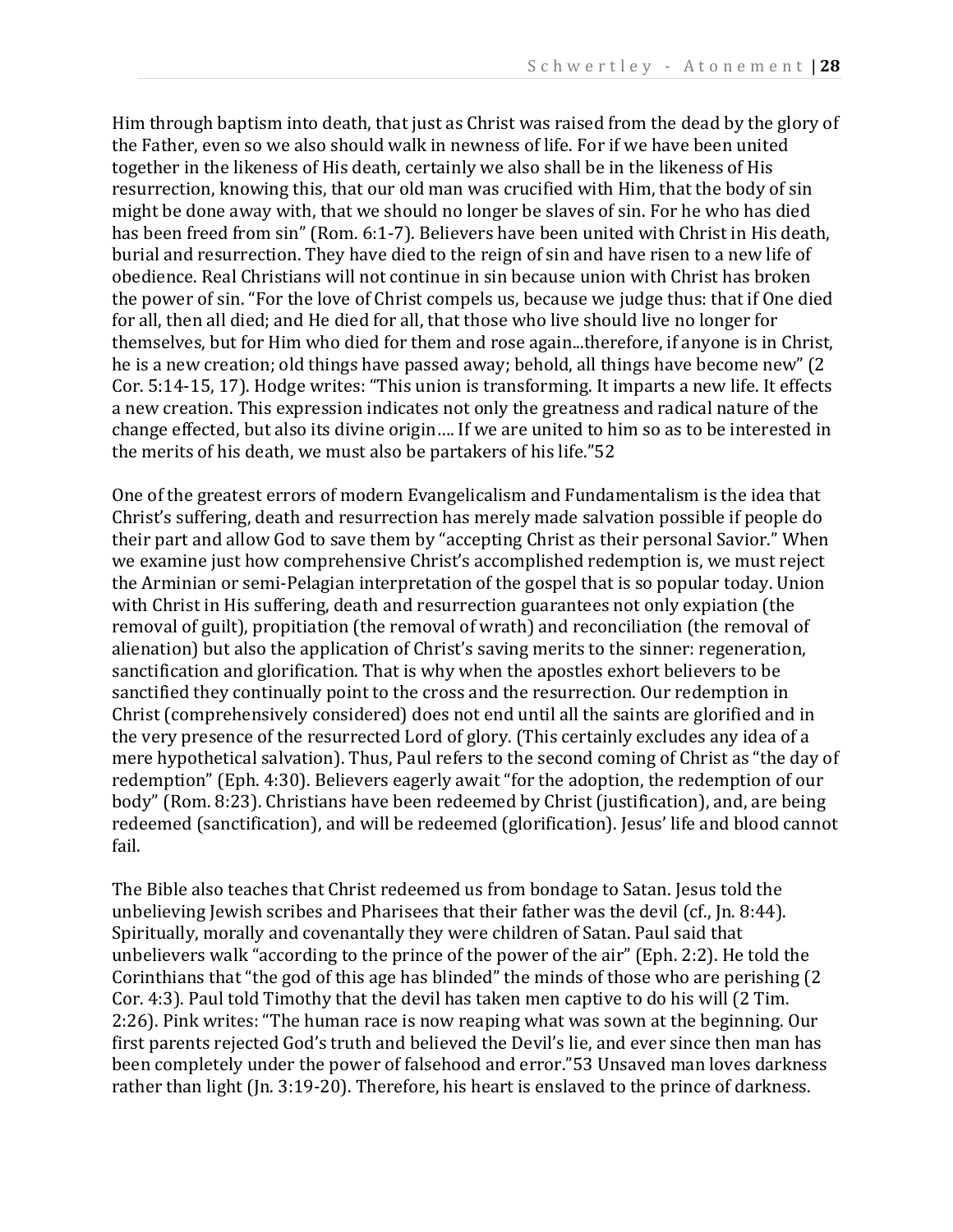Christ by His sacrificial death has crushed the head of the serpent (Gen. 3:15). Satan has been bound so that he can no longer deceive the nations (Rev. 20:1-3). Jesus has "disarmed principalities and powers" (Col. 2:15) and now sits exalted at the right hand of God ruling over them (Eph. 1:20-22). Therefore, "the gates of Hell shall not prevail against" the church (Mt. 16:18). Thus, our Lord said to Paul, "I will deliver you from the Jewish people, as well as from the Gentiles, to whom I now send you, to open their eyes in order to turn them from darkness to light, and from the power of Satan to God, that they may receive forgiveness of sins and an inheritance among those who are sanctified by faith in Me" (Acts 26:17-18).

Old Testament Israel's enslavement to Pharaoh and his armies served as a type of our pre-Christian enslavement to Satan and his minions. The deliverance of Israel from Egypt, the drowning of Pharaoh and his armies in the Red Sea and the judgment against Egypt's false gods (cf., Ex. 12:12) all typified Christ's victory over the devil and all demonic forces. "In as much then as the children have partaken of flesh and blood, He Himself likewise shared in the same, that through death He might destroy him who had the power of death, that is, the devil, and release those who through fear of death were all their lifetime subject to bondage" (Heb. 2:14-15). Murray writes: "Although redemptive terms are not expressly used in connection with the destruction executed upon Satan, yet since they are used for deliverance from the bondage of alien powers and since Satan is the epitome of alien power, we are required to apply to the language of release (Heb. 2:15) redemptive import."54

A number of early medieval theologians taught that Jesus' death was a ransom paid to the devil. They came to this erroneous conclusion based on the passages which teach unsaved man's bondage to Satan. There are a number of biblical reasons to reject such a view. First, all sin is an offense against God not Satan. David confessed: "Against You, You only, have I sinned, and done this evil in Your sight" (Ps. 51:4). Second, sin is a violation of God's holy law not the devil's law. Third, man was created by God not by the devil. Only God has total jurisdiction over man. Fourth, the Bible teaches that God will judge the human race and that He is the One who casts unsaved sinners into hell. Christ said, "fear Him who is able to destroy both soul and body in hell" (Mt. 10:28). Fifth, the sacrifices were done at the Temple near God's special presence. Atonement is made "before the LORD" (Lev. 6:7). On the day of atonement the blood of the sacrificial animal was sprinkled on and before the mercy seat where the Shekinah presence dwelt. The author of Hebrews says that Christ as a high priest entered the heavenly sanctuary: "with His own blood He entered the Most Holy Place once for all, having obtained eternal redemption" (Heb. 9:12). The blood is sprinkled before the Father because it is His justice, anger and alienation that expiation resolves. Sixth, Satan is a finite creature who is in rebellion against God. He functions under God's sovereign control. Men are only under Satan's power because of their rebellion against God. Jesus offered Himself without spot to God to eliminate the elect's guilt and to break their slavery to sin. A believer's freedom from bondage to Satan is a by-product of his justification, sanctification and adoption. The idea that Christ paid a ransom to the devil is unbiblical and ludicrous.

All men come into the world as captives of sin (as to both its guilt and pollution), death and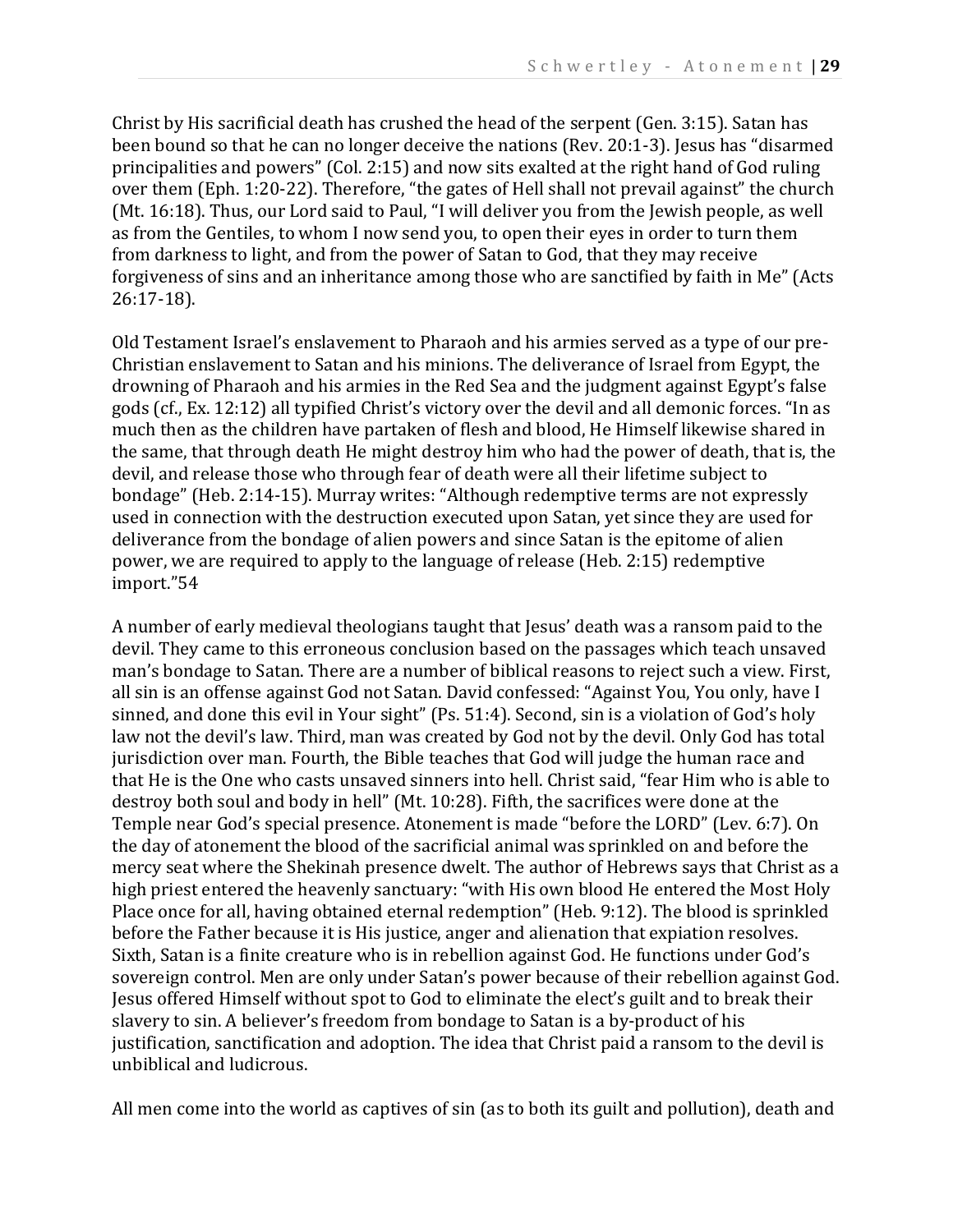Satan. If you do not believe in Christ then you live with the law's curse upon you. You are a slave to sin, a child of wrath and in bondage to Satan. You live to serve your sinful lusts and no matter how much you suppress the truth you know that your damnation is just. Your only hope is to trust in Jesus Christ. He procured redemption with His own precious blood. He paid the price in order to set sinners free. He satisfied God's perfect justice by His life and blood. "If you confess with your mouth the Lord Jesus and believe in your heart that God has raised Him from the dead, you will be saved. For with the heart one believes unto righteousness, and with the mouth confession is made unto salvation. For the Scripture says, 'Whoever believes on Him will not be put to shame'" (Rom. 10:9-11).

#### **The Perfection of the Atonement**

The biblical doctrine of the atonement exalts the work of Christ and the grace of God. It exposes all systems of salvation based on human merit as damnable lies of the devil. What Christ accomplished is perfect. Nothing needs to be or can be added to what Christ has accomplished. Our Lord's suffering and death eliminated the guilt of every sin (past, present or future), the wrath of God, the alienation of God and man's bondage to sin and Satan. This doctrine at once overthrows Romanism with its purgatory, repeated sacrifice of the mass, and meritorious human deeds. It also refutes Arminianism's notion that Christ's death only opens the possibility of salvation, that salvation is contingent upon man's free will.

If Christ has eliminated the guilt of every sin, God's wrath against the sinner and has reconciled God to the sinner what need is there for a purgatory to purge away sin? Purgatory implicitly teaches that Christ's suffering and death were insufficient to eliminate our guilt and God's wrath. Purgatory is an invention of wicked prelates who want to bind men's souls with guilt in order to pick their pockets and empty their bank accounts.

The Roman Catholic doctrine of the mass in which Christ is supposedly re-sacrificed (sacerdotalism) also is a denial of the sufficiency and perfection of Christ's sacrifice. If Christ's suffering and death achieved the forgiveness of sins and a full reconciliation with God, why would it need to be repeated? The Romish doctrine of the mass treats Christ's death like the Old Testament animal sacrifices that could never really remove our sins (cf., Heb. 10:4). The Bible explicitly teaches that Christ's work was perfect and does not need to be repeated. Jesus' suffering and sacrificial death was a final, once for all event. Peter said that "Christ also suffered once for sins" (1 Pet. 3:18). Paul said, "He died to sin once for all" (Rom. 6:10). The author of Hebrews emphasized the perfection and finality of Christ's sacrifice: "this He did once for all when He offered up Himself" (Heb. 7:27). "Christ was offered once to bear the sins of many" (Heb. 9:28). "We have been sacrificed through the offering of the body of Jesus Christ once for all time" (Heb. 10:10). When Christ was about to yield up His spirit He said: "It is finished" (Jn. 19:30). His sacrifice was completed and never to be repeated. If we are to trust in Jesus Christ alone for our salvation then we must turn away from all idolatrous popish and high church rituals that implicitly teach that Christ did not really get the job done.

Every religion, philosophy or cult that teaches that man must do something meritorious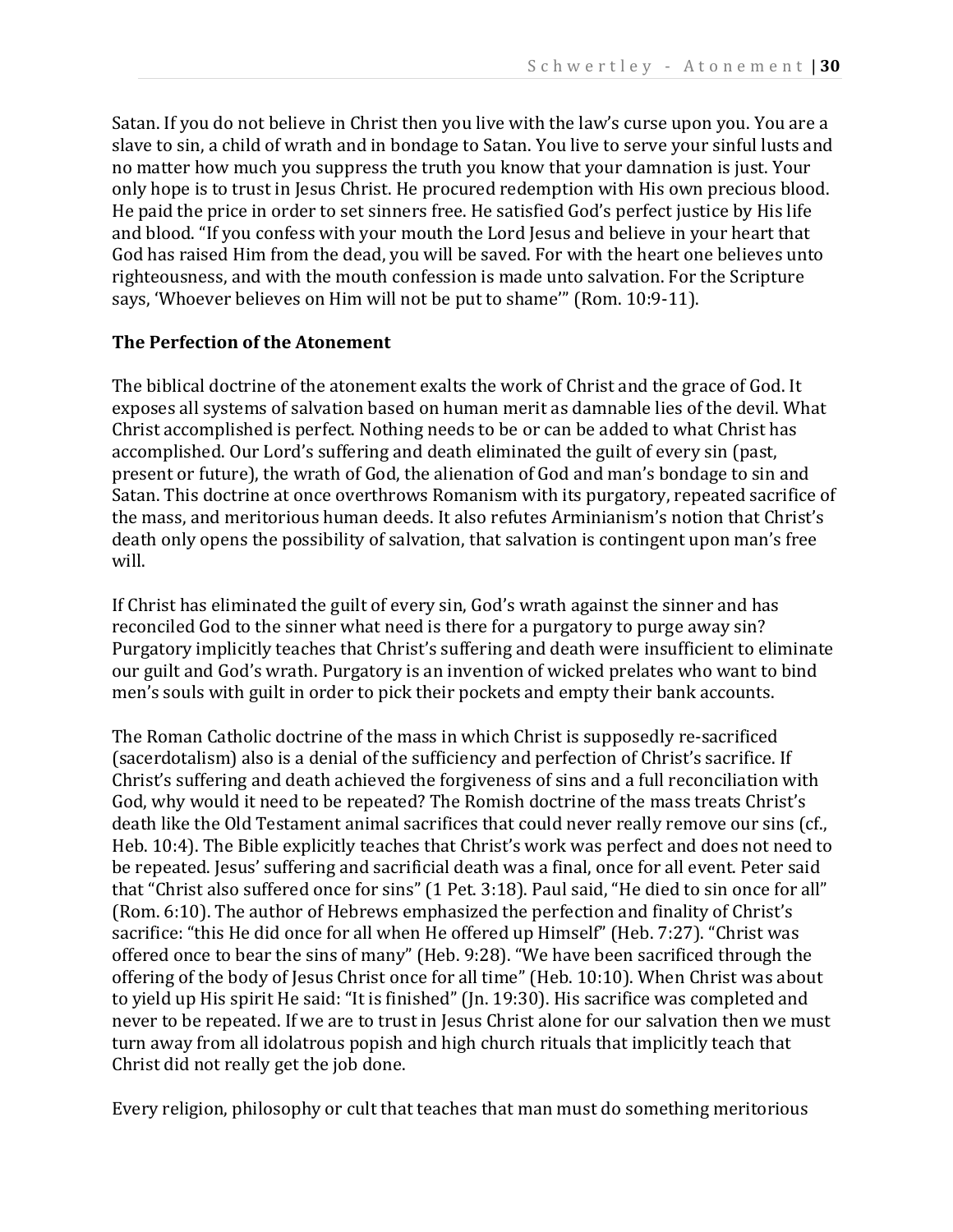such as meditate, give to charity, obey the law, etc., to be saved denies the sufficiency of Christ's work of redemption. Paul said, "Therefore we conclude that a man is justified by faith apart from the deeds of the law" (Rom. 3:28). "For by grace you have been saved through faith, and that not of yourselves; it is the gift of God, not of works, less anyone should boast" (Eph. 2:8-9). "But that no one is justified by the law in the sight of God is evident, for the just shall live by faith" (Gal. 3:11). Like Paul, we must count all things as dung that we may own Christ (cf., Phil. 3:8 KJV). Jesus Himself has told us what ought to be our proper attitude toward works. "So likewise you, when you have done all those things which are commanded, say, 'We are unprofitable servants. We have done what was our duty to do'" (Lk. 17:10). Good works are the fruit, not the cause of justification.

A much more subtle denial of the perfection and sufficiency of the atonement is found in many "Fundamentalist" and "Evangelical" churches. While most Evangelical pastors would emphatically affirm that we are saved solely by Christ, they explicitly contradict this affirmation in their theology. Most Evangelicals hold to an Arminian or semi-Pelagian understanding of Christ's death. They teach that Christ's death did not actually guarantee the salvation of even one person but that it opened the possibility of salvation to all. Jesus does His part and then man completes the process by an act of the will. They teach that what ultimately separates people in heaven from people in hell is a person's "decision for Christ." Furthermore, they believe that election is based on God's foreknowledge of a person's decision and that regeneration is God's response to man's faith. This scheme of salvation is synergistic to the core. Christ's atonement is merely a link in a chain that if completed by man will bridge the gulf to heaven.

In reality, the Bible teaches a monergistic view of salvation. "Salvation is of the LORD" (Jo. 2:9). The atonement of Christ is perfect and sufficient and does not need to be supplemented by man. "You shall call His name Jesus, for He will save His people from their sins" (Mt. 1:21). There are two reasons that the Evangelical Arminian understanding of the atonement must be rejected. First, the atonement as biblically defined means that salvation has been accomplished. The idea that it only makes salvation possible if men contribute an act of the will is not derived from Scripture. All the theological terms that we have examined within the theological orbit of the atonement teach a salvation secured. Expiation means that all the guilt of sin is removed; propitiation means that God's wrath against the sinner is removed. Reconciliation means that God is now a friend of the justified sinner. Redemption means that Christ has paid the full ransom price to God. If Christ removed the guilt and the penalty of a person's sins and has reconciled God to the sinner, then that person cannot go to hell. It would be irrational and unjust for God to send Christ to the cross to suffer for a person's sins and then send that person to hell to suffer for the same sins.

Second, Arminians reject the biblical teaching that union with Christ in His death and resurrection is the basis and guarantee of the application of Christ's saving merits to the sinner. Classical Arminianism does teach that a general benefit proceeds from Jesus' death to all men (without exception) called sufficient grace. But this so-called sufficient grace does not resurrect the human soul. It is not efficacious unto salvation. It is supposed to counteract man's depravity enough to enable him to exercise his "free will". The bottom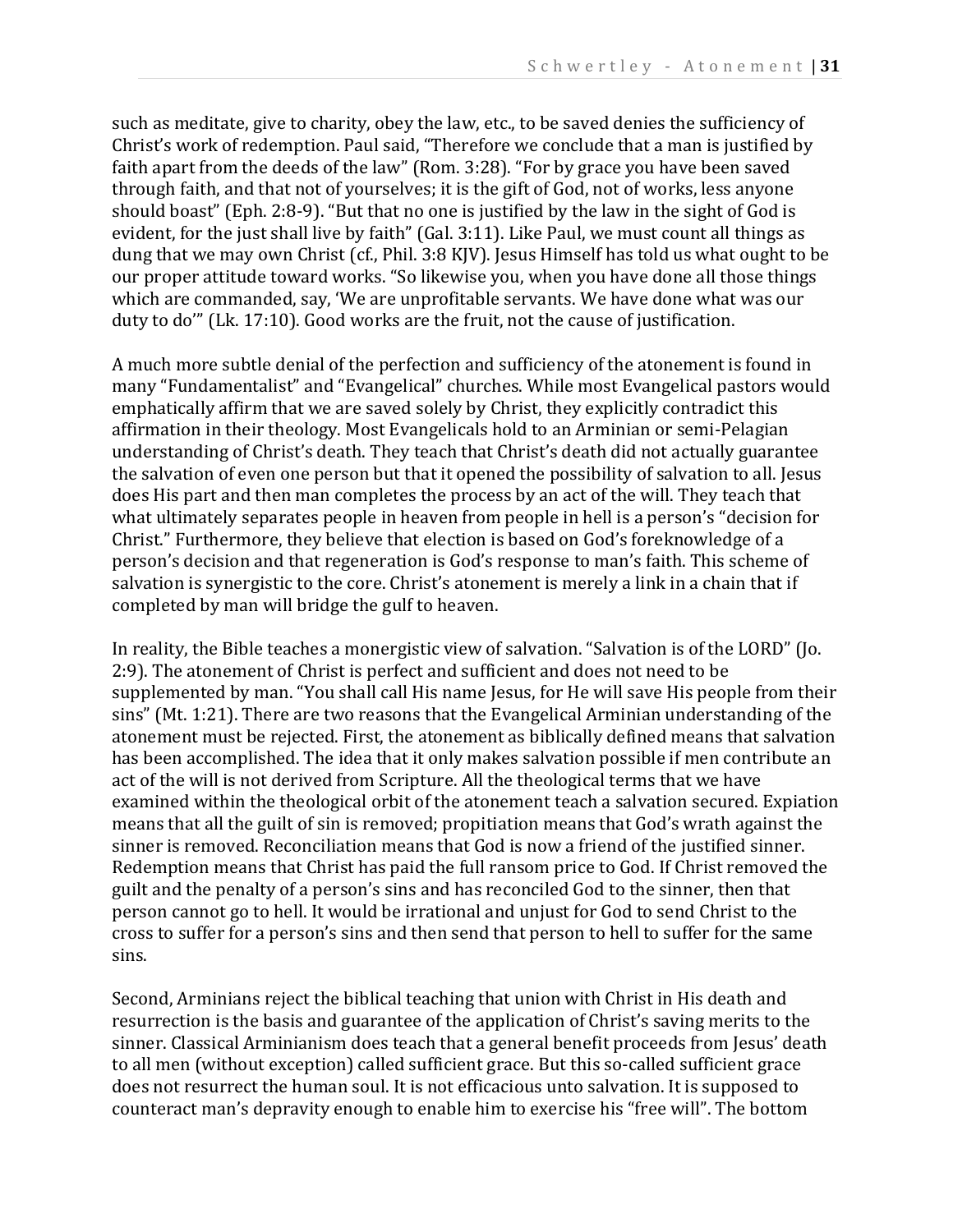line is that Arminians teach that the choice of the will is what makes Christ's death saving.

The Bible teaches that unregenerate man is not in a state in which he can cooperate with the Holy Spirit. Man is dead spiritually (Eph. 2:1-5). He hates the truth and Jesus Christ (Jn. 3:19-21), dwells in darkness (Jn. 1:4-5), has an uncircumcised heart of stone (Ezek. 11:19), is helpless (Ezek. 16:4-6), cannot repent (2 Pet. 2:13-14, 22; Rom. 8:6-8; Jer. 13:23), cannot seek God (Rom. 3:11; Ps. 14:2-3), is a slave to Satan (Ac. 26:17-18), and cannot see or comprehend divine truth (1 Cor. 2:14). The only way that grace can be sufficient for a spiritual corpse is for it to be efficacious. Therefore, (as noted above in the section on redemption) the Bible teaches that Christ's atonement is the foundation of all the saving graces (including regeneration, sanctification and glorification). Everyone united to Christ in His death and resurrection will be regenerated and given the gifts of faith and repentance. God's grace is efficacious unto salvation. Paul never attributes regeneration to an act of the will or to a cooperative process between the Holy Spirit and man. He bases it solely upon union with Christ: "But God, who is rich in mercy, because of His great love with which He loved us, even when we were dead in trespasses, made us alive together with Christ (by grace you have been saved), and raised us up together, and made us sit together in the heavenly places in Christ Jesus" (Eph. 2:4-6).

Paul says that faith is a gift of God. "For by grace you have been saved through faith, and that not of yourselves; it is the gift of God, not of works, lest anyone should boast" (Eph. 2:8-9). "For to you it has been granted on behalf of Christ, not only to believe in Him, but also to suffer for His sake" (Phil. 1:29). "For it is God who works in you both to will and to do for His good pleasure" (Phil. 2:13). "Now a certain woman named Lydia heard us. She was a seller of purple from the city of Thyatira, who worshiped God. The Lord opened her heart to heed the things spoken by Paul" (Acts 16:14). "He [Apollos] greatly helped those who had believed through grace" (Acts 18:27).

Repentance is a gift of God. "Him God has exalted to His right hand to be Prince and Savior, to give repentance to Israel and forgiveness of sins" (Acts 5:31). "When they heard these things they became silent; and they glorified God, saying, 'Then God has also granted to the Gentiles repentance to life'" (Acts 11:18). "In humility correcting those who are in opposition, if God perhaps will grant them repentance, so that they may know the truth" (2 Tim 2:25).

The biblical doctrine of the atonement teaches that man adds nothing to the saving process. God works directly upon the souls of the elect. God "in his saving operations, deals not generally with mankind at large, but particularly with the individuals who are actually saved."55 God receives all the glory. "Any position which ignores or rejects the completeness of the atonement rejects the perfection of the atonement. In so doing, it accuses our Saviour of failing to accomplish a full salvation."56

The common Evangelical understanding of the atonement is a subtle denial of salvation by grace alone. Luther writes: "Granted that your friends assign to 'free will as little as possible,' nevertheless they teach us that by that little we can attain righteousness and grace: and they solve the problem as to why God justifies one and abandons another simply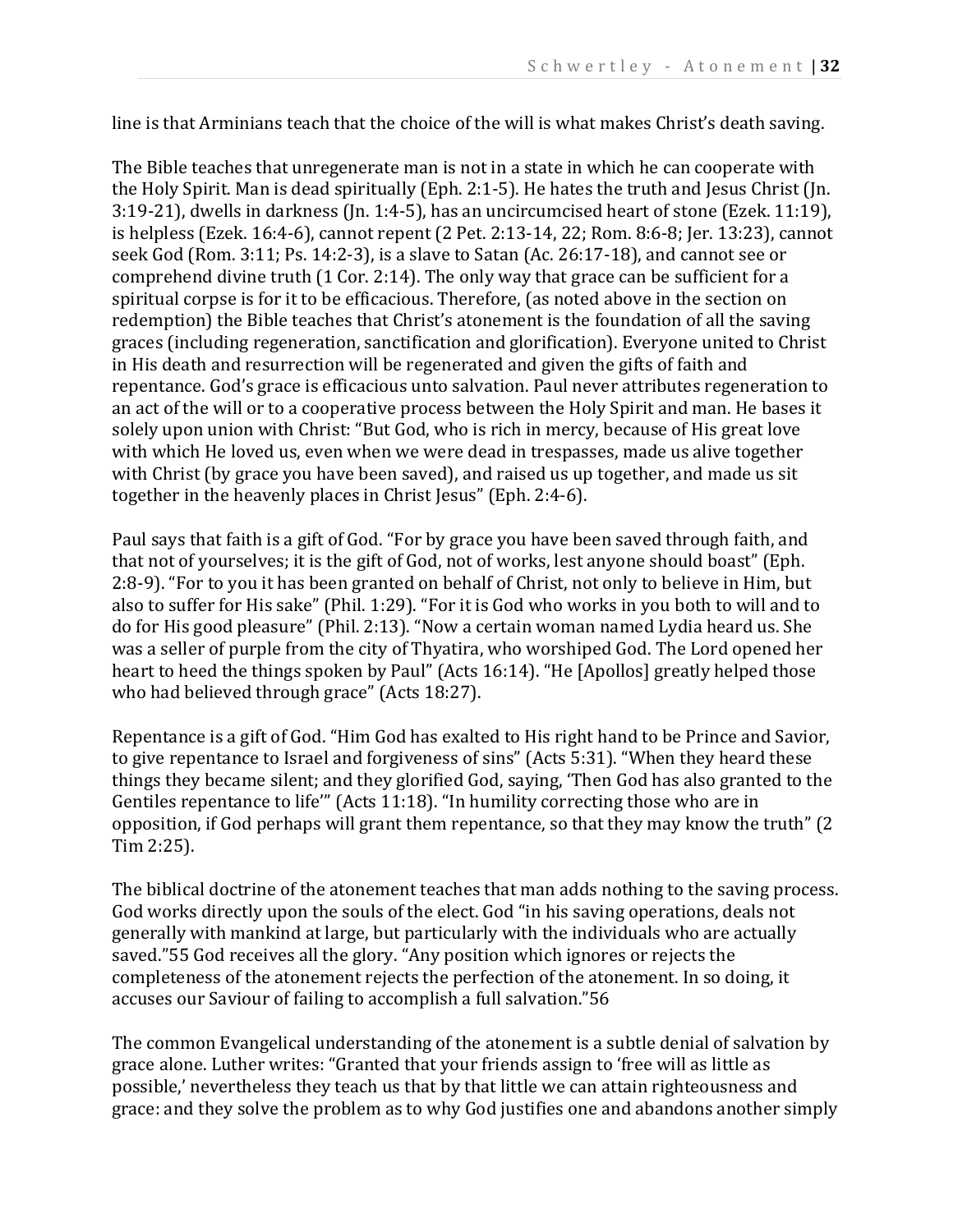by presupposing 'free-will,' and saying: 'the one endeavored and the other did not; and God regards the one for his endeavor and despises the other; and He would be unjust were He to do anything else!'...They [the guardians of 'free-will'] do not believe that He intercedes before God and obtains grace for them by His blood, and 'grace' (as is here said) 'for grace.' And as they believe, so it is unto them. Christ is in truth an inexorable judge to them, deservedly so; for they abandon Him in His office as a Mediator and Kindest Savior, and account His blood and grace as of less worth than the efforts and endeavors of 'freewill'!"57 Romanism and modern Evangelicalism are first cousins.

Let us continually worship the Lord Jesus Christ. His work of redemption is perfect. He eliminates our guilt and sets us free from the power of sin. He sends His Spirit to regenerate our hearts so that we can see the truth and believe in Him. He takes us from our wallowing in the mire of sin to paradise with God. "He shall see the travail of His soul and be satisfied" (Isa. 53:11). "Worthy is the Lamb who was slain to receive power and riches and wisdom and strength and honor and glory and blessing" (Rev. 5:12).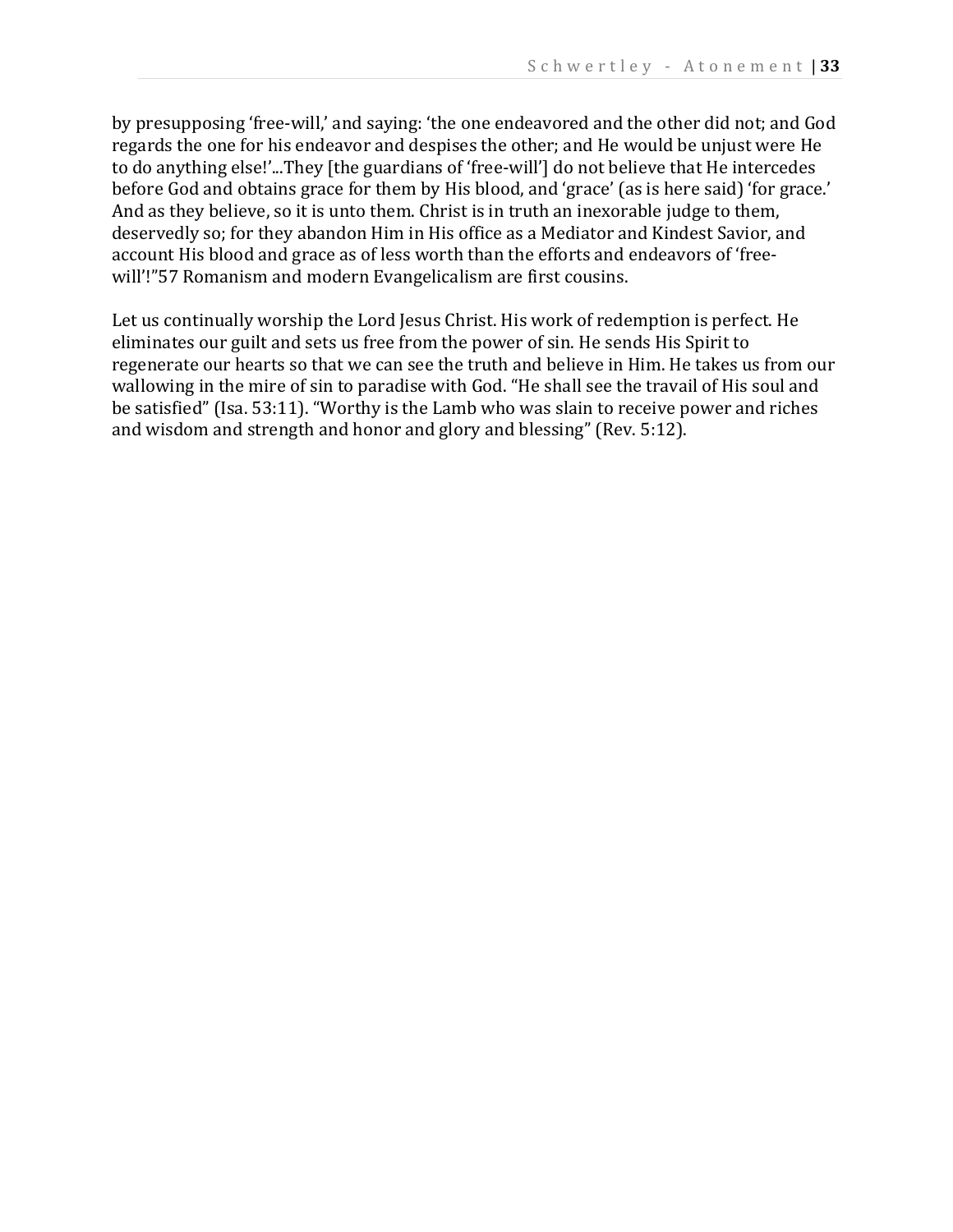#### **The Atonement of Jesus Christ - Part III** by *Brian Schwertley*

# Appendix

# **An Examination of How Judaism Denies the Vicarious Atonement of Jesus Christ**

In order to help Christians understand Judaism and therefore witness to Jews more effectively, an examination of their doctrine of atonement is necessary. Before we examine how religious Jews deal with sin and guilt a few things must be said about Judaism in general.

The Jewish religion has very little to do with the Old Testament Scriptures. Modern Judaism is the spiritual step-child of the Pharisees (i.e., the separated ones). The sect of the Pharisees was the most popular religion among the Jews in Jesus' day. Note: Jesus Christ and the apostles rejected the religion of the Pharisees and the Pharisees emphatically rejected Jesus and His teachings. Why? The Pharisees posited two streams of divine revelation. There was God's written revelation (i.e., the Old Testament Scriptures) and God's oral revelation. The oral revelation was supposedly spoken to Moses on the mount and is preserved in the traditions of the rabbis. The reason that Jesus strongly opposed the Pharisees is that their traditions contradicted the Old Testament and had been used by the rabbis to replace the teachings of Moses and the Prophets. Christ said, "Why do you also transgress the commandment of God because of your tradition?… Thus you have made the commandment of God of no effect by your tradition" (Mt. 15:3, 6). "Do not think that I shall accuse you to the Father; there is one who accuses you—Moses, in whom you trust. For if you believed Moses, you would believe Me; for he wrote about Me. But if you do not believe his writings, how will you believe My words?" (Jn. 5:45-47).

Modern religious Judaism is not a religion of the Old Testament Scriptures but is the religion of the Talmud. "The Talmud is a compilation of the oral teachings of the rabbis from perhaps 200 years before Christ until the end of the second century, A.D. (Mishnah), plus an additional three hundred years of commentary (Gemara). The total covers almost seven (possibly eight) centuries. Those who adhere to the Talmud claim that this oral tradition extends back to Moses."58 Orthodox Jews believe that the Talmud is inspired and authoritative. The English translation of the Babylonian Talmud is 34 volumes (Soncino edition). The Talmud not only repeatedly contradicts the Old Testament but it also contains massive internal contradictions. Gary North has documented some of the many blasphemous and totally perverse teachings found within it.59

Although Judaism is not a religion of the Old Testament and instead is based on the contradictory and often unethical (cf., footnote 59 below) speculations of various rabbis, apologists for Judaism use arguments based on various Scripture passages to refute Christian doctrine because they know that Evangelical Christians only accept the authority of Scripture for doctrine. The rise of "Messianic Judaism" and the conversion of a number of Jews to Christianity has caused some Jewish teachers to attempt to inoculate Jews against the gospel of Christ. What follows is a brief overview and refutation of Jewish arguments against the saving blood of Christ.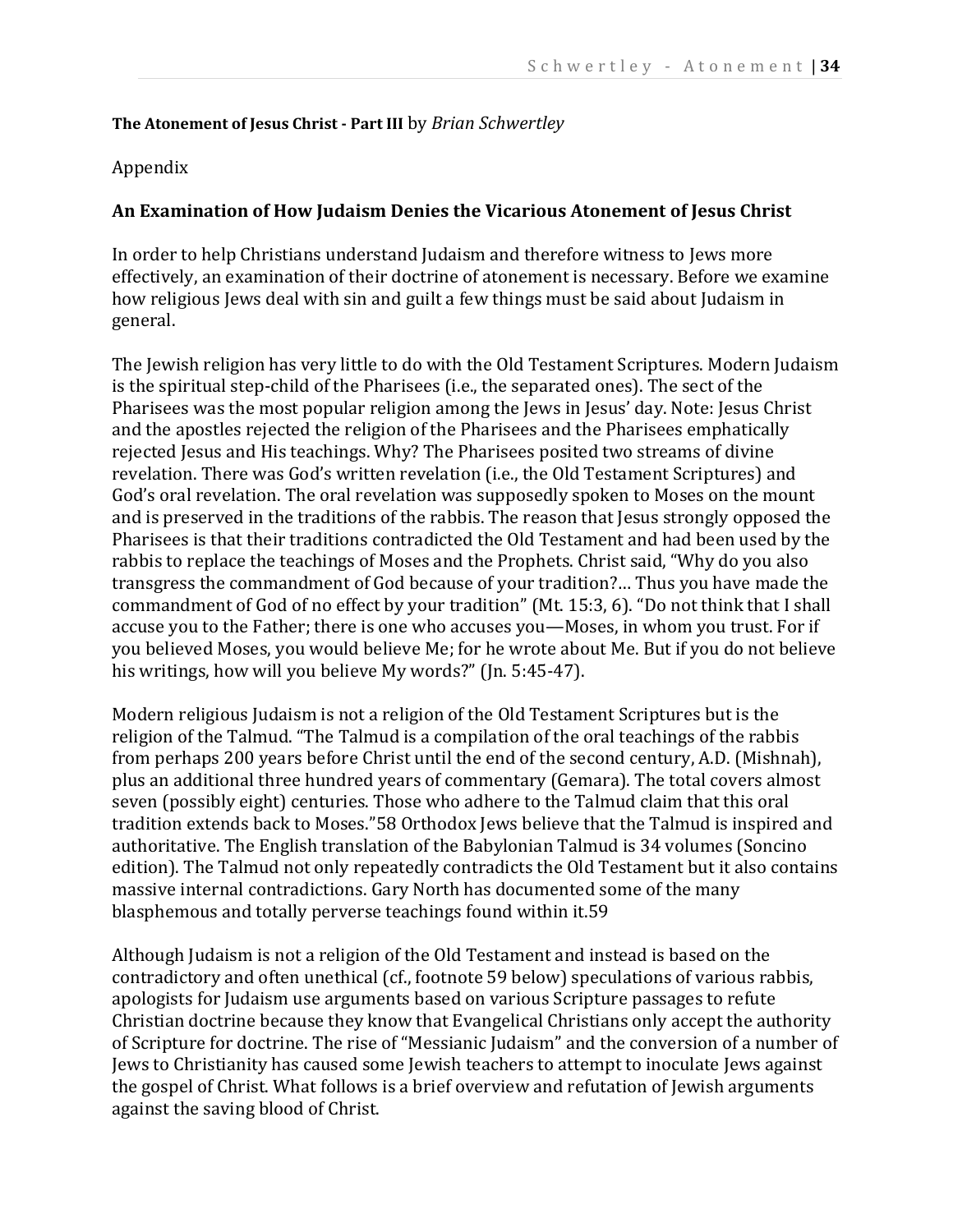What do Evangelical Christians usually say when they witness to Jews (according to the flesh). First, they point out that all men both Jews and Gentiles, have sinned and are guilty before God. "For there is not a just man on earth who does good and does not sin" (Eccl. 7:20). "The fool has said in his heart, 'There is no God.' They are corrupt, They have done abominable works, There is none who does good. The Lord looks down from heaven upon the children of men, to see if there are any who understand, who seek God. They have all turned aside, they have together become corrupt; there is none who does good, no, not one" (Ps. 14:1-3). Second, they point to the need of a vicarious atonement to eliminate the guilt of sin. Leviticus 17:11: "For the life of the flesh is in the blood, and I have given it to you upon the altar to make atonement for your souls; for it is the blood that makes atonement for the soul." Third, they point to Isaiah 53 and explain how the Old Testament sacrificial system foreshadowed the sacrificial death of the spotless lamb of God—Jesus the Christ. Hebrews 9:22 says that "without the shedding of blood there is no remission." The author of Hebrews says that the blood of bulls and goats could not really take away sins (10:3-4) but the once-and-for-all sacrifice of Christ does eliminate the guilt of sins (Heb. 10:10-14). Fourth, they point out that the only way to have one's sins eliminated is by Christ's sacrifice. Jesus said, "I am the way, the truth and the life. No one comes to the Father except through Me" (Jn. 14:6; cf., Acts 4:12; Jn. 3:36; Mk. 16:16, etc.). Fifth, they point out that the Temple was destroyed in A.D. 70 and that even according to their own religion they have no system to eliminate sin. "How do you (Jews according to the flesh) deal with the guilt of sin?"

How do Jewish apologists deal with the arguments given above? The trained orthodox Jew would (in dealing with Evangelicals and Messianic Jews) purposely ignore the Talmud and attempt to prove from the Old Testament that blood is not the only method given by God to expiate sin. Why do Jewish apologists ignore the Talmud when dealing with Christians? They ignore the Talmud for two main reasons. First, Christians do not accept the authority of the Talmud. (They rightly recognize that it is only a collection of human traditions.) Second, the system of salvation taught in the Talmud is a bizarre maze of merit mongering assertions. It is as bad or even worse than Roman Catholicism. Jewish apologists know that if (for example) a Messianic Jew was presented the teachings of the Talmud on salvation he would immediately recognize the absurdity, irrationality and unbiblical nature of Judaism. In order to understand how bad the Talmud and Judaism is (on the doctrine of salvation) a lengthy quote from Alfred Edersheim is in order:

All Israel, except a few notorious sinners and unbelievers, were supposed to have part in the world to come [Sanh. xi. i]. (Repentance alone could not atone for the sin of apostasy, which must be expiated by the sinner's death. A heathen's penitence availed him nothing unless he embraced the Jewish faith, and in theory it was right to refuse to save the life of an unbeliever [Ab. Sar. 17a, 26ab]). A proper observance of the Sabbath procured the pardon of sins. The merits of Jews secured their entrance into heaven, and a share in the resurrection of the just, while the good works of the impious and of heathens met their reward only in this world [Targ. Jer. in Dt. vii. 10]. Sufferings were means of procuring merit and atoning for guilt. Chastisements caused the pardon of sins' but if sent as a dispensation of love, they accompanied or preceded special blessings.... All means of grace were available up to death, when the soul appeared before the Judge, who put the good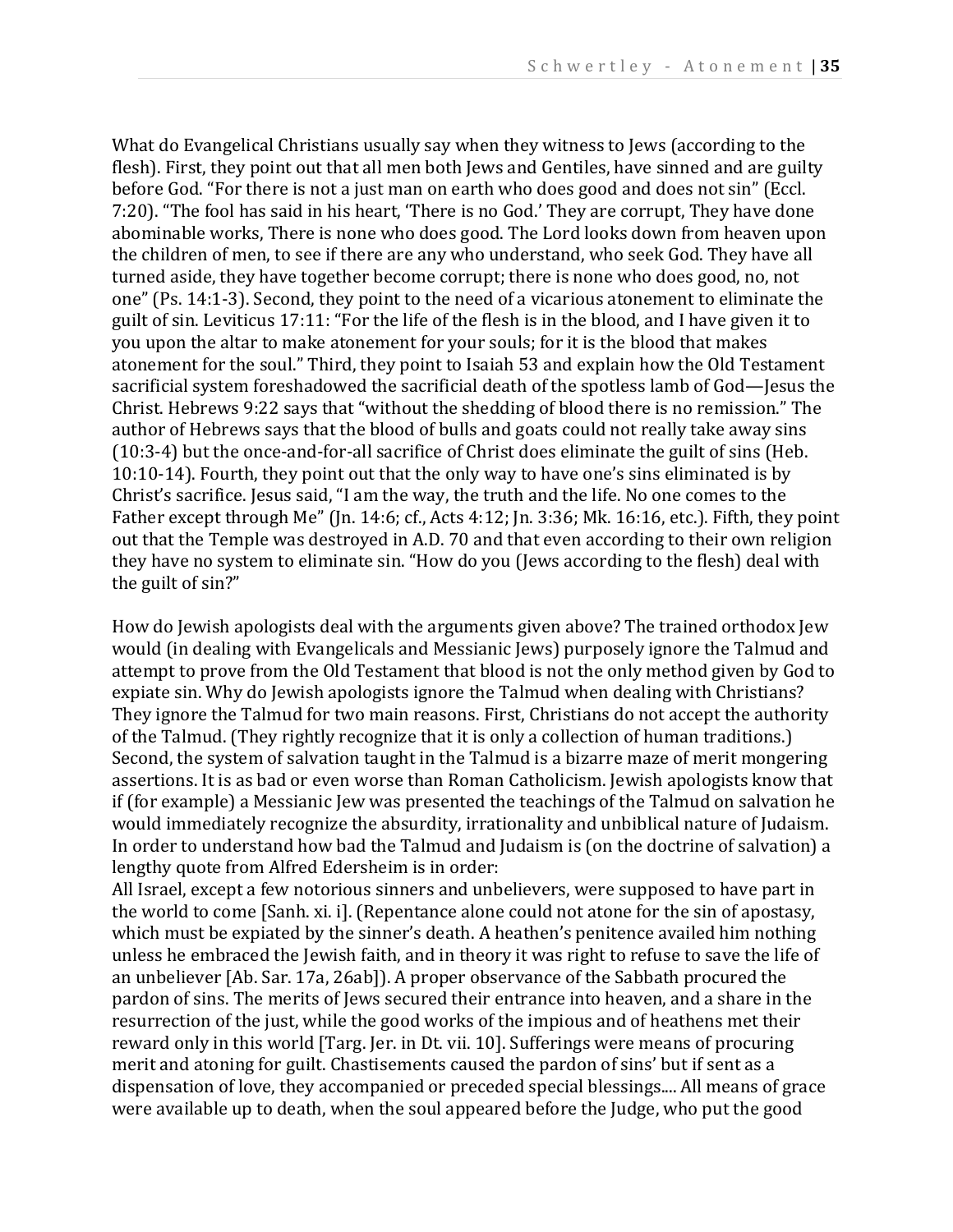works in one balance, and the evil in another, and adjudged heaven or hell according to the preponderance of good or evil [Jer. Kidd. i. 61d]. But when the good and evil works exactly counterbalanced one another, it was generally supposed, though the Rabbis were not quite unanimous, that God pressed down the one side of the balance or raised the other, so that the merits might preponderate [Arach. 8b]. Certain acts of kindness might in themselves prove sufficient to atone for a whole life of sin. On the whole, there was in this respect a great want of moral earnestness in the Synagogue. Some saints were supposed to possess a superfluity of merits, which might be made available to compensate for the deficiencies of others. Thus, amongst others, the celebrated Simon ben Jochai arrogated to himself the power of atoning by his righteousness for the sins of the whole world, from his time to the end [Jer. Ber. ix. 13d; succ. 45a]. Popularly, the merits of three fathers, Abraham, Isaac, and Jacob, and of the four mothers, Sarah, Rebecca, Leah, and Rachel, were viewed as procuring favour for their descendants [Tar. Jer. in Dt. xxxiii. 15]. (It was one of the greatest privileges of a true-born Israelite, that he had a claim upon the treasury of the merits of the patriarchs. Similarly, the son of a good man might feel more assured that his prayers would be heard, because of his father's merits [Jebam. 64a]. The sufferings of righteous men might suffice to atone for the sins of the whole generation in which they lived). Condemned criminals were, if unwilling to confess, to be admonished at least to exclaim, 'May my death be the expiation of my sins' [Sanh. vi 2]. The death of the just might be the means of procuring pardon for all Israel [Moed K. 28a]. The cessation of sacrifices induced the Rabbis to substitute in their room the study of the Law, which is exalted above every other merit. Confession, repentance, fasting, and the Day of Atonement, together with personal suffering and merits, especially the study of the Law and works of kindness, and finally a man's last agony,—such were the means of reconciliation with God to which the Synagogue pointed a sinner, whose conscience the mere fact of his connection with the patriarchs could not sanctify.60

The purpose of this lengthy quote is to forewarn believers that:

Judaism is unbiblical and absurd.

Jewish apologists present a highly modified, simplified version of their doctrine of salvation to Christians.

The refutation of the Christian doctrine of atonement that this author has read and observed (by Orthodox Jews) also contradicts the Talmud which Orthodox Jews believe is inspired and fully authoritative.

For example, Jewish apologists often will quote Ezekiel 18:20 (which says "The soul who sins shall die. The son shall not bear the guilt of the father, nor the father bear the guilt of the son. The righteousness of the righteous shall be on himself, and the wickedness of the wicked shall be upon himself") and say that Jesus could not have suffered for the sins of others. But as noted above the Talmud explicitly teaches that righteous Jews can suffer and atone for other Jews. (For a refutation of the Jewish apologists use of Ezekiel 18:20 see the section above entitled Only Christ Meets the Biblical Conditions of a Substitute.)

Jewish apologists argue that there are three main methods of expiating one's sin. First, there is the sacrificing of animals. Second, there is doing good deeds or giving to charity. Third, there is repentance. If one tells God that he is sorry with a sincere heart, then God will forgive that person. The Jews teach that repentance is the best and most important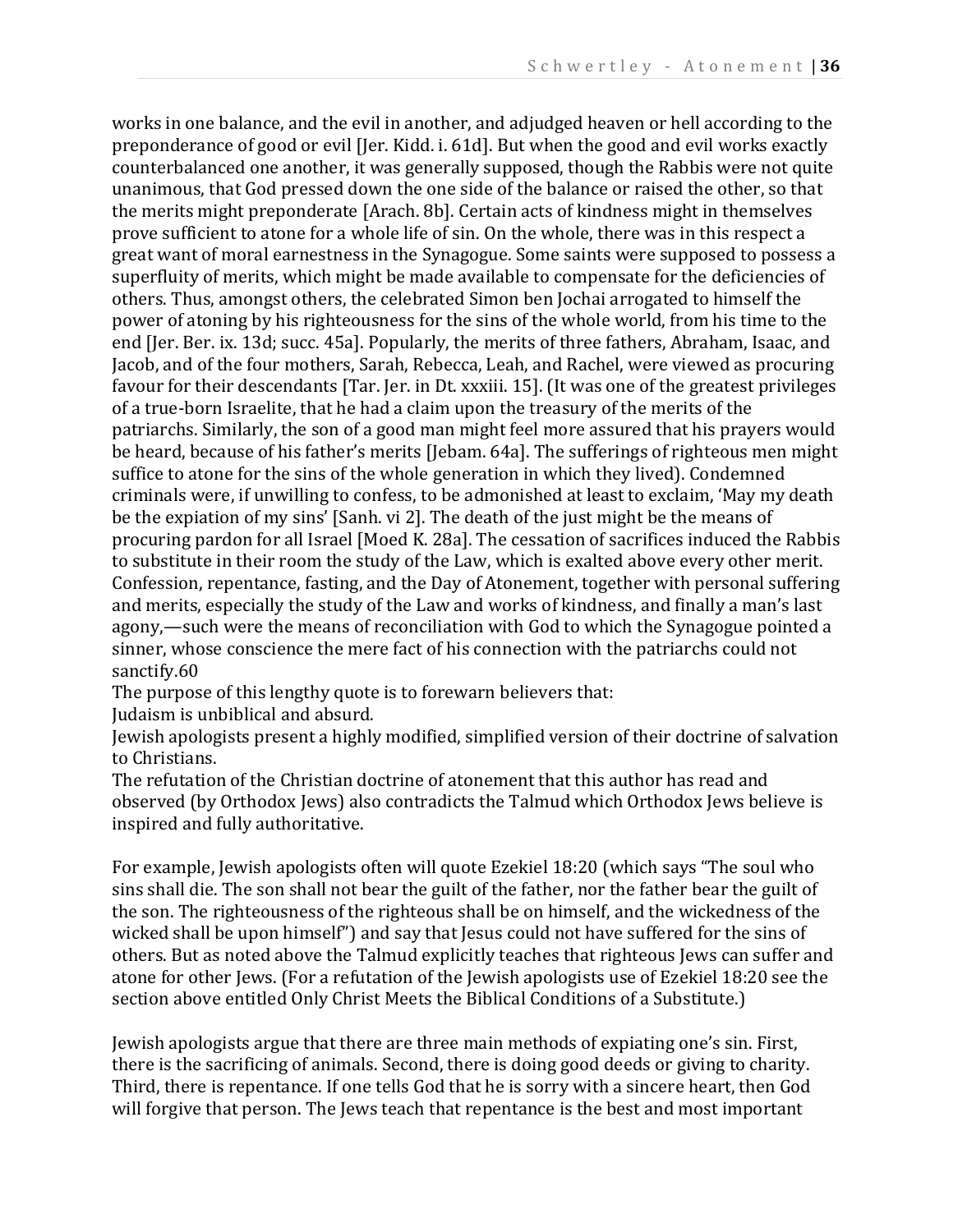method of dealing with guilt and that blood atonement is the least important. A brief examination of the Jewish alternatives to blood atonement will show that the rabbis have totally abandoned the Scriptures and invented a religion of self-righteousness.

# **1. Good Deeds**

Let us first examine the scriptural evidence the Jewish apologists offer to prove that good deeds expiate sin. "Treasures of wickedness profit nothing, but righteousness delivers from death" (Prov. 10:2). "Riches do not profit in the day of wrath, but righteousness delivers from death" (Prov. 11:4). Do these passages teach that doing good deeds or giving to charity expiates the guilt of sin? No, they do not. The context clearly indicates that gaining eternal life is not the subject of these passages but wickedness and righteousness as they relate to temporal blessings and cursing. For example Proverbs 11:3, "The integrity of the upright will guide them, but the perversity of the unfaithful will destroy them." Proverbs 11:5-6, "The righteousness of the blameless will direct his way aright, but the wicked will fall by his own wickedness. The righteousness of the upright will deliver them, but the unfaithful will be taken by their own lust." Matthew Henry writes: "Righteousness delivers from death, that is, wealth gained, and kept, and used, in a right manner (righteousness signifies both honesty and charity); it answers the end of wealth, which is to keep us alive and be a defense to us."61

Another passage used to teach expiation by good deeds is Proverbs 16:6, "In mercy and truth atonement is provided for iniquity; and by the fear of the LORD one departs from evil." Jewish apologists interpret the first as meaning: by doing deeds of mercy (or lovingkindness) and truth one's sins will be expiated. Their interpretation assumes that 6a refers to man and not God. However, if one lets Scripture interpret Scripture then one must apply 6a to God. Arnot writes: "The subject is the expiation on sin [6a]. The term is the one which is employed in connection with the bloody sacrifices. It intimates that sin is purged by the sacrifice of a substitute. The two clauses of the verse, balanced against each other in the usual form, seem to point to the great facts which constitute redemption,—pardon and obedience. The first clause tells how the guilt of sin is forgiven; the second, how the power of sin is subdued. The first speaks of the pardon which comes down from God to man; the second, of the obedience which then and therefore rises up from man to God. Solomon unites the two constituent elements of a sinner's deliverance in the same order that his father experienced them: 'I have hoped for thy salvation and done thy commandments' (Ps. cxix. 166). It is when iniquity is purged by free grace that men practically depart from evil."62 The idea that God will overlook a whole life of sin and pardon a mountain of debt solely on the basis of a few acts of charity to the poor is a denial of God's holiness, justice and the immutability of His moral law. "Indeed God shows the deepest hatred of sin in the very act of the atonement He made for it through the death of His Son."63 The sinners only hope is Jesus Christ "the only begotten of the Father, full of grace and truth" (Jn. 1:14).

Another passage used by Jewish apologists is Hosea 6:6, "For I desire mercy and not sacrifice, and the knowledge of God more than burnt offerings." Jewish apologists interpret this passage as meaning that showing mercy or loving-kindness and charity to others is a far better method of atonement than sacrifice. This interpretation also ignores the context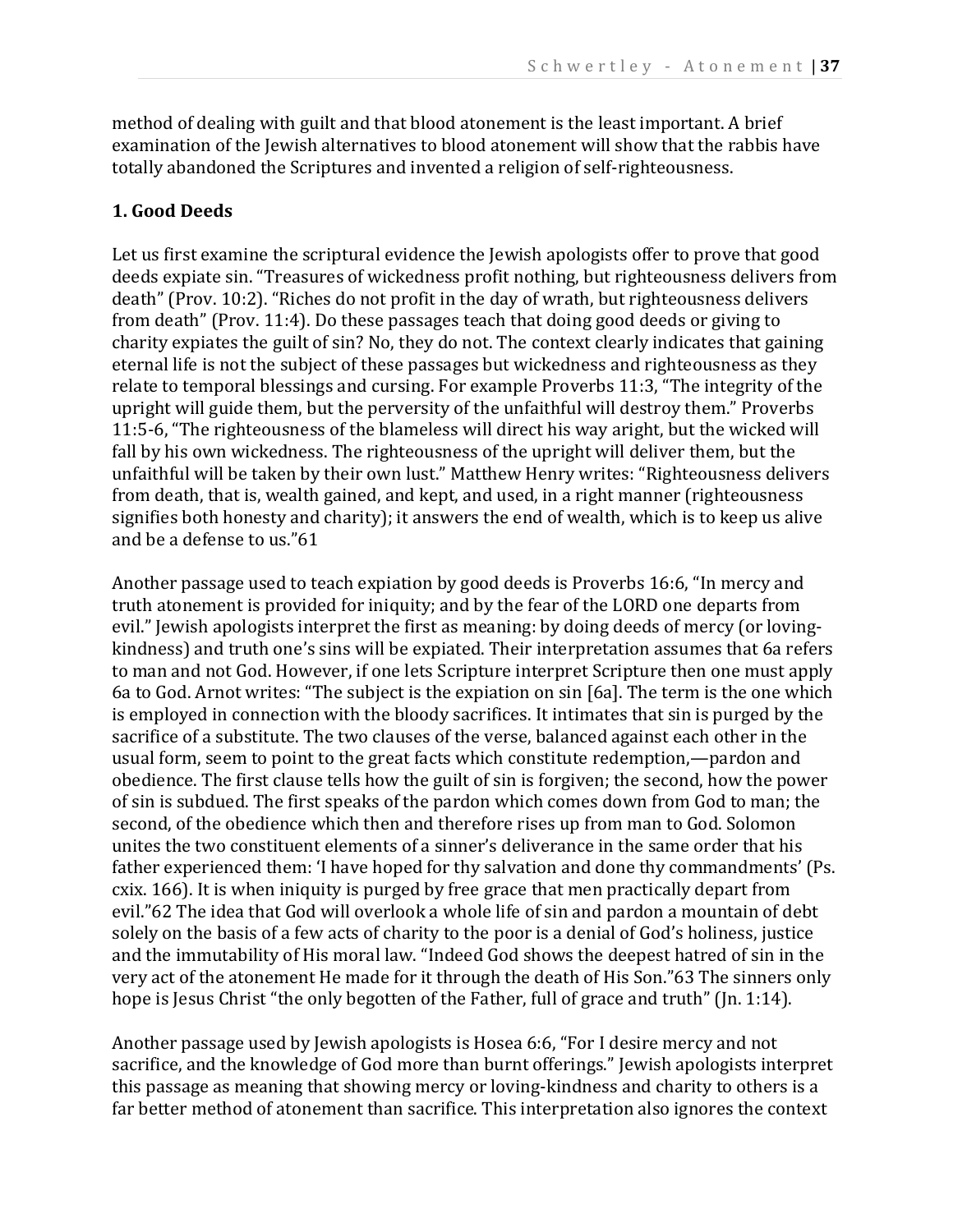and the analogy of Scripture. Jehovah is rebuking Israel and Judah because they were living wicked unrepentant lives and yet they were still engaging in the external ceremonies because they mistakenly believed these ceremonies could remove sin without true faith in Jehovah and repentance. In chapter five of Hosea we are told: that Israel is guilty of harlotry and is defiled (v. 3), that "they do not know the LORD" (v. 4), that Israel and Judah stumble in their iniquity (v. 5), that Jehovah "has withdrawn Himself from them" (v. 6), etc. God is saying that He desires true faith in Himself, a faith that leads to godly living, far above unbelief, wickedness and empty ritualism. God through the prophet Isaiah condemns unbelieving ritualism with even stronger language. He calls the sacrifices of the wicked "futile sacrifices" (1:13). Their incense is an abomination (1:13). He hates their feast days (1:14). He says, "I cannot endure iniquity and the sacred meeting" (1:13). In Hosea, God is not condemning the sacrificial system itself but the abuse of the sacrificial system. If the external ordinances of religion are practiced without true faith and repentance then they are worthless. Indeed, they are an abomination (cf., Isa. 1:10-17). We must first have genuine faith in God before we engage in church ordinances.

One of the passages most often used by Jewish apologists for atonement through good works is Daniel 4:27. Because the Jewish interpretation of this passage is based on an incorrect translation from the Hebrew into English, we will quote from the Jewish Publication Society translation (1982) and the New King James version. "Therefore, O king, may my advice be acceptable to you: Redeem your sins by beneficence and your iniquities by generosity to the poor; then your serenity may be extended" (Dan. 4:24, JPS: Jewish versions of the Old Testament have a slightly different numbering of verses in Daniel than Christian versions). "Therefore, O king, let my counsel be acceptable to you; break off your sins by being righteous, and your iniquities by showing mercy to the poor. Perhaps there may be a lengthening of your prosperity" (Dan. 4:27, KJV). For some reason Jewish translators have ignored the Masoretic text (break off) and have instead follow the LXX (redeem). Hebrew scholar E. J. Young writes: "it is a gross perversion of the text to force it to teach salvation by the merit of good works. Jerome gave a classic expression to this false view,…(—and redeem thy sins by almsgiving, and thine iniquities by showing mercy to the poor, perhaps God will ignore thy sins). This translation, however, is inaccurate. The verb does not mean to redeem. The translation to redeem occurs in LXX, and is adopted by many, e.g., Syriac, de Wette, Hitzig, Zoeckler, but the meaning to redeem is not original, but is one which came later to be attached to the verb. The correct meaning is to break off, cast away…. If the king is to have lengthening of prosperity, he must give up his injustice and cruelty to the poor and must practice righteousness and mercy."64 Daniel 4:27 does not deal with the expiation of sins. It speaks of the relationship between personal obedience and temporal blessings.

A passage closely related to Hosea 6:6 is Proverbs 21:3, "To do righteousness and justice is more acceptable to the LORD than sacrifice." Note what this passage does not say. It does not say that doing righteousness or justice renders a person acceptable to God. It does not say that good works expiate sin or atone for sin. Why then does it say that doing righteousness and justice is more acceptable to the Lord than sacrifice? The simple reason is that any hypocrite or wicked person can offer up a sacrifice. Note the example of king Saul, Saul was a wicked man who openly and obstinately disobeyed God's word yet who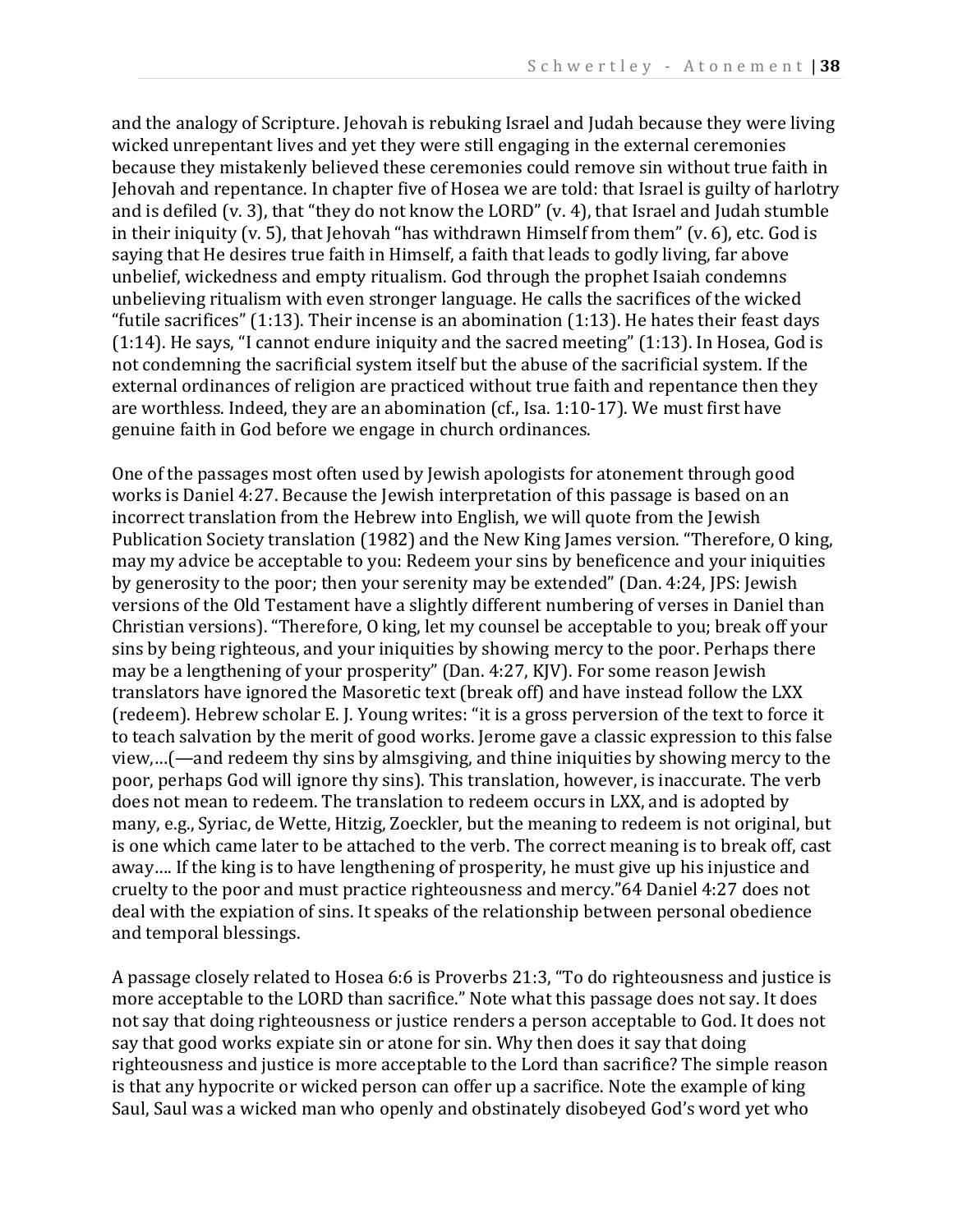loved to offer sacrifice. Thus, the prophet Samuel said to Saul: "Has the LORD as great delight in burnt offerings and sacrifices, as in obeying the voice of the LORD? Behold, to obey is better than sacrifice and to heed than the fat of rams. For rebellion is as the sin of witchcraft, and stubbornness is as iniquity and idolatry" (1 Sam. 15:22-23). The ceremonial sacrifices were of divine institution and were typical of Christ. However, they were not acceptable to God apart from faith in Him. And as both testaments clearly teach, true faith issues forth in real repentance, in acts of piety and love toward one's neighbor. The backsliding, unregenerate Jews offered sacrifices without faith and repentance. They trusted in the ceremony but not in Jehovah who instituted the ceremony.

The last verse that will be considered under the topic of doing good deeds to expiate sin is Jeremiah 7:20-23, "For I did not speak to your fathers, or command them in the day that I brought them out of the land of Egypt, concerning burnt offerings or sacrifices. But this is what I commanded them, saying, 'Obey My voice, and I will be your God, and you shall be My people. And walk in all the ways that I have commanded you, that it may be well with you.'" Like the other verses considered above this passage does not teach that sins are expiated by doing good deeds or keeping the law. It teaches that the covenant stipulations (or the moral law) have priority over the performance of rituals (the ceremonial law). God's covenant blessings or curses in this life are directly connected to one's performance of God's moral stipulations. Jeremiah points out that when Israel was delivered from Egypt to the wilderness they accepted God's covenant obligations by saying: "All that the LORD has spoken we will do" (Ex. 19:8). Only a few days after the people's acceptance of the covenant, God spoke directly to the covenant people the Decalogue—the ten commandments (cf., Ex. 20:1-17). It is only after the covenant is ratified by oath and blood in chapter 24 that the ceremonial laws are given. Thus, if the covenant people ignore the demands of the covenant (the ten commandments) yet seek Jehovah through ritual sacrifice the sacrifice is useless and sinful. The Old and New Testaments are in complete harmony by teaching that faith and obedience must precede external church ordinances.

# **2. Repentance**

Closely related to the Jewish concept of expiation by doing good deeds (e.g., charity) is their doctrine of expiation by repentance. An orthodox Jew would argue that repentance is the most important method for obtaining expiation of sin. How would religious Jews define repentance? If a person turns to Jehovah with a pure, sincere heart and says, "God I am sorry," then that person will receive complete forgiveness from God. Some of the typical passages used to justify the doctrine of expiation through repentance are: 2 Samuel 12:13; Psalm 51:16-19; (in Jewish versions cf., 51:18-21); Hosea 14:2-3; Micah 6:6-8; 1 Kings 8:46-50; Ezekiel 18:1-4, 19-23; 33:10-11.

Since these passages are usually variations of a common theme we will examine only a few of the most prominent verses. Psalm 51:14-17 says: "Deliver me from the guilt of bloodshed, O God, the God of my salvation, and my tongue shall sing aloud of Your righteousness. O LORD, open my lips, and my mouth shall show forth Your praise. For You do not desire sacrifice, or else I would give it; you do not delight in burnt offering. The sacrifices of God are a broken spirit, a broken and a contrite heart—these, O God, You will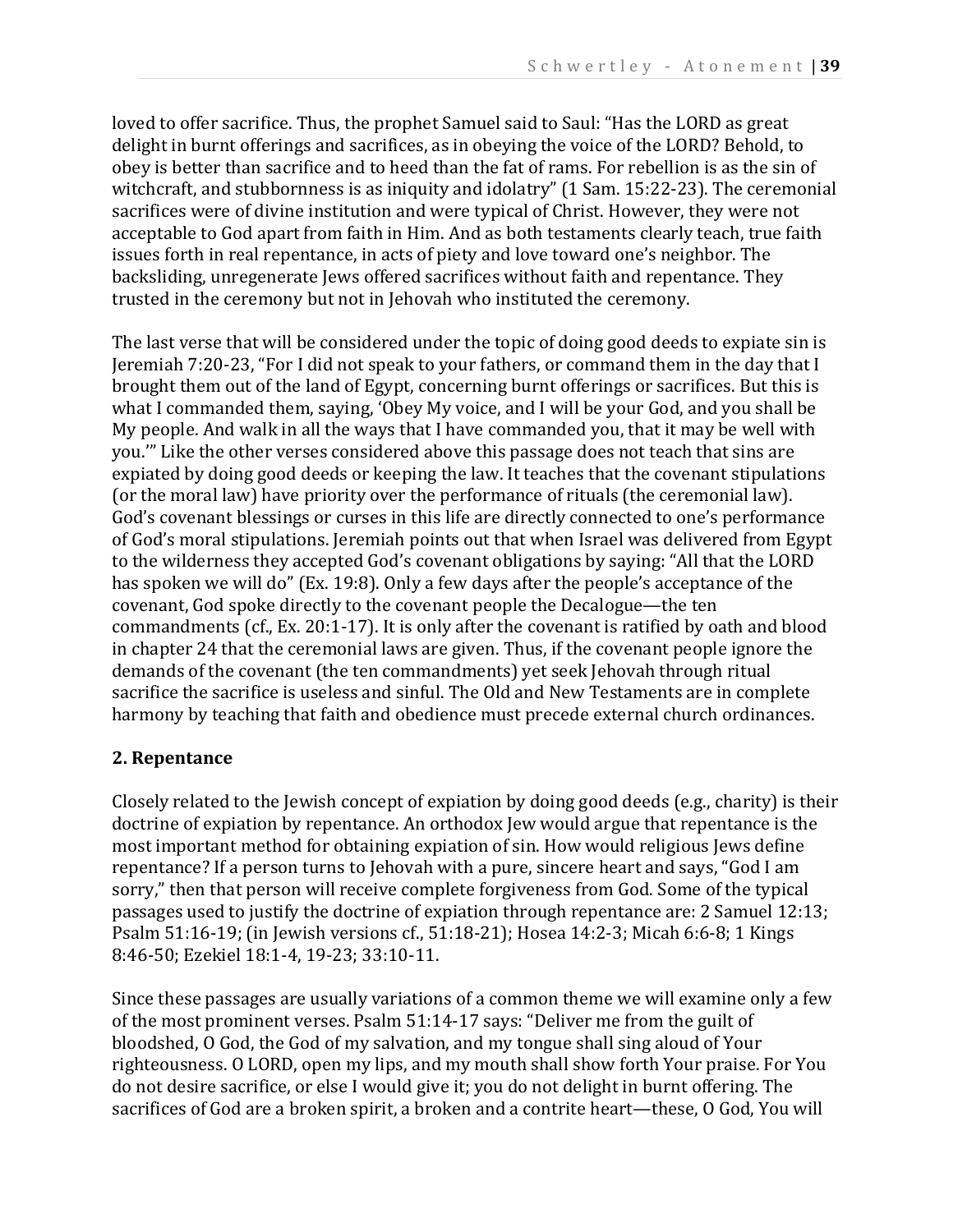not despise." Jewish apologists argue that this Psalm teaches that all that is needed to receive forgiveness is a prayer of sincere contrition. No blood is necessary for atonement. Their interpretation, however, ignores not only the analogy of Scripture but also the immediate context of this passage. Kidner writes: "God is not rejecting His own appointed offerings, still less saying that we can be self-atoning. What He is emphasizing is that the best of gifts is hateful to Him without a contrite heart. And the reference is not simply to atonement (for which only the blood of another can suffice: Lv. 17:11; Heb. 9:22) but to the whole range of worship..."65 This interpretation is proved by the end of the Psalm which says: "Then You shall be pleased with the sacrifices of righteousness, with burnt offering and whole burnt offering; then they shall offer bulls on Your altar." David did not look to his repentance as the foundation of atonement but to God who justifies through the blood of a substitute. This point is evident from David's plea in verse 7, "Purge me with hyssop, and I shall be clean; wash me, and I shall be whiter than snow." Referring to this verse Spurgeon wrote: "Sprinkle the atoning blood upon me with the appointed means. Give me the reality which legal ceremonies symbolize. Nothing but blood can take away my blood-stains, nothing but the strongest purification can avail to cleanse me. Let the sin-offering purge my sin. Let him who was appointed to atone, execute his sacred office on me; for none can need it more than I."66

When one examines the many passages which appear to disavow the sacrifices and other rituals (e. g., 1 Sam. 15:14-22; Jer. 7:21-23; Hos. 6:6; Mic. 6:6-8; Zech. 7:4-7) keep in mind that all these rituals were instituted by God and therefore cannot be intrinsically immoral or objectionable before Him. The common theme that runs through all such passages is on the necessity of a proper heart attitude when approaching Jehovah. God requires a broken spirit. A person who is regenerated by the Holy Spirit understands that he has nothing meritorious or good to offer God. He recognizes his sinful depravity. He understands the wickedness of his sins. He knows that he stands guilty and condemned before God's law. He forsakes his sinful behavior and prays for mercy. True faith looks only to Christ for mercy. Real faith cannot be separated from humility or repentance. To argue as the rabbis do that God saves on the basis of piety, prayer or repentance completely misses the point of these passages. The rabbis take acts of humility and turn them into meritorious deeds which are the opposite of humility. God's hand is forced by the supposed good deeds of man. Human merit and grace and mercy do not mix. They are incompatible.

The reason that the rabbis have so thoroughly perverted the biblical doctrine of salvation is that they do not make or understand the distinction between what is the foundation of salvation and things that necessarily accompany salvation yet do not contribute to it. There are many passages that discuss the necessity of good works, repentance, confession and prayer in both the Old and New Testaments. (For example: "He who cover his sins will not prosper, but whosoever confesses and forsakes them will have mercy" [Prov. 28:13]. "If we confess our sins, He is faithful and just to forgive us our sins and to cleanse us from all unrighteousness" [1 Jn. 1:9]. Jesus said: "Unless you repent you will all likewise perish" [Lu. 13:3, 5]. "Not everyone who says to Me, 'Lord, Lord,' shall enter the kingdom of heaven, but he who does the will of My Father in heaven" [Mt. 7:21]. "Those who practice such things [idolatry, adultery, fornication, murder, drunkenness, etc.] will not inherit the kingdom of God" [Gal. 5:21].) However all these things are the fruit of salvation, not the cause of it. Only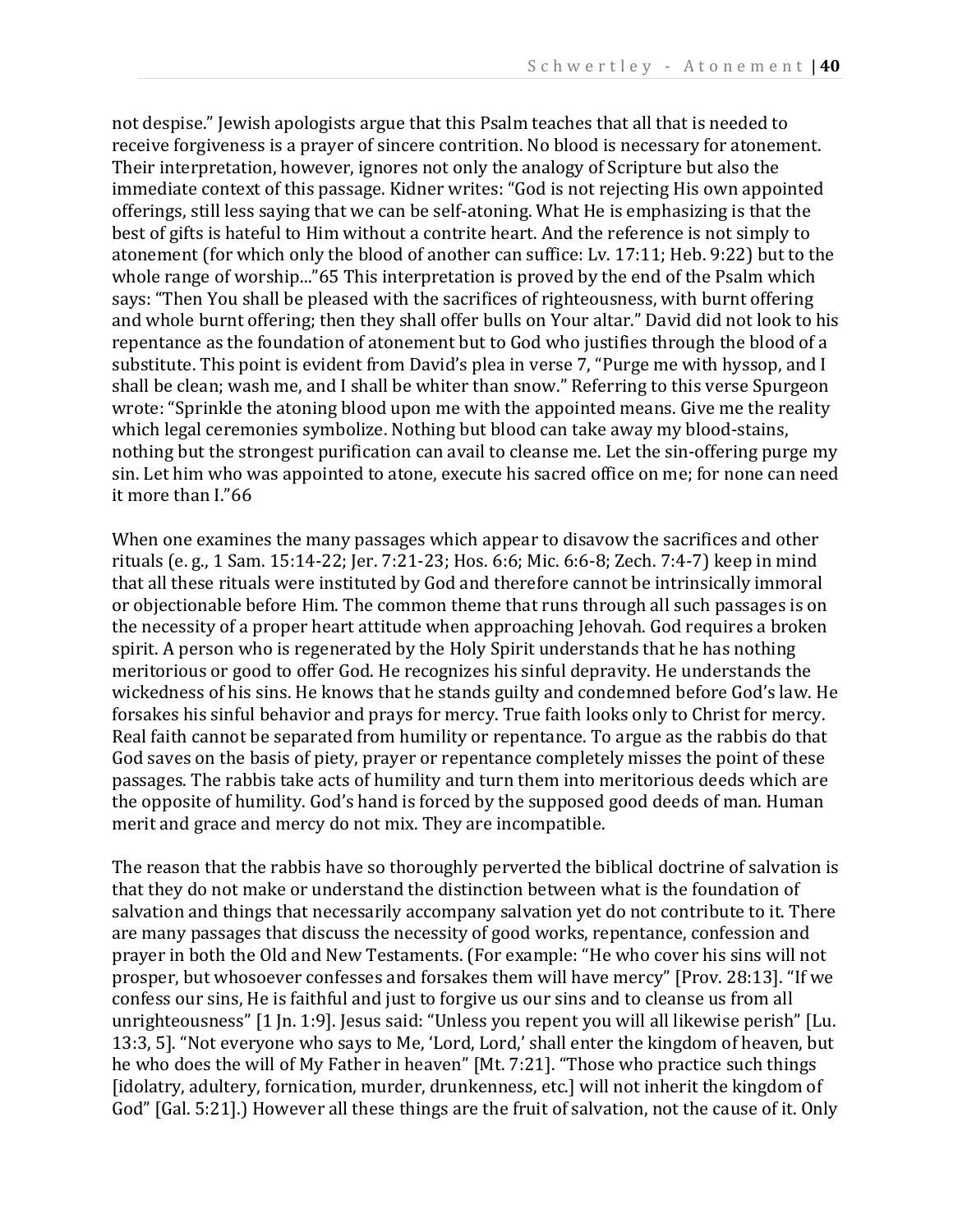heretics believe that a person can make a "decision for Christ" and then refuse to repent and still be saved. As noted above Christ saves from the guilt of sin (justification) and the power of sin (sanctification). People who claim to be Christians yet lead lives characterized by sinful behavior are not really saved. They have a counterfeit faith. Christians must lead godly lives, pray, help others, love the brethren and so on but these activities must never be considered meritorious or atoning. Salvation is solely of the work of Jesus the savior of the whole world.

# **The Centrality of Blood Atonement**

The Jewish idea that atonement by sacrifice is the worst method of atonement and is really unnecessary is absurd. If blood atonement was unnecessary and inferior to charity or repentance then why did God even bother to institute the sacrificial system of the Tabernacle and Temple? Why did God set aside a special priesthood? Why did God say that blood was given to make atonement for sin (Lev. 17:11)? The truth is that blood atonement is the scarlet thread that runs through the whole Old Testament. The shedding of blood by sacrifice was crucial because it typified the perfect sacrifice of Jesus Christ at Calvary. After Adam and Eve sinned, and became conscious that because of their guilt their nakedness was now unacceptable, God promised a coming redeemer (Gen. 3:15), and then slew animals to provide a covering for them (Gen. 3:21). Why didn't God just tell Adam and Eve to be sorry? If repentance was all that was needed why was a redeemer necessary? The promise in Genesis 3:15 is called the proto-evangel because it contains the first general promise of the Messiah's victory in our stead. "Thus we see a Person in the Seed of the women; suffering, in the prediction that His heel would be bruised; and victory, in that He would bruise the serpent's head. These merely general outlines are wonderfully filled up in the Book of Psalms. The 'Person' is now 'the Son of David;' while alike the sufferings and the victory are sketched in vivid detail in such Psalms as 22, 35, 69 and 102; else in Psalms 2, 72, 89, 110, and 118—not to speak of other almost enumerable allusions."67

If the shedding of blood was unnecessary then why did God accept Abel's burnt offering yet reject Cain's non-bloody offering of the fruit of the ground (Gen. 4:3-5)? Even Noah whom the Bible calls a just man offered burnt offerings of clean animals after his deliverance in the ark (Gen. 8:20-21). After the flood Noah and his family were permitted by God to eat animals; yet they were forbidden to eat the blood (Gen. 9:4). Our spiritual father Abraham who had faith in God and was a righteous man offered sacrifices to Jehovah (Gen. 12:7; 13:7, 18). Indeed, God's covenant with Abraham was established by sacrifice (Gen. 15:8- 10). When Abraham by God's command was about to sacrifice his only son Isaac on a mountain in Moriah (In 2 Chr. 3:1 Moriah is associated with Jerusalem and the temple mount.) Jehovah provided a substitutionary sacrifice (Gen. 22:8, 11-14). "And Abraham called the name of the place, The-LORD-Will-Provide" (Gen. 22:14). Jacob approached God in worship by sacrifices at Bethel and named that place the house of God (Gen. 35:7-14). After Israel's 400 years of slavery in Egypt God demanded that Israel be permitted to go three days journey into the wilderness to offer sacrifice (Ex. 3:18; 5:3). Israel was redeemed from Egypt by blood sacrifice. The sacrificial blood of a clean animal was placed on the two doorposts and on the lintel of the houses where the Jews ate the sacrifice. Jehovah would see the blood and pass over that house. The clean animal was a substitute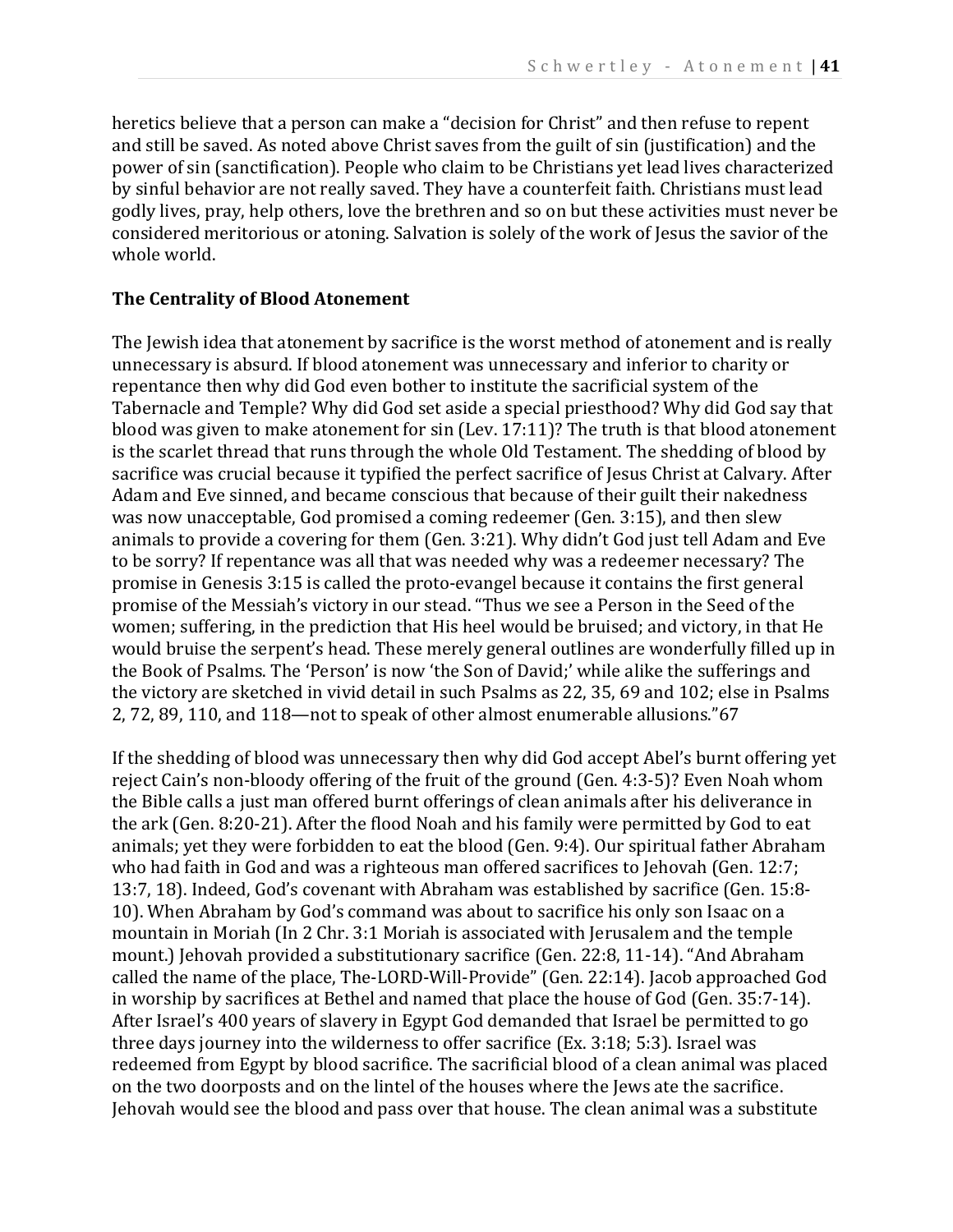for the first born of each Israelite household (Ex. 12:4-13, 23). One could multiply references that support the necessity and significance of blood when approaching a thrice holy God. The point however has been clearly established, "that without the shedding of blood there is no remission" (Heb. 9:22).

# **Isaiah 53**

A passage of Scripture which completely overturns the Jewish notion of salvation through human merit is Isaiah 53. "Surely He has borne our griefs and carried our sorrows; yet we esteemed Him stricken, smitten by God, and afflicted. But He was wounded for our transgressions, He was bruised for our iniquities; the chastisement for our peace was upon Him, and by His stripes we are healed. All we like sheep have gone astray; we have turned, every one, to his own way; and the LORD has laid on Him the iniquity of us all. He was oppressed and He was afflicted, yet He opened not His mouth; He was led as a lamb to the slaughter, and as a sheep before its shearers is silent, so He opened not His mouth. He was taken from prison and from judgment, and who will declare His generation? For He was cut off from the land of the living; for the transgressions of My people He was stricken. And they made His grave with the wicked—but with the rich at His death, because He had done no violence, nor was any deceit in His mouth. Yet it pleased the LORD to bruise Him; He has put Him to grief. When You make His soul an offering for sin, He shall see His seed, He shall prolong His days, and the pleasure of the LORD shall prosper in His hand. He shall see the labor of His soul, and be satisfied. By His knowledge My righteous Servant shall justify many, for He shall bear their iniquities. Therefore I will divide Him a portion with the great, and He shall divide the spoil with the strong, because He poured out His soul unto death, and He was numbered with the transgressors, and He bore the sin of many, and made intercession for the transgressors" (vs. 4-12). Jewish apologists reject the clear and obvious meaning of this chapter because they reject their own Messiah—Jesus of Nazareth. Although early Jewish works such as the Targum Jonathan and the Jerusalem Targum adopt a messianic interpretation of this prophecy, the rejection of Jesus necessitated a new interpretation.68 Thus the rabbis began to apply Isaiah 53 to the Jewish nation. Jewish apologists point out that many times in Scripture the Jews are referred to as "My servant" or "His servant" (e.g., Isa. 41:8-9, 44:1-2, 21; 45:4; 48:20; 49:3; Ps. 136:22; Jer. 30:10).

Is the Jewish interpretation of Isaiah 53 plausible? No. It clearly is not. The idea that the word "servant" in Isaiah 53 is a figure of speech representing the whole Jewish nation is wrong and impossible for a number of reasons. First, the chapter speaks of vicarious suffering (vs. 4, 5, 6, 8 10, 11, 12). If one interprets the chapter as teaching that Israel suffers to atone for its own sins then the chapter does not speak of a vicarious atonement but of personal atonement. If one teaches that Israel suffered vicariously for the Gentile nations then one has a number of insurmountable exegetical difficulties.

1. One must argue that the word "we" throughout chapter 53 refers to the Gentiles. The problem with such an interpretation is that throughout the whole book whenever the word "we" is introduced abruptly in the midst of a prophecy it always refers to Israel and not the Gentiles (e.g., 42:24; 64:5; 36:6; 24:16, etc.) Are we supposed to believe that the phrase "for the transgression of My people" in verse 8 refers to the Gentiles in exclusion of the Jews?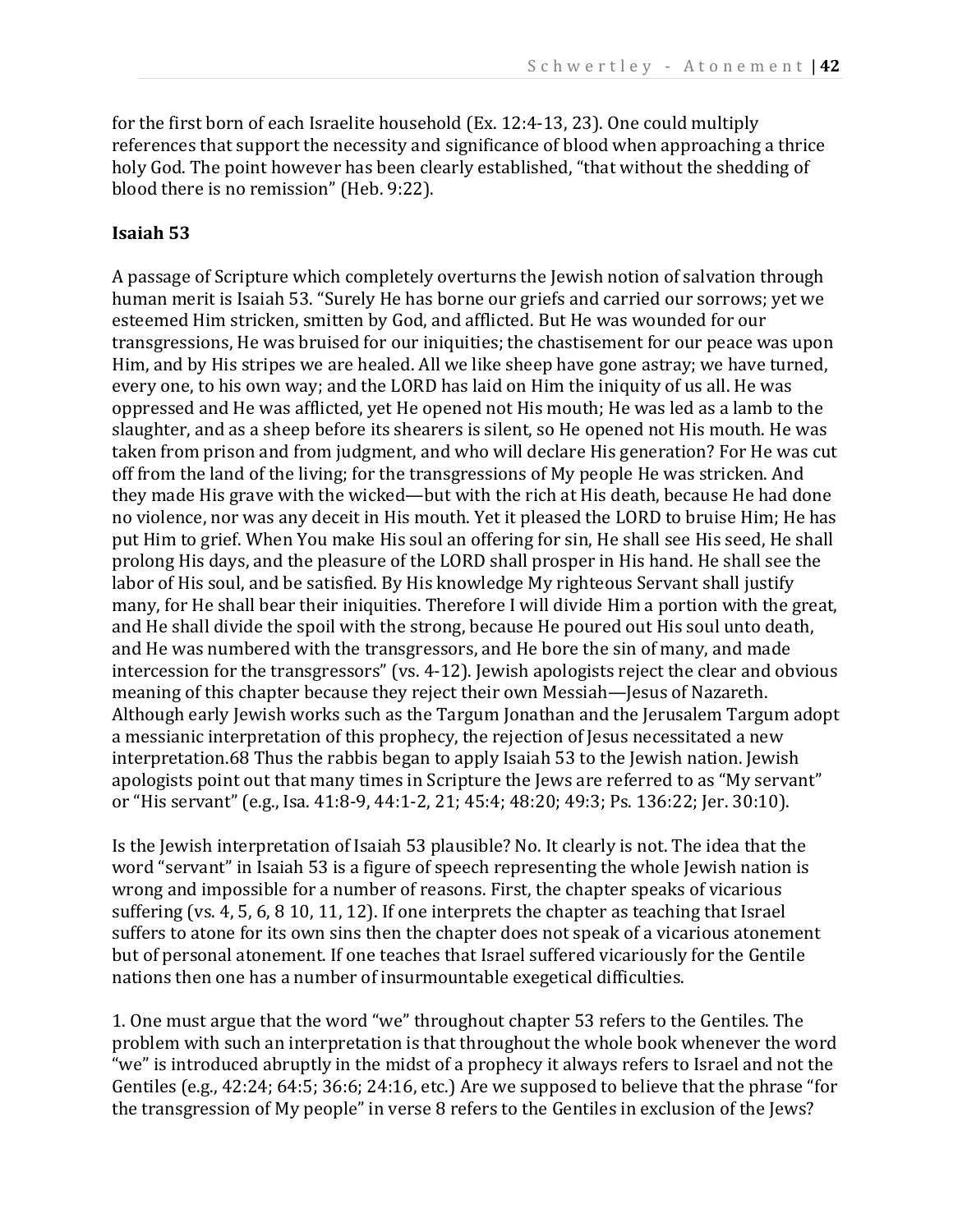2. In verse 6 we have the declaration of the universality of sin. The fact that all men including the Jews are sinners in need of divine mercy is expressly taught in both testaments (cf., Ps. 14:1-3; Gen. 6:5; Eccl. 7:20; Rom. 8:9-19). How are the Jews who are themselves under the guilt of sin; who are a wicked, stiff-necked and rebellious people (Ex. 32:9; 33:3; Dt. 9:6); who themselves need atonement supposed to atone for others? They cannot atone for the Gentiles. God requires a sinless substitute and not a defiled, deformed, diseased animal.

Second, the specific attributes and actions of the suffering servant cannot be applied to the covenant nation Israel. Can one truthfully say that no violence has occurred in the Jewish nation or that the Jews have never spoken deceit (v. 9)? Is it accurate to say that the wicked rebellious Jewish nation is "My righteous servant" (v. 11)? While chapter 53 cannot be applied to a nation of sinners who themselves need atonement, it does perfectly apply to Jesus Christ the sinless lamb of God without spot or blemish (Jn. 8:46; Heb. 4:15; 7:26; 2 Cor. 5:21; 1 Jn. 3:5; 1 Pet. 1:19; 2:22). Furthermore, the passages which speak of the suffering servant dying and being put in a grave can only be attributed to the nation Israel by applying a Scripture twisting fanciful allegorical method of interpretation. Verse 8 says "He was cut off from the land of the living." In verse 9 one reads of His death and grave. Verse 12 says "He poured out His soul unto death." It is popular for certain rabbis and historians to speak of the destruction of Israel as a covenant nation by the Romans in A.D. 70 as a death and the forming of the new nation in 1948 as a resurrection. However, the destruction of the Jewish nation in A.D. 70 was not an innocent righteous nation suffering for the Gentiles. It was a wicked debauched nation suffering judgment for its own iniquities. The leaders were corrupt. The land was full of violence, theft and sexual perversion. (The Jewish historian Josephus [A.D. 37-100] documents the wickedness of the nation in his histories of the Jewish people). The idea that the Jewish nation has suffered as an atonement for the world may appeal to Jewish pride and nationalism but it cannot be supported by Scripture. It is an exegetical and theological impossibility.

Third, the passages which shed light on Isaiah 53 all point to Jesus Christ. Psalm 22 describes Jesus' crucifixion, "Many bulls have surrounded Me; strong bulls of Bashan have encircled Me. They gape at Me with their mouths, like a raging and roaring lion. I am poured out like water, and all My bones are out of joint; My heart is like wax; it has melted within Me. My strength is dried up like a potsherd, and My tongue clings to My jaws; You have brought Me to the dust of death. For dogs have surrounded Me; the congregation of the wicked has enclosed Me. They pierced My hands and My feet; I can count all My bones. They look and stare at Me. They divide My garments among them, and for My clothing they cast lots" (vs. 12-18). This portion of Scripture is a clear description of Christ's atoning death. He was surrounded by His enemies who stared at Him and mocked Him. Crucifixion pulls the bones out of joint and leads to severe dehydration. Our Lord's hands and feet were pierced by spikes when He was nailed to the cross. Roman soldiers gambled for Jesus' garments. This passage cannot refer to David or to the nation of Israel. It can only refer to Jesus Christ. He is the suffering servant of Isaiah 53. When Psalm 16:10 says that "You will not leave my soul in Sheol, nor will You allow Your Holy One to see corruption" it clearly speaks of Jesus Christ. David died and his body decayed in the tomb. All the Jews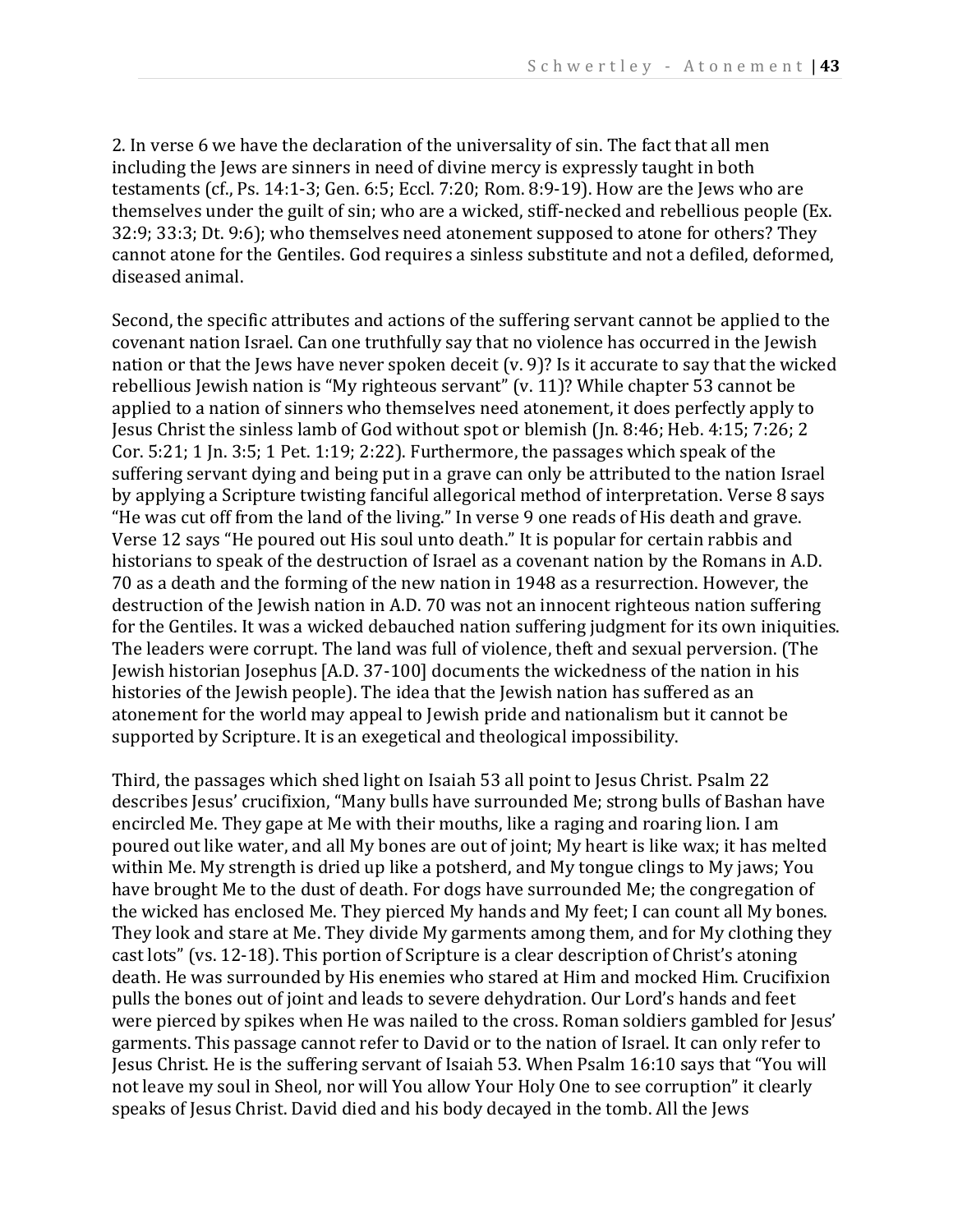throughout history have also suffered decay. But Jesus Christ rose from the dead on the third day. Our Lord did not suffer decay but rather ascended to sit at the right hand of God. "The LORD said to my Lord, 'Sit at My right hand, till I make Your enemies Your footstool'" (Ps. 110:1).

All the Jewish attempts at refuting the vicarious atonement of Jesus Christ have totally failed. The arguments of Jewish apologists reveal a very perverted understanding of the central teachings of Scripture. They reveal minds deluded by human tradition. Like the apostle Paul we earnestly pray and desire that the Jews will return to the true faith of their fathers (e.g., Moses, Abraham, Isaac and Jacob) and trust in the Jewish Messiah—Jesus of Nazareth. "Brethren, my heart's desire and prayer to God for Israel is that they may be saved. For I bear them witness that they have a zeal for God, but not according to knowledge. For they being ignorant of God's righteousness, and seeking to establish their own righteousness, have not submitted to the righteousness of God. For Christ is the end of the law for righteousness to everyone who believes" (Rom. 10:1-4

#### **FOOTNOTES:**

1 B. B. Warfield, The Person and Work of Christ (Phillipsburg, NJ: Presbyterian and Reformed, 1980 [1950] ), p. 352.

2 L. Berkhof, Systematic Theology (Grand Rapids, MI: Eerdmans, 1939, 41), p. 370.

3 Millard J. Erickson, Christian Theology (Grand Rapids, MI: Baker, 1983), p. 802.

4 John Murray, The Atonement (Phillipsburg, NJ: Presbyterian and Reformed, n.d.), p. 11.

5 Francis Turretin, Institutes of Elenctic Theology (Phillipsburg, NJ: Presbyterian and Reformed, 1994), 2: 423.

6 There also is the imputed guilt of Adam's sin, the federal head of mankind (cf. Rom. 5:12-19).

7 Robert A. Morey, Studies in the Atonement (Southbridge, MA: Crown, 1989), p. 21.

8 A. A. Hodge, The Atonement (Grand Rapids, MI: Guardian Press, n. d. [1867]), p. 67.

9 Robert A. Morey, Studies in the Atonement, p. 18.

10 Gordon H. Clark, The Atonement (Hubbs, NM: The Trinity Foundation, 1987, 96), p. 56.

11 John Murray, The Atonement, pp. 10-11.

12 Robert A. Morey, Studies In The Atonement, pp. 44-45.

13 John Murray, The Atonement, p. 13.

14 William G. T. Shedd, Dogmatic Theology (New York, NY: Charles Scribner's Sons, 1889), 2:382.

15 Deissman, Light From The Ancient East as quoted by L. Berkhof, Systematic Theology, p. 377.

16 Gordon H. Clark, The Atonement, p. 65.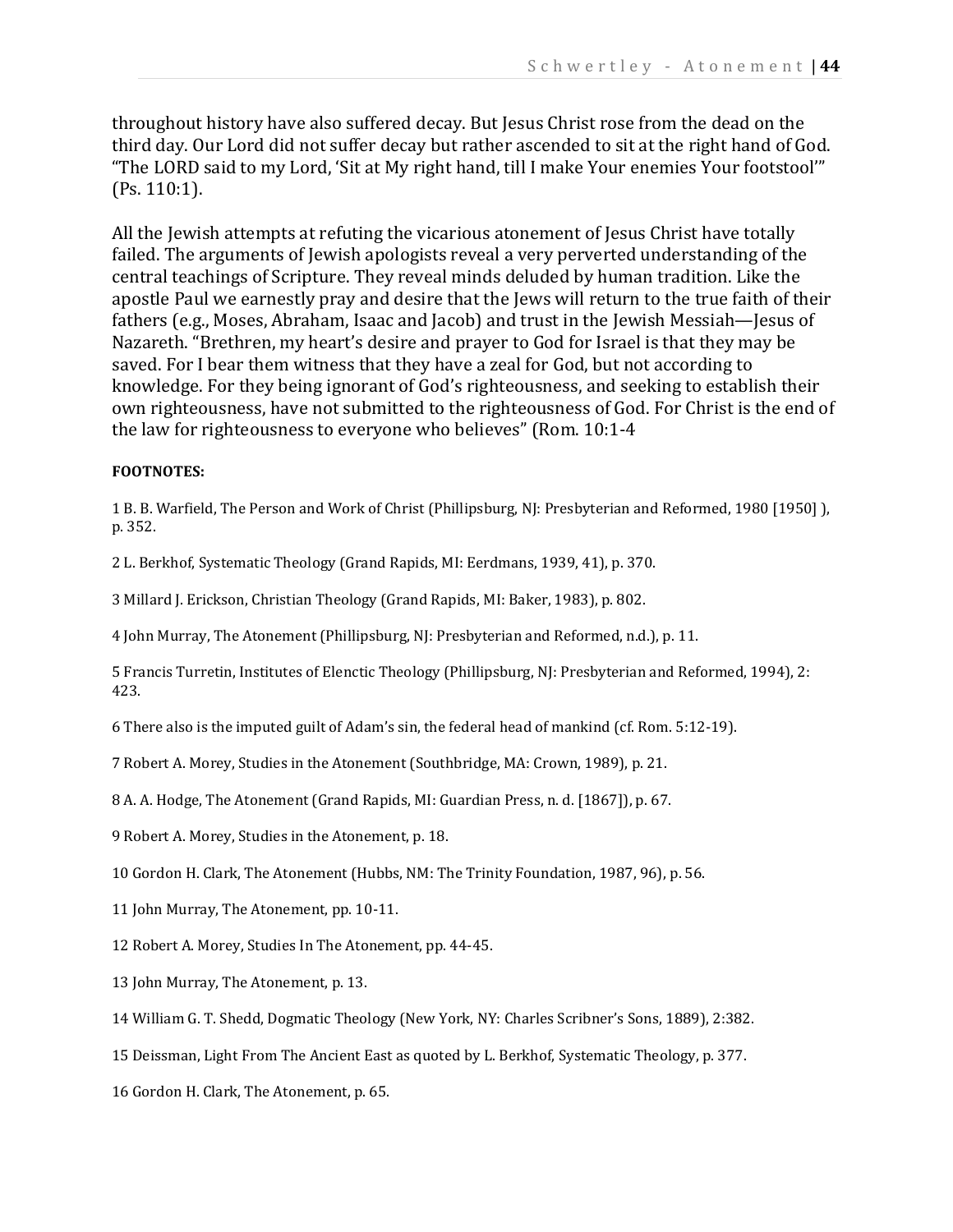17 L. Berkhof, Systematic Theology, p. 377. God has a perfect and complete record of every sin that you have ever committed. "And the dead were judged according to their works, by the things which were written in the books" (Rev. 20:12). Thus, the guilt and liability for sin is objective. When theologians discuss the sinful nature inherent in the children of Adam, they talk about the pollution of sin. The progressive subduing of the pollution of sin in believers is called sanctification.

18 W. G. Moorehead, The Tabernacle: The Priesthood, Sacrifices and Feasts of Ancient Israel (Grand Rapids, MI: Kregel, 1957 [1895]), pp. 188-189.

19 Louis Berkhof, Systematic Theology, p. 319.

20 "In totally optional sacrifices such as free will offerings, minor blemishes did not matter (v.23)" (G. J. Wenham, The Book of Leviticus [Grand Rapids, MI: Eerdmans, 1979], p.295).

21 William G. T. Shedd, Dogmatic Theology, 2:392-393.

22 Ibid., 2:392-393.

23 Ibid., 2:391.

24 G. J. Wenham, The Book of Leviticus, p. 28.

25 In Genesis 20:16 Abimelech pays a ransom price that covers: "And unto Sarah he said, Behold, I have given thy brother a thousand pieces of silver: behold, it is for thee a covering of the eyes to all that are with thee; and in respect of all thou art righted" (ASV). The payment serves to make one blind to the offense. Passages such as Leviticus 16:30 point to cleansing: "For on that day the priest shall make atonement for you, to cleanse you, that you may be clean from all your sins before the LORD."

26 Herman Bavinck, Our Reasonable Faith (Grand Rapids, MI: Baker, 1956), p. 331.

27 R. J. Rushdoony, Systematic Theology (Vallecito, CA: Ross House Books, 1994), 1:588.

28 R. K. Harrison, Leviticus (Downers Grove, IL: InterVarsity Press, 1980), p. 181.

29 C. H. Spurgeon, The Life and Work of Our Lord (Grand Rapids, MI: Baker, 1996 [1904] ), 3:35.

30 William Symington, On the Atonement and Intercession of Jesus Christ (New York, NY: Rortbert Carter, 1839), pp. 147-148.

31 Francis Turrentin, Institutes of Elenctic Theology, 2:434.

32 William Hendriksen, The Gospel of Matthew (Grand Rapids, MI: Baker, 1973), p. 917.

33 John Dick, Lectures on Theology (New York, NY: Robert Carter and Brothers, 1864), 2:97.

34 William Hendriksen, The Gospel of Matthew, p. 970.

35 Symington, On the Atonement and Intercession of Jesus Christ, p. 149.

36 C. H. Spurgeon, The Gospel of Matthew (Grand Rapids, MI: Fleming H. Revell, 1987), p. 406.

37 Symington, On the Atonement and Intercession of Jesus Christ, p. 150.

38 William Hendriksen, The Gospel of Matthew, p. 973.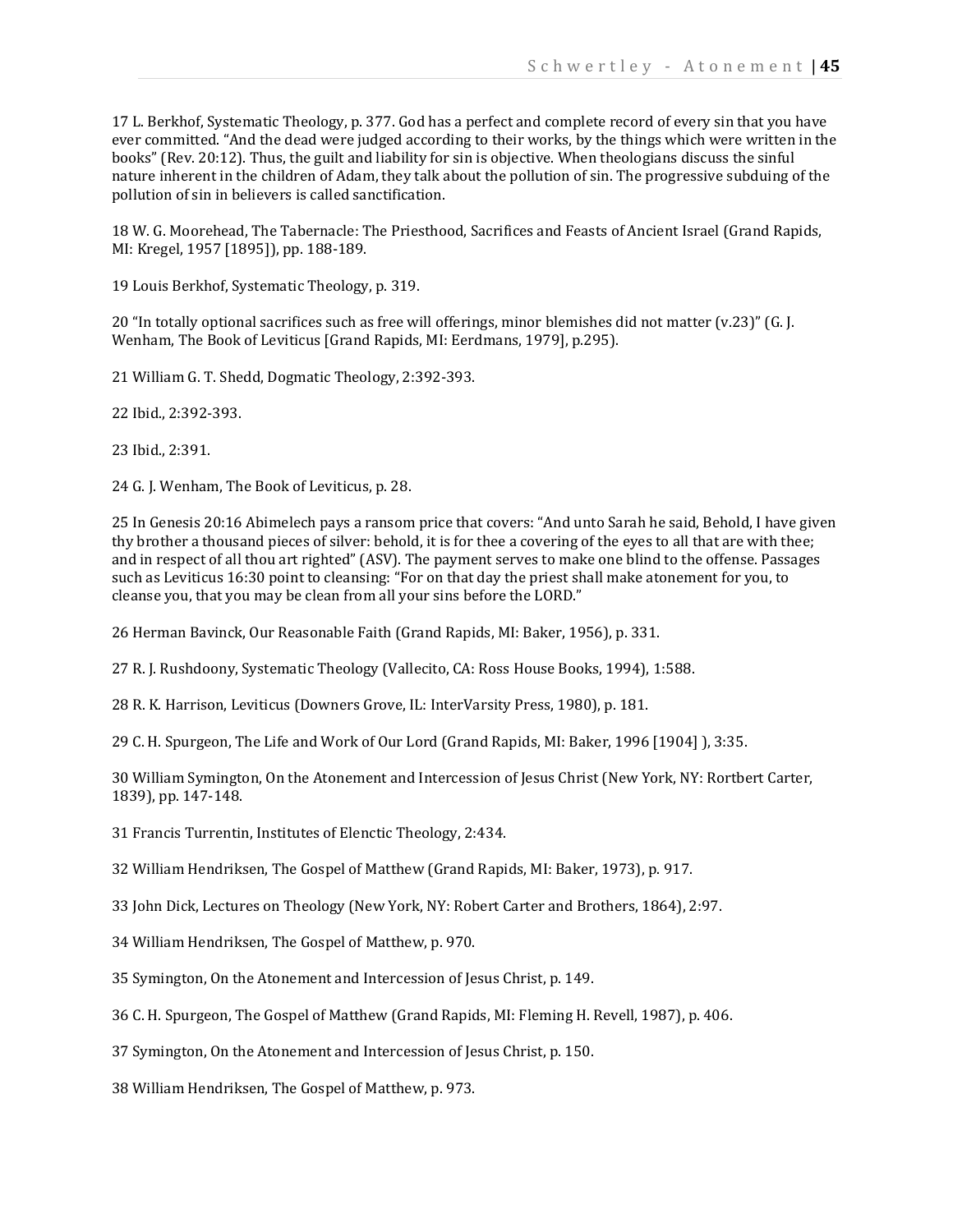39 Symington, On the Atonement and Intercession of Jesus Christ, p. 150.

- 40 John Dick, Lectures on Theology, 2:98.
- 41 L. Berkhof, Systematic Theology, p. 374.
- 42 William G. T. Shedd, Dogmatic Theology, 2:392.
- 43 John Murray, The Atonement, p. 15.
- 44 Charles Hodge, I & II Corinthians (Carlisle, PA: The Banner of Truth Trust, 1974 [1857, 58]), p. 521.

45 Ibid.

- 46 Ibid., p. 523.
- 47 John Murray, The Atonement, p. 22.
- 48 R. J. Rushdoony, Systematic Theology, 1:596.
- 49 Ibid., 1:598.

50 Thomas Taylor, Exposition of Titus (Minneapolis, MN: Klock & Klock 1980 [1619]), pp. 375-376.

51 John Murray, The Epistle To The Romans (Grand Rapids, MI: Eerdmans, 1968), 1:212.

52 Charles Hodge, I & II Corinthians, pp. 516-517.

53 A. W. Pink, Exposition of the Gospel of John (Grand Rapids, MI: Zondervan, 1975 [1945]), 2:51.

54 John Murray, The Atonement, p. 24.

55 B. B. Warfield, The Plan of Salvation (Grand Rapids, MI: Eerdmans, 1970), p. 87.

56 Robert A. Morey, Studies in the Atonement, p.54

57 Martin Luther, The Bondage Of The Will, Translated by J. I. Packer and O. R. Johnson (Cambridge, Eng.: James Clark, 1957). pp. 292, 305.

58 Gary North, Tools Of Dominion: The Case Laws of Exodus (Tyler, TX: Institute For Christian Economics, 1990), pp. 1007-1008.

59 A few examples of the ethical teaching of the Babylonian Talmud ought to be enough to prove to anyone that it overthrows biblical ethics: A woman who commits bestiality is considered a virgin, eligible to marry a priest (cf., Yabamoth 59b). The Babylonian Talmud teaches that the phrase in Genesis 2:23 ("This is now bone of my bones and flesh of my flesh") means Adam had sexual intercourse with all the animals of the field but found no satisfaction until he slept with Eve (cf., Yabamoth 63a). The Talmud refers to Jesus as Balaam and says that Christians spend eternity with Jesus in boiling excrement (cf., Gittim 56b-57a). The Talmud explicitly says that pederasty and sodomy with a child under nine incurs no guilt (cf. Sanhedrin 54b). The Talmud teaches that Molech worship is not idolatry and that offering "all thy seed" (i.e., children) to Molech is not worthy of punishment (cf., Baba Mezia 33a, Sanhedrin 64a, 64b). The Talmud teaches that using a poisonous snake to murder one's enemy does not incur guilt (Sanhedrin 78a). Also, a person who ties up his neighbor and allows him to starve to death is not liable (Sanhedrin 77a). For an excellent analysis of the Babylonian Talmud from a Christian perspective read "Maimonides' Code: Is It Biblical?" in Gary North, Tools of Dominion, pp. 998-1062.